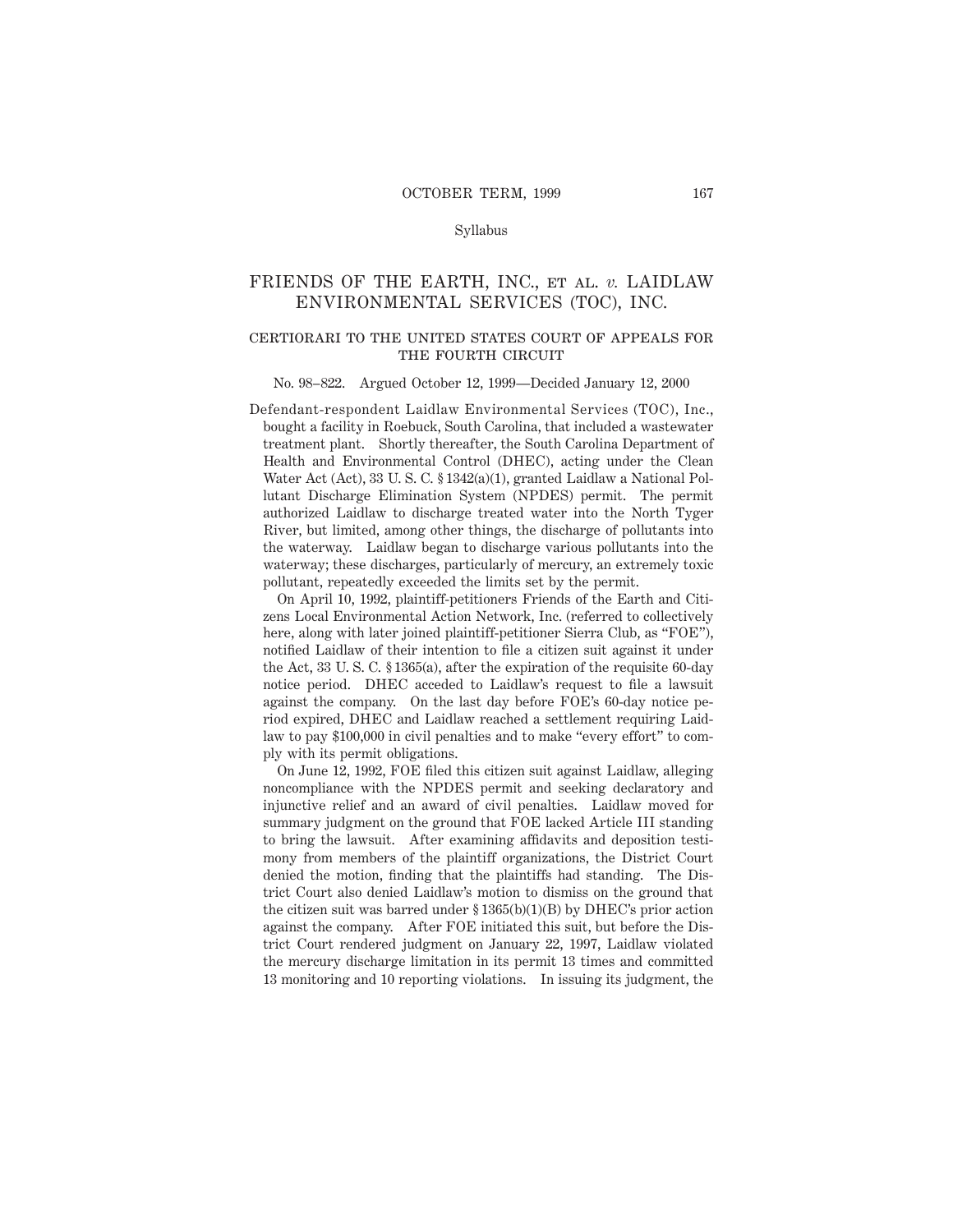### 168 FRIENDS OF EARTH, INC. *v.* LAIDLAW ENVI-RONMENTAL SERVICES (TOC), INC. Syllabus

District Court found that Laidlaw had gained a total economic benefit of \$1,092,581 as a result of its extended period of noncompliance with the permit's mercury discharge limit; nevertheless, the court concluded that a civil penalty of \$405,800 was appropriate. In particular, the District Court found that the judgment's "total deterrent effect" would be adequate to forestall future violations, given that Laidlaw would have to reimburse the plaintiffs for a significant amount of legal fees and had itself incurred significant legal expenses. The court declined to order injunctive relief because Laidlaw, after the lawsuit began, had achieved substantial compliance with the terms of its permit.

FOE appealed as to the amount of the District Court's civil penalty judgment, but did not appeal the denial of declaratory or injunctive relief. The Fourth Circuit vacated the District Court's order and remanded with instructions to dismiss the action. Assuming, *arguendo,* that FOE initially had standing, the appellate court held that the case had become moot once Laidlaw complied with the terms of its permit and the plaintiffs failed to appeal the denial of equitable relief. Citing *Steel Co.* v. *Citizens for Better Environment,* 523 U. S. 83, the court reasoned that the only remedy currently available to FOE, civil penalties payable to the Government, would not redress any injury FOE had suffered. The court added that FOE's failure to obtain relief on the merits precluded recovery of attorneys' fees or costs because such an award is available only to a "prevailing or substantially prevailing party" under § 1365(d). According to Laidlaw, the entire Roebuck facility has since been permanently closed, dismantled, and put up for sale, and all discharges from the facility have permanently ceased.

*Held:* The Fourth Circuit erred in concluding that a citizen suitor's claim for civil penalties must be dismissed as moot when the defendant, after commencement of the litigation, has come into compliance with its NPDES permit. Pp. 180–195.

(a) The Constitution's case-or-controversy limitation on federal judicial authority, Art. III, § 2, underpins both standing and mootness doctrine, but the two inquiries differ in crucial respects. Because the Fourth Circuit was persuaded that the case had become moot, it simply assumed that FOE had initial standing. See *Arizonans for Official English* v. *Arizona,* 520 U. S. 43, 66–67. But because this Court concludes that the Court of Appeals erred as to mootness, this Court has an obligation to assure itself that FOE had Article III standing at the outset of the litigation. P. 180.

(b) FOE had Article III standing to bring this action. This Court has held that to satisfy Article III's standing requirements, a plaintiff must show "injury in fact," causation, and redressability. *Lujan* v. *De-*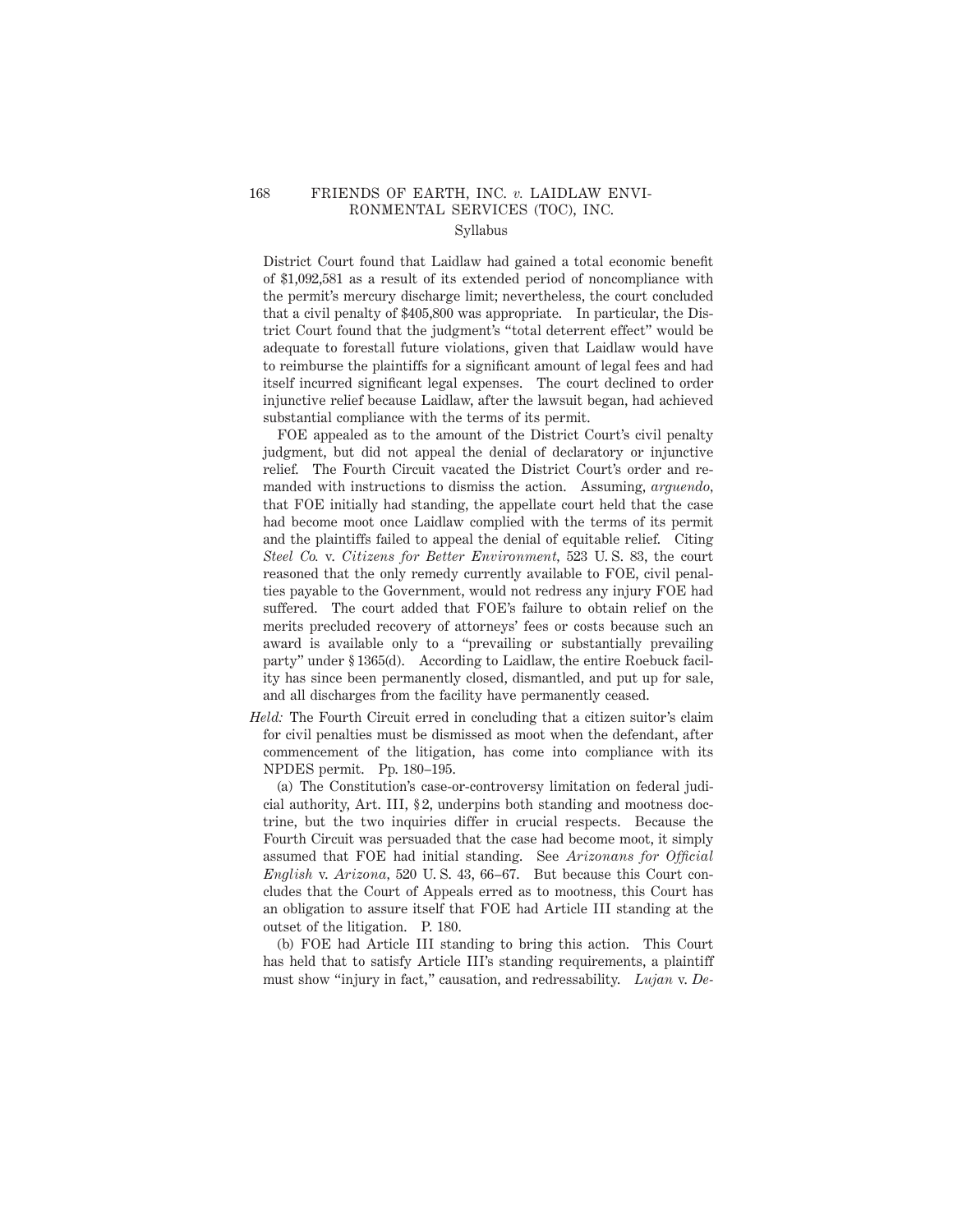#### Syllabus

*fenders of Wildlife,* 504 U. S. 555, 560–561. An association has standing to bring suit on behalf of its members when its members would have standing to sue in their own right, the interests at stake are germane to the organization's purpose, and neither the claim asserted nor the relief requested requires individual members' participation in the lawsuit. *Hunt* v. *Washington State Apple Advertising Comm'n,* 432 U. S. 333, 343. The relevant showing for Article III standing is not injury to the environment but injury to the plaintiff. To insist on the former rather than the latter is to raise the standing hurdle higher than the necessary showing for success on the merits in a citizen's NPDES permit enforcement suit. Here, injury in fact was adequately documented by the affidavits and testimony of FOE members asserting that Laidlaw's pollutant discharges, and the affiants' reasonable concerns about the effects of those discharges, directly affected those affiants' recreational, aesthetic, and economic interests. See, *e. g., Sierra Club* v. *Morton,* 405 U. S. 727, 735. These submissions present dispositively more than the mere "general averments" and "conclusory allegations" found inadequate in *Lujan* v. *National Wildlife Federation,* 497 U. S. 871, 888, or the "'some day' intentions" to visit endangered species halfway around the world held insufficient in *Defenders of Wildlife.* 504 U. S., at 564. Pp. 180–185.

(c) Laidlaw argues that FOE lacked standing to seek civil penalties payable to the Government, because such penalties offer no redress to citizen plaintiffs. For a plaintiff who is injured or threatened with injury due to illegal conduct ongoing at the time of suit, a sanction that effectively abates that conduct and prevents its recurrence provides a form of redress. Civil penalties can fit that description. Insofar as they encourage defendants to discontinue current violations and deter future ones, they afford redress to citizen plaintiffs injured or threatened with injury as a result of ongoing unlawful conduct. The Court need not explore the outer limits of the principle that civil penalties provide sufficient deterrence to support redressability, because the civil penalties sought here carried a deterrent effect that made it likely, as opposed to merely speculative, that the penalties would redress FOE's injuries—as the District Court reasonably found when it assessed a penalty of \$405,800. *Steel Co.* is not to the contrary. That case held that private plaintiffs may not sue to assess penalties for wholly past violations, 523 U. S., at 106–107, but did not address standing to seek penalties for violations ongoing at the time of the complaint that could continue into the future if undeterred, see *id.,* at 108. Pp. 185–188.

(d) FOE's civil penalties claim did not automatically become moot once the company came into substantial compliance with its permit. A defendant's voluntary cessation of a challenged practice ordinarily does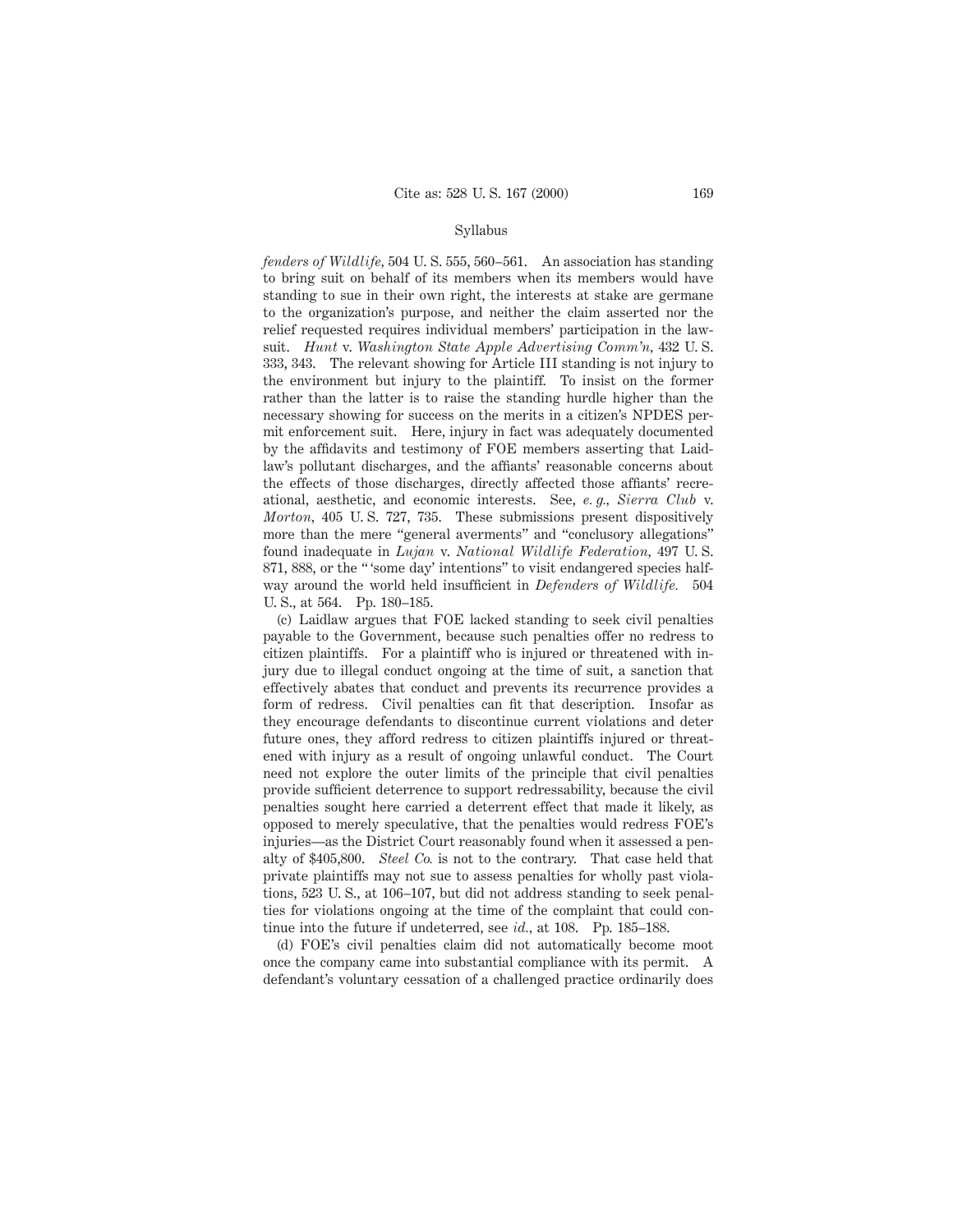### 170 FRIENDS OF EARTH, INC. *v.* LAIDLAW ENVI-RONMENTAL SERVICES (TOC), INC. Syllabus

not deprive a federal court of its power to determine the legality of the practice. *City of Mesquite* v. *Aladdin's Castle, Inc.,* 455 U. S. 283, 289. If it did, courts would be compelled to leave the defendant free to return to its old ways. Thus, the standard for determining whether a case has been mooted by the defendant's voluntary conduct is stringent: A case might become moot if subsequent events make it absolutely clear that the allegedly wrongful behavior could not reasonably be expected to recur. *United States* v. *Concentrated Phosphate Export Assn., Inc.,* 393 U. S. 199, 203. The heavy burden of persuading the court that the challenged conduct cannot reasonably be expected to recur lies with the party asserting mootness. *Ibid.* The Court of Appeals incorrectly conflated this Court's case law on initial standing, see, *e. g., Steel Co.,* with its case law on mootness, see, *e. g., City of Mesquite.* Such confusion is understandable, given this Court's repeated description of mootness as "the doctrine of standing set in a time frame: The requisite personal interest that must exist at the commencement of the litigation (standing) must continue throughout its existence (mootness)." *E. g., Arizonans,* 520 U. S., at 68, n. 22. Careful reflection, however, reveals that this description of mootness is not comprehensive. For example, a defendant claiming that its voluntary compliance moots a case bears a formidable burden. By contrast, it is the plaintiff's burden, in a lawsuit brought to force compliance, to establish standing by demonstrating that, if unchecked by the litigation, the defendant's allegedly wrongful behavior will likely occur or continue and that the threatened injury is certainly impending. *Whitmore* v. *Arkansas,* 495 U. S. 149, 158. The plain lesson is that there are circumstances in which the prospect that a defendant will engage in (or resume) harmful conduct may be too speculative to support standing, but not too speculative to overcome mootness. Further, if mootness were simply "standing set in a time frame," the exception to mootness for acts that are "capable of repetition, yet evading review" could not exist. See, *e. g., Olmstead* v. *L. C.,* 527 U. S. 581, 594, n. 6. Standing admits of no similar exception; if a plaintiff lacks standing at the time the action commences, the fact that the dispute is capable of repetition yet evading review will not entitle the complainant to a federal judicial forum. See, *e. g., Steel Co.,* 523 U. S., at 109. Standing doctrine ensures, among other things, that the resources of the federal courts are devoted to disputes in which the parties have a concrete stake. Yet by the time mootness is an issue, abandonment of the case may prove more wasteful than frugal. Courts have no license to retain jurisdiction over cases in which one or both of the parties plainly lacks a continuing interest, see, *e. g., Arizonans,* 520 U. S., at 67, but the foregoing examples highlight an important differ-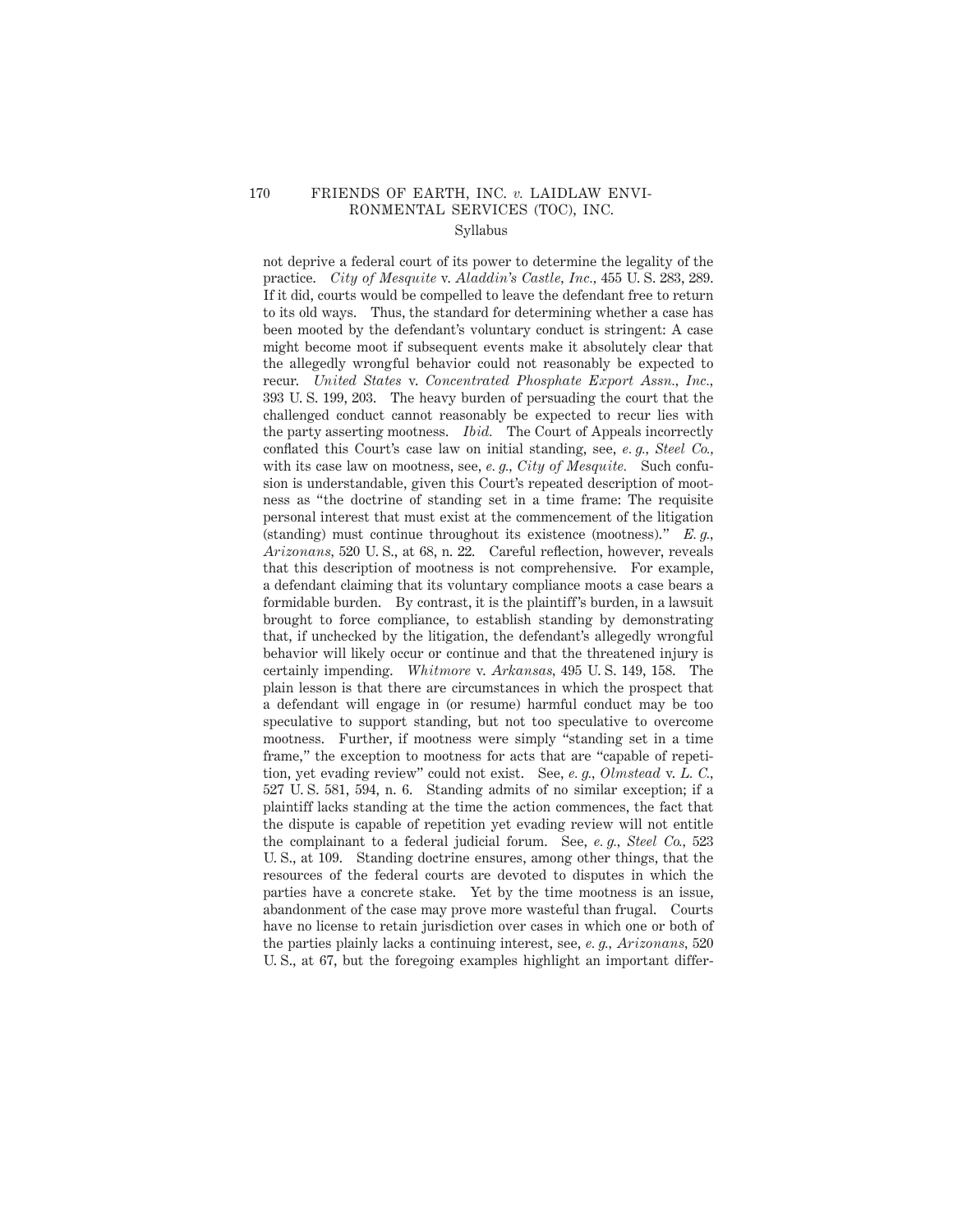#### Syllabus

fence between the two doctrines, see generally *Honig* v. *Doe,* 484 U. S. 305, 329–332 (Rehnquist, C. J., concurring).

Laidlaw's argument that FOE doomed its own civil penalty claim to mootness by failing to appeal the denial of injunctive relief misconceives the statutory scheme. Under § 1365(a), the district court has discretion to determine which form of relief is best suited to abate current violations and deter future ones. See *Weinberger* v. *Romero-Barcelo,* 456 U. S. 305, 313. Denial of injunctive relief does not necessarily mean that the district court has concluded there is no prospect of future violations to deter. Indeed, it meant no such thing in this case; the District Court denied injunctive relief, but expressly based its award of civil penalties on the need for deterrence. A district court properly may conclude that an injunction would be too intrusive, because it could entail continuing and burdensome superintendence of the permit holder's activities by a federal court. See *City of Mesquite,* 455 U. S., at 289. Both Laidlaw's permit compliance and the facility closure might moot this case, but only if one or the other event made it absolutely clear that violations could not reasonably be expected to recur. *Concentrated Phosphate Export Assn.,* 393 U. S., at 203. These are disputed factual matters that have not been aired in the lower courts; they remain open for consideration on remand. Pp. 189–194.

(e) This Court does not resolve FOE's argument that it is entitled to attorneys' fees on the theory that a plaintiff can be a "prevailing party" under § 1365(d) if it was the "catalyst" that triggered a favorable outcome. Although the Circuits have divided as to the continuing validity of the catalyst theory following *Farrar* v. *Hobby,* 506 U. S. 103, it would be premature for this Court to address the question here. The District Court stayed the time for a petition for attorneys' fees until the time for appeal had expired or until any appeal was resolved. Thus, when the Fourth Circuit addressed the availability of counsel fees, no order was before it either denying or awarding fees. It is for the District Court, not this Court, to address in the first instance any request for reimbursement of costs, including fees. Pp. 194–195.

149 F. 3d 303, reversed and remanded.

GINSBURG, J., delivered the opinion of the Court, in which REHNQUIST, C. J., and Stevens, O'Connor, Kennedy, Souter, and Breyer, JJ., joined. Stevens, J., *post,* p. 195, and Kennedy, J., *post,* p. 197, filed concurring opinions. Scalia, J., filed a dissenting opinion, in which Thomas, J., joined, *post,* p. 198.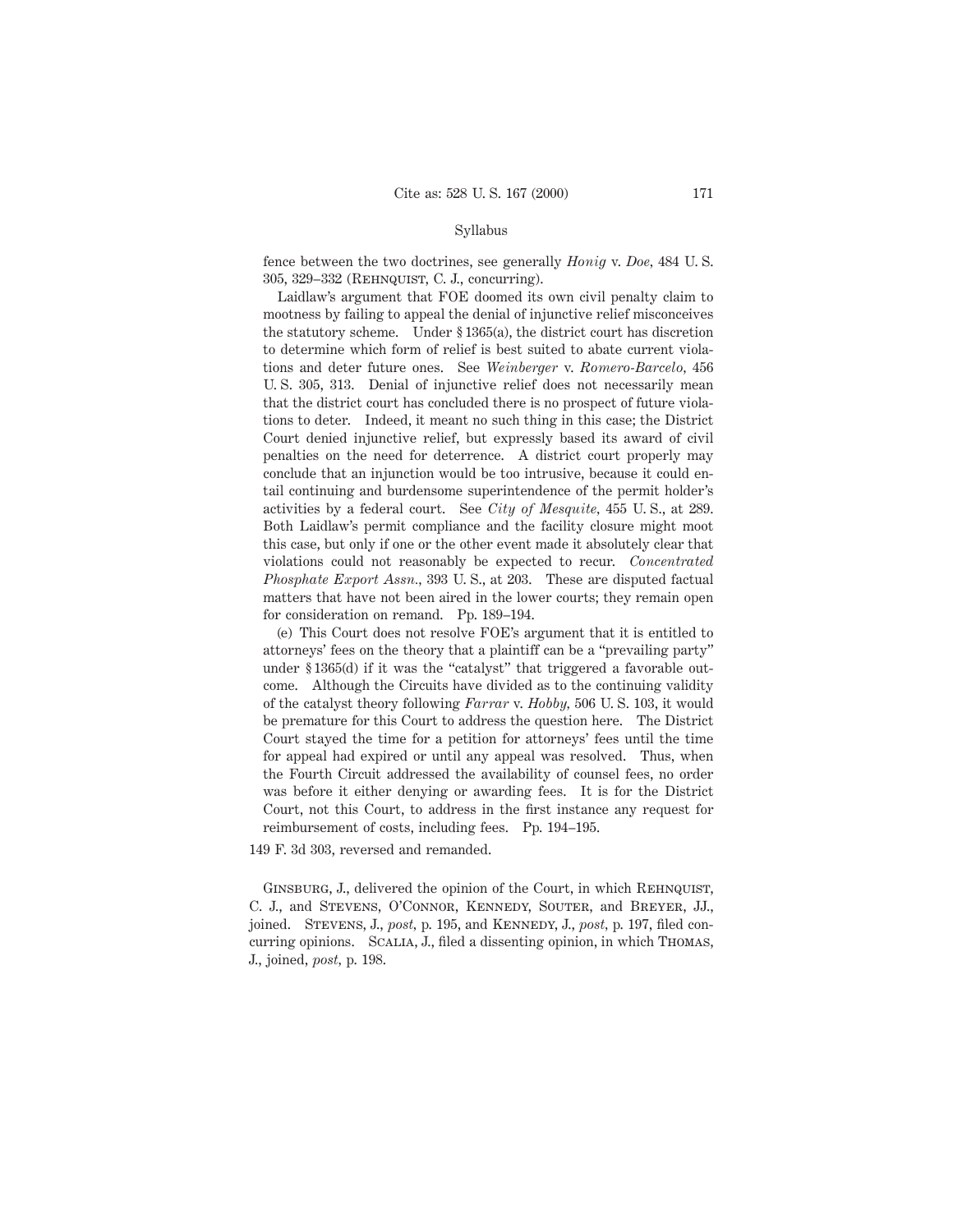### 172 FRIENDS OF EARTH, INC. *v.* LAIDLAW ENVI-RONMENTAL SERVICES (TOC), INC. Counsel

*Bruce J. Terris* argued the cause for petitioners. With him on the briefs were *Carolyn Smith Pravlik* and *James S. Chandler, Jr.*

*Jeffrey P. Minear* argued the cause for the United States as *amicus curiae* in support of petitioners. With him on the brief were *Solicitor General Waxman, Assistant Attorney General Schiffer, Deputy Solicitor General Wallace,* and *David C. Shilton.*

*Donald A. Cockrill* argued the cause for respondent. With him on the briefs were *Stuart H. Newberger, Clifton S. Elgarten, Scott E. Gant, Henry H. Taylor,* and *Barbara J. Hamilton.\**

Briefs of *amici curiae* urging affirmance were filed for the State of South Carolina by *Charles M. Condon,* Attorney General, and *Kenneth P. Woodington,* Senior Assistant Attorney General; for the Alliance of Automobile Manufacturers et al. by *Scott M. DuBoff, Kenneth S. Kaufman, Robin S. Conrad, David R. Case, J. Walker Henry, Jan Amundson,* and *Deborah Ann Hottel;* for the California Association of Sanitation Agencies by *Louis F. Claiborne* and *John Briscoe;* for Hercules Inc., by *Joel Schneider* and *Peter L. Frattarelli;* and for the Washington Legal Foundation et al. by *Daniel J. Popeo* and *Paul D. Kamenar.*

Briefs of *amici curiae* were filed for 40 California Cities et al. by *Rick W. Jarvis;* for the Natural Resources Defense Council, Inc., et al. by *Michael Axline* and *David A. Nicholas;* and for the Pacific Legal Foundation et al. by *Robin L. Rivett* and *M. Reed Hopper.*

<sup>\*</sup>Briefs of *amici curiae* urging reversal were filed for the State of California et al. by *Jeremiah W. (Jay) Nixon,* Attorney General of Missouri, *James R. Layton,* State Solicitor, *Joseph P. Bindbeutel* and *William J. Bryan,* Assistant Attorneys General, *Bill Lockyer,* Attorney General of California, *Roderick E. Walston,* Chief Assistant Attorney General, *Richard M. Frank,* Assistant Attorney General, and *Linus Masouredis,* Deputy Attorney General, and by the Attorneys General for their respective States as follows: *Mark Pryor* of Arkansas, *M. Jane Brady* of Delaware, *James E. Ryan* of Illinois, *Jennifer M. Granholm* of Michigan, *Mike Moore* of Mississippi, *Patricia A. Madrid* of New Mexico, *Eliot Spitzer* of New York, *Michael F. Easley* of North Carolina, *Sheldon Whitehouse* of Rhode Island, *Paul G. Summers* of Tennessee, and *Christine O. Gregoire* of Washington; for Americans for the Environment by *John D. Echeverria;* and for Public Citizen et al. by *Colette G. Matzzie, Brian Wolfman,* and *Steven R. Shapiro.*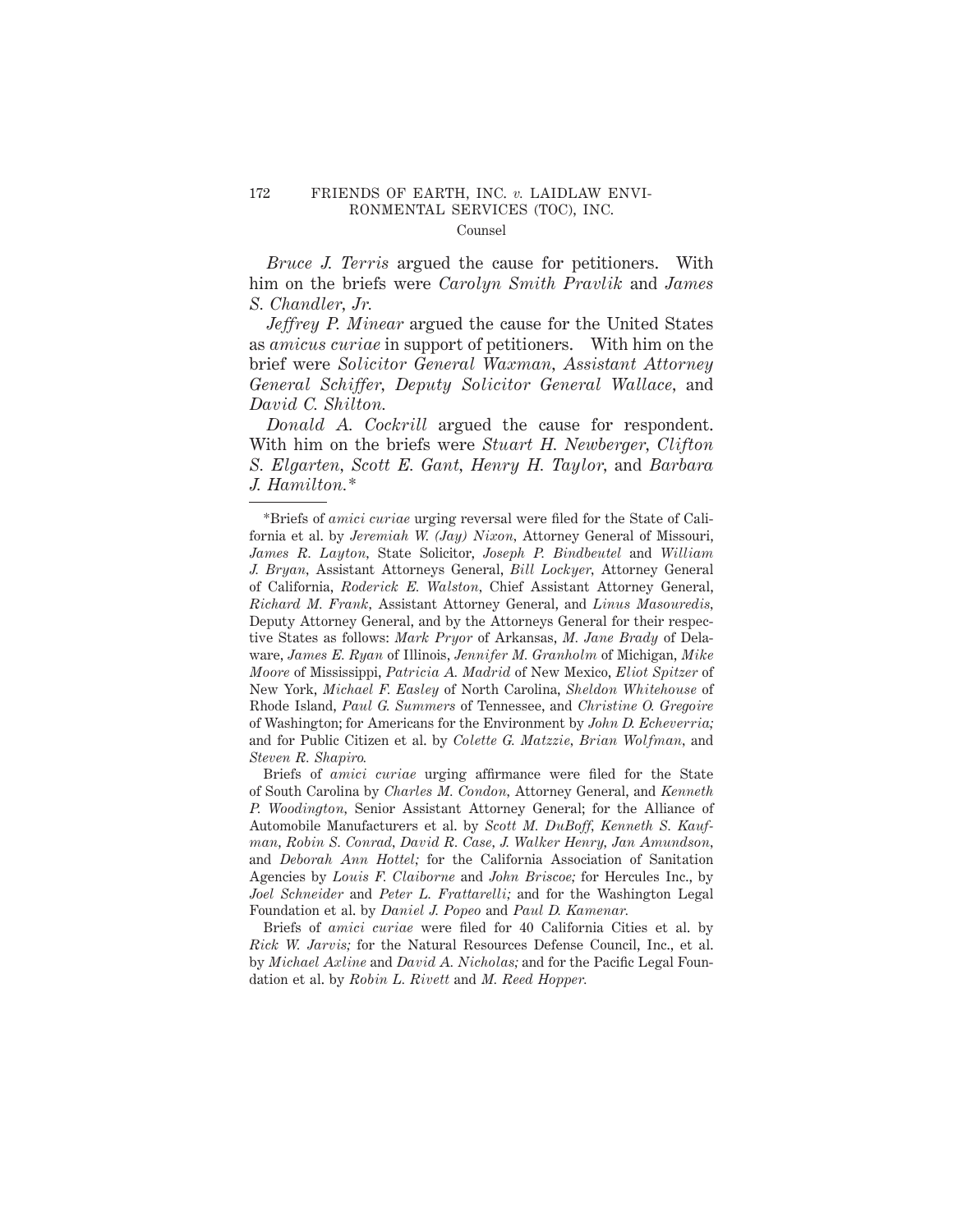# JUSTICE GINSBURG delivered the opinion of the Court.

This case presents an important question concerning the operation of the citizen-suit provisions of the Clean Water Act. Congress authorized the federal district courts to entertain Clean Water Act suits initiated by "a person or persons having an interest which is or may be adversely affected." 33 U.S.C.  $\S$  1365(a), (g). To impel future compliance with the Act, a district court may prescribe injunctive relief in such a suit; additionally or alternatively, the court may impose civil penalties payable to the United States Treasury. § 1365(a). In the Clean Water Act citizen suit now before us, the District Court determined that injunctive relief was inappropriate because the defendant, after the institution of the litigation, achieved substantial compliance with the terms of its discharge permit. 956 F. Supp. 588, 611 (SC 1997). The court did, however, assess a civil penalty of \$405,800. *Id.,* at 610. The "total deterrent effect" of the penalty would be adequate to forestall future violations, the court reasoned, taking into account that the defendant "will be required to reimburse plaintiffs for a significant amount of legal fees and has, itself, incurred significant legal expenses." *Id.,* at 610–611.

The Court of Appeals vacated the District Court's order. 149 F. 3d 303 (CA4 1998). The case became moot, the appellate court declared, once the defendant fully complied with the terms of its permit and the plaintiff failed to appeal the denial of equitable relief. "[C]ivil penalties payable to the government," the Court of Appeals stated, "would not redress any injury Plaintiffs have suffered." *Id.,* at 307. Nor were attorneys' fees in order, the Court of Appeals noted, because absent relief on the merits, plaintiffs could not qualify as prevailing parties. *Id.,* at 307, n. 5.

We reverse the judgment of the Court of Appeals. The appellate court erred in concluding that a citizen suitor's claim for civil penalties must be dismissed as moot when the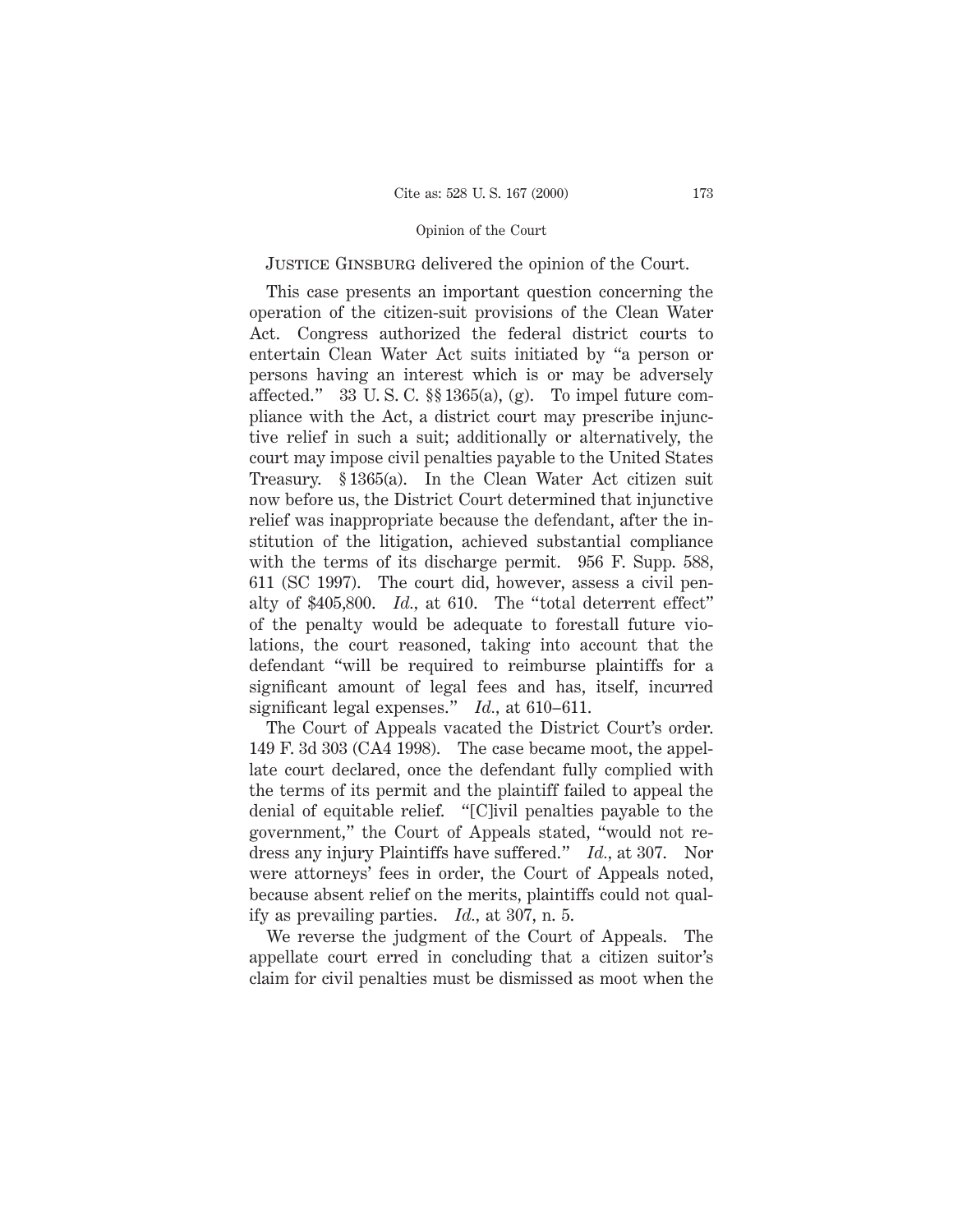defendant, albeit after commencement of the litigation, has come into compliance. In directing dismissal of the suit on grounds of mootness, the Court of Appeals incorrectly conflated our case law on initial standing to bring suit, see, *e. g., Steel Co.* v. *Citizens for Better Environment,* 523 U. S. 83 (1998), with our case law on postcommencement mootness, see, *e. g., City of Mesquite* v. *Aladdin's Castle, Inc.,* 455 U. S. 283 (1982). A defendant's voluntary cessation of allegedly unlawful conduct ordinarily does not suffice to moot a case. The Court of Appeals also misperceived the remedial potential of civil penalties. Such penalties may serve, as an alternative to an injunction, to deter future violations and thereby redress the injuries that prompted a citizen suitor to commence litigation.

I

# A

In 1972, Congress enacted the Clean Water Act (Act), also known as the Federal Water Pollution Control Act, 86 Stat. 816, as amended, 33 U. S. C. § 1251 *et seq.* Section 402 of the Act, 33 U. S. C. § 1342, provides for the issuance, by the Administrator of the Environmental Protection Agency (EPA) or by authorized States, of National Pollutant Discharge Elimination System (NPDES) permits. NPDES permits impose limitations on the discharge of pollutants, and establish related monitoring and reporting requirements, in order to improve the cleanliness and safety of the Nation's waters. Noncompliance with a permit constitutes a violation of the Act. § 1342(h).

Under § 505(a) of the Act, a suit to enforce any limitation in an NPDES permit may be brought by any "citizen," defined as "a person or persons having an interest which is or may be adversely affected."  $33 \text{ U.S. C. }$   $\S$   $\S$   $1365(a)$ , (g). Sixty days before initiating a citizen suit, however, the would-be plaintiff must give notice of the alleged violation to the EPA, the State in which the alleged violation oc-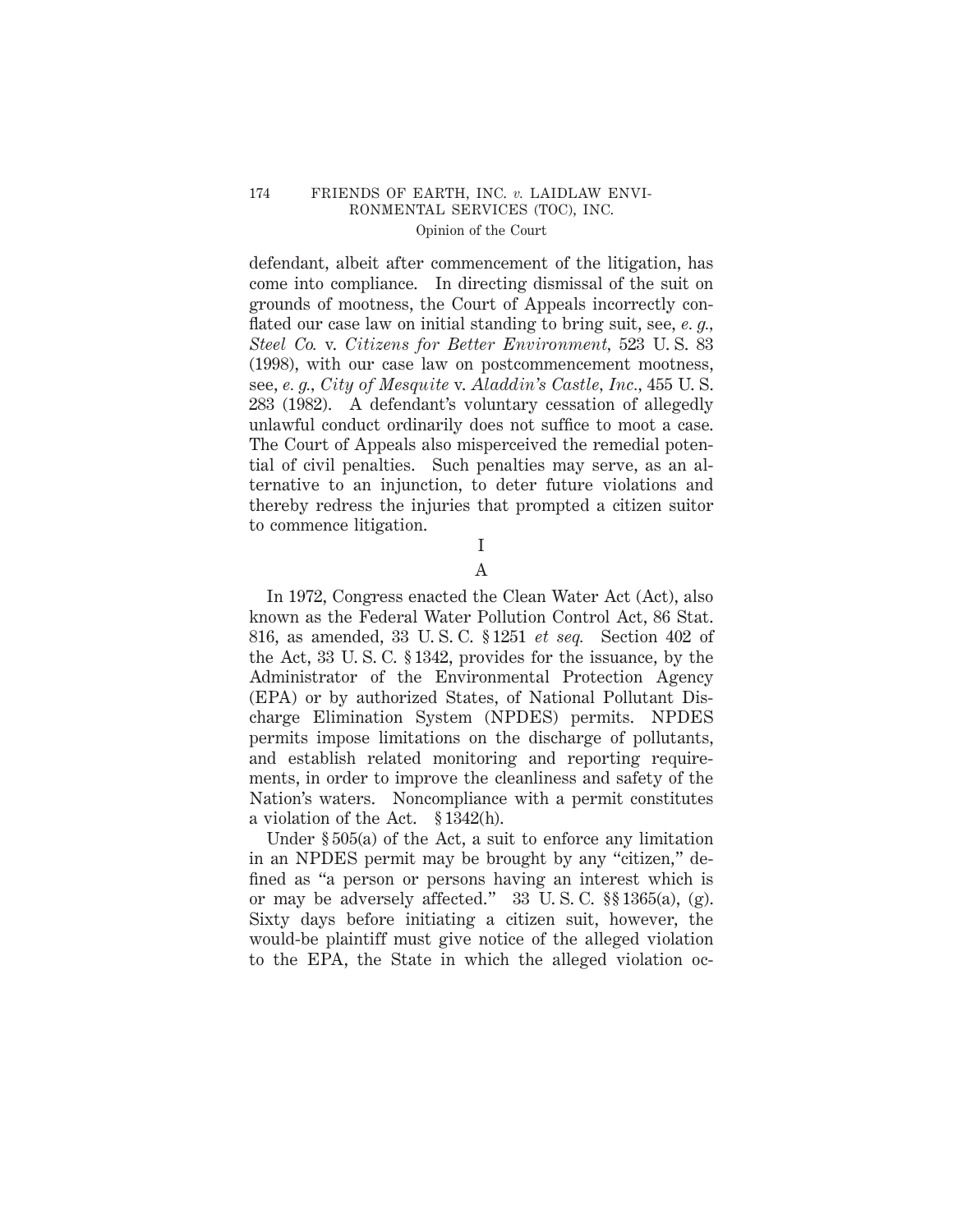curred, and the alleged violator.  $$1365(b)(1)(A)$ . "[T]he purpose of notice to the alleged violator is to give it an opportunity to bring itself into complete compliance with the Act and thus . . . render unnecessary a citizen suit." *Gwaltney of Smithfield, Ltd.* v. *Chesapeake Bay Foundation, Inc.*, 484 U.S. 49, 60 (1987). Accordingly, we have held that citizens lack statutory standing under § 505(a) to sue for violations that have ceased by the time the complaint is filed. *Id.,* at 56–63. The Act also bars a citizen from suing if the EPA or the State has already commenced, and is "diligently prosecuting," an enforcement action. 33 U. S. C. § 1365(b)(1)(B).

The Act authorizes district courts in citizen-suit proceedings to enter injunctions and to assess civil penalties, which are payable to the United States Treasury. § 1365(a). In determining the amount of any civil penalty, the district court must take into account "the seriousness of the violation or violations, the economic benefit (if any) resulting from the violation, any history of such violations, any good-faith efforts to comply with the applicable requirements, the economic impact of the penalty on the violator, and such other matters as justice may require." § 1319(d). In addition, the court "may award costs of litigation (including reasonable attorney and expert witness fees) to any prevailing or substantially prevailing party, whenever the court determines such award is appropriate." § 1365(d).

B

In 1986, defendant-respondent Laidlaw Environmental Services (TOC), Inc., bought a hazardous waste incinerator facility in Roebuck, South Carolina, that included a wastewater treatment plant. (The company has since changed its name to Safety-Kleen (Roebuck), Inc., but for simplicity we will refer to it as "Laidlaw" throughout.) Shortly after Laidlaw acquired the facility, the South Carolina Department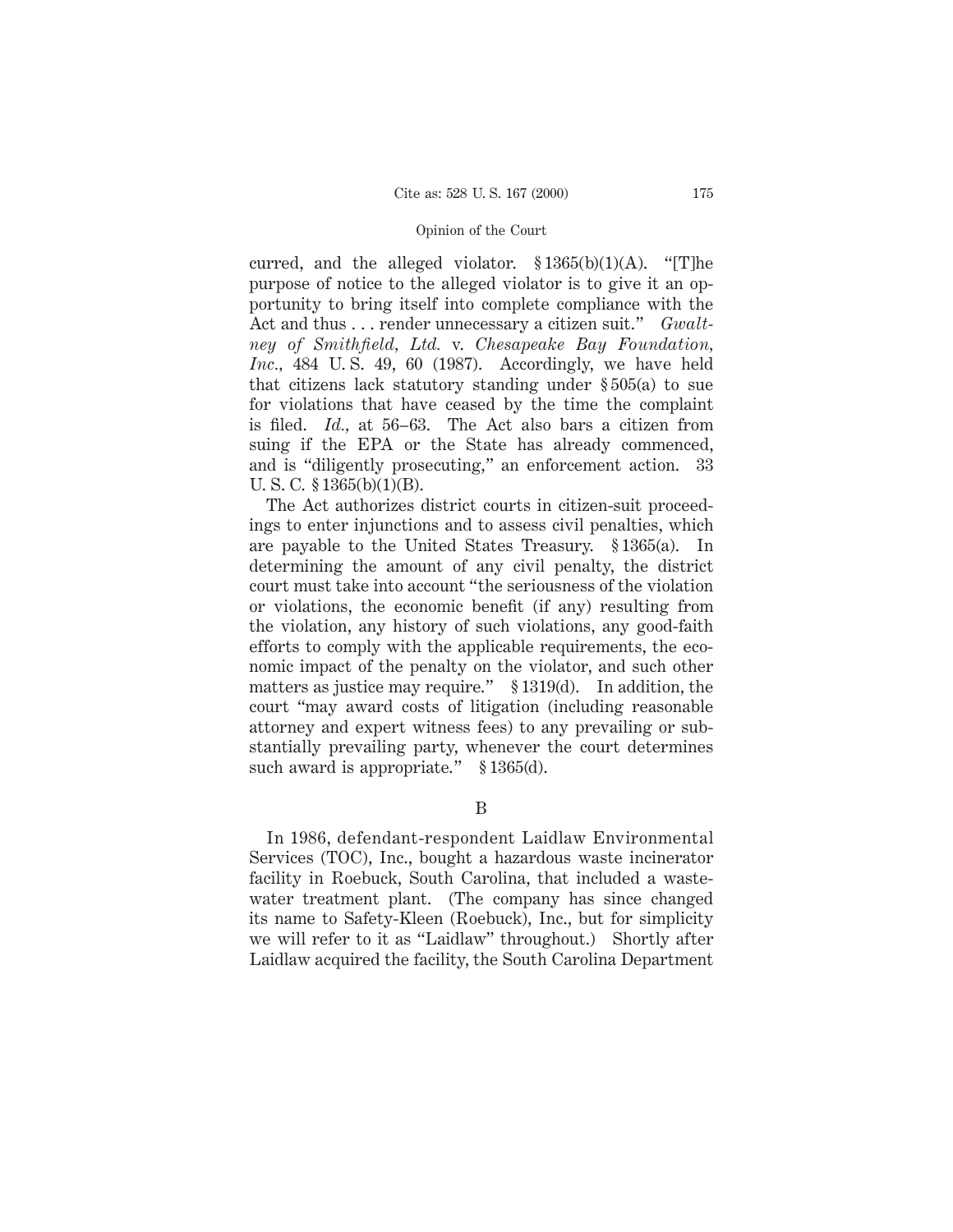of Health and Environmental Control (DHEC), acting under 33 U. S. C. § 1342(a)(1), granted Laidlaw an NPDES permit authorizing the company to discharge treated water into the North Tyger River. The permit, which became effective on January 1, 1987, placed limits on Laidlaw's discharge of several pollutants into the river, including—of particular relevance to this case—mercury, an extremely toxic pollutant. The permit also regulated the flow, temperature, toxicity, and pH of the effluent from the facility, and imposed monitoring and reporting obligations.

Once it received its permit, Laidlaw began to discharge various pollutants into the waterway; repeatedly, Laidlaw's discharges exceeded the limits set by the permit. In particular, despite experimenting with several technological fixes, Laidlaw consistently failed to meet the permit's stringent 1.3 ppb (parts per billion) daily average limit on mercury discharges. The District Court later found that Laidlaw had violated the mercury limits on 489 occasions between 1987 and 1995. 956 F. Supp., at 613–621.

On April 10, 1992, plaintiff-petitioners Friends of the Earth (FOE) and Citizens Local Environmental Action Network, Inc. (CLEAN) (referred to collectively in this opinion, together with later joined plaintiff-petitioner Sierra Club, as "FOE") took the preliminary step necessary to the institution of litigation. They sent a letter to Laidlaw notifying the company of their intention to file a citizen suit against it under § 505(a) of the Act after the expiration of the requisite 60-day notice period, *i. e.,* on or after June 10, 1992. Laidlaw's lawyer then contacted DHEC to ask whether DHEC would consider filing a lawsuit against Laidlaw. The District Court later found that Laidlaw's reason for requesting that DHEC file a lawsuit against it was to bar FOE's proposed citizen suit through the operation of 33 U. S. C. § 1365(b)(1)(B). 890 F. Supp. 470, 478 (SC 1995). DHEC agreed to file a lawsuit against Laidlaw; the company's law-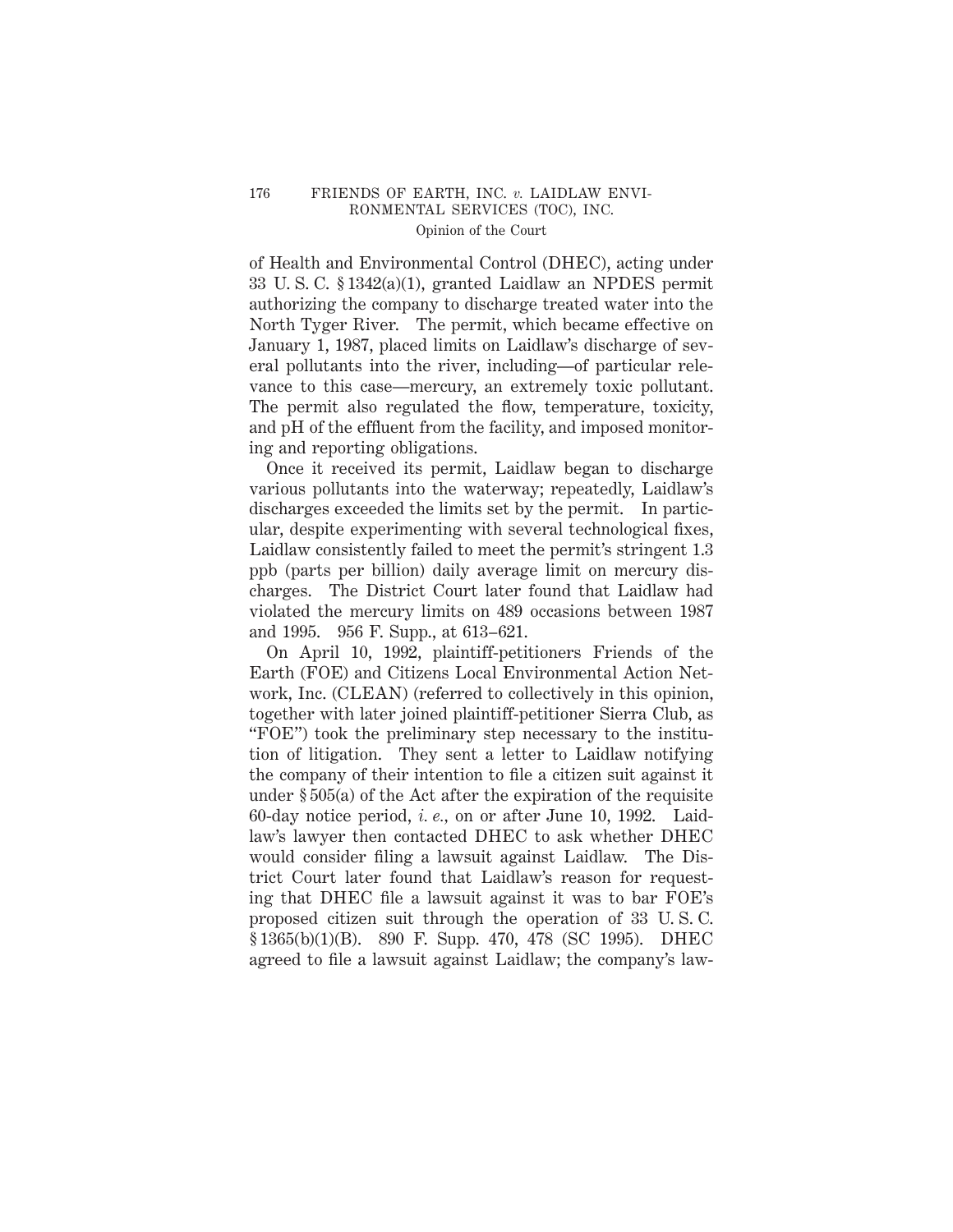yer then drafted the complaint for DHEC and paid the filing fee. On June 9, 1992, the last day before FOE's 60-day notice period expired, DHEC and Laidlaw reached a settlement requiring Laidlaw to pay \$100,000 in civil penalties and to make "'every effort'" to comply with its permit obligations. *Id.,* at 479–481.

On June 12, 1992, FOE filed this citizen suit against Laidlaw under § 505(a) of the Act, alleging noncompliance with the NPDES permit and seeking declaratory and injunctive relief and an award of civil penalties. Laidlaw moved for summary judgment on the ground that FOE had failed to present evidence demonstrating injury in fact, and therefore lacked Article III standing to bring the lawsuit. Record, Doc. No. 43. In opposition to this motion, FOE submitted affidavits and deposition testimony from members of the plaintiff organizations. Record, Doc. No. 71 (Exhs. 41–51). The record before the District Court also included affidavits from the organizations' members submitted by FOE in support of an earlier motion for preliminary injunctive relief. Record, Doc. No. 21 (Exhs. 5–10). After examining this evidence, the District Court denied Laidlaw's summary judgment motion, finding—albeit "by the very slimmest of margins"—that FOE had standing to bring the suit. App. in No. 97–1246 (CA4), pp. 207–208 (Tr. of Hearing 39–40 (June 30, 1993)).

Laidlaw also moved to dismiss the action on the ground that the citizen suit was barred under 33 U. S. C. § 1365(b)(1)(B) by DHEC's prior action against the company. The United States, appearing as *amicus curiae,* joined FOE in opposing the motion. After an extensive analysis of the Laidlaw-DHEC settlement and the circumstances under which it was reached, the District Court held that DHEC's action against Laidlaw had not been "diligently prosecuted"; consequently, the court allowed FOE's citizen suit to pro-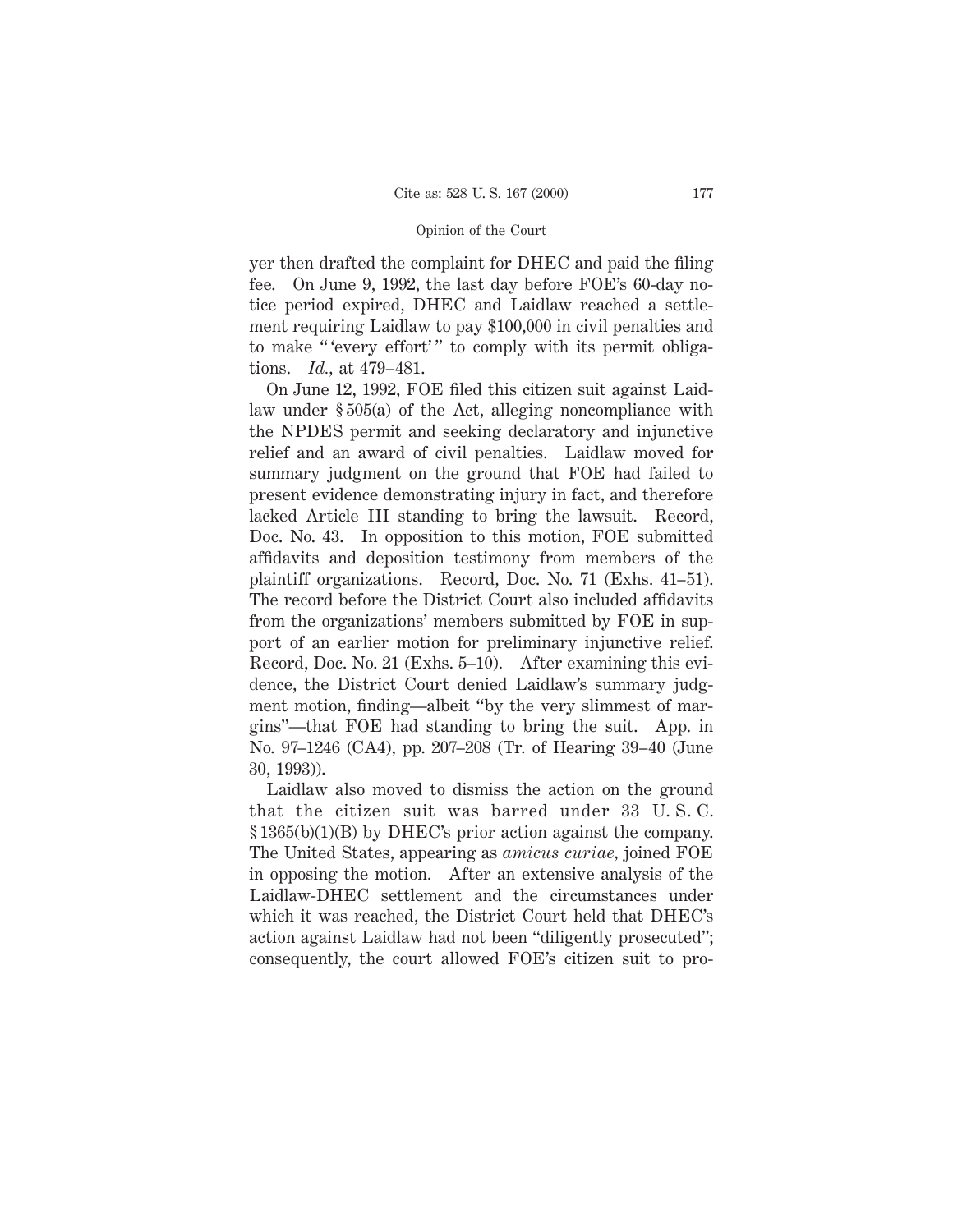ceed. 890 F. Supp., at  $499.1$  The record indicates that after FOE initiated the suit, but before the District Court rendered judgment, Laidlaw violated the mercury discharge limitation in its permit 13 times. 956 F. Supp., at 621. The District Court also found that Laidlaw had committed 13 monitoring and 10 reporting violations during this period. *Id.,* at 601. The last recorded mercury discharge violation occurred in January 1995, long after the complaint was filed but about two years before judgment was rendered. *Id.,* at 621.

On January 22, 1997, the District Court issued its judgment. 956 F. Supp. 588 (SC). It found that Laidlaw had gained a total economic benefit of \$1,092,581 as a result of its extended period of noncompliance with the mercury discharge limit in its permit. *Id.,* at 603. The court concluded, however, that a civil penalty of \$405,800 was adequate in light of the guiding factors listed in 33 U. S. C. § 1319(d). 956 F. Supp., at 610. In particular, the District Court stated that the lesser penalty was appropriate taking into account the judgment's "total deterrent effect." In reaching this determination, the court "considered that Laidlaw will be required to reimburse plaintiffs for a significant amount of legal fees." *Id.,* at 610–611. The court declined to grant FOE's request for injunctive relief, stating that an injunction was inappropriate because "Laidlaw has been in substantial compliance with all parameters in its NPDES permit since at least August 1992." *Id.,* at 611.

<sup>&</sup>lt;sup>1</sup> The District Court noted that "Laidlaw drafted the state-court complaint and settlement agreement, filed the lawsuit against itself, and paid the filing fee." 890 F. Supp., at 489. Further, "the settlement agreement between DHEC and Laidlaw was entered into with unusual haste, without giving the Plaintiffs the opportunity to intervene." *Ibid.* The court found "most persuasive" the fact that "in imposing the civil penalty of \$100,000 against Laidlaw, DHEC failed to recover, or even to calculate, the economic benefit that Laidlaw received by not complying with its permit." *Id.,* at 491.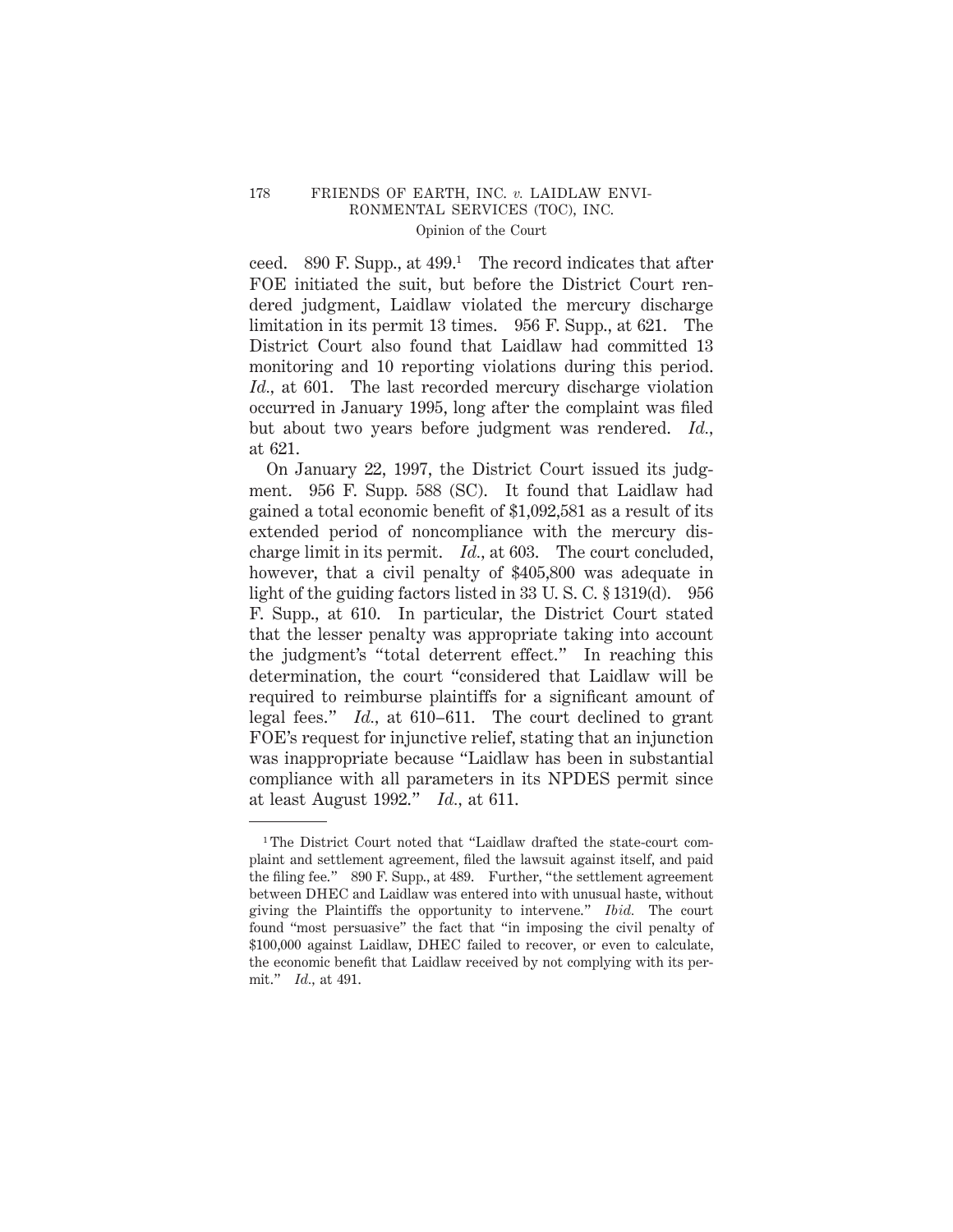FOE appealed the District Court's civil penalty judgment, arguing that the penalty was inadequate, but did not appeal the denial of declaratory or injunctive relief. Laidlaw cross-appealed, arguing, among other things, that FOE lacked standing to bring the suit and that DHEC's action qualified as a diligent prosecution precluding FOE's litigation. The United States continued to participate as *amicus curiae* in support of FOE.

On July 16, 1998, the Court of Appeals for the Fourth Circuit issued its judgment. 149 F. 3d 303. The Court of Appeals assumed without deciding that FOE initially had standing to bring the action, *id.,* at 306, n. 3, but went on to hold that the case had become moot. The appellate court stated, first, that the elements of Article III standing—injury, causation, and redressability—must persist at every stage of review, or else the action becomes moot. *Id.,* at 306. Citing our decision in *Steel Co.,* the Court of Appeals reasoned that the case had become moot because "the only remedy currently available to [FOE]—civil penalties payable to the government—would not redress any injury [FOE has] suffered." 149 F. 3d, at 306–307. The court therefore vacated the District Court's order and remanded with instructions to dismiss the action. In a footnote, the Court of Appeals added that FOE's "failure to obtain relief on the merits of [its] claims precludes any recovery of attorneys' fees or other litigation costs because such an award is available only to a 'prevailing or substantially prevailing party.'" *Id.*, at 307, n. 5 (quoting 33 U. S. C. § 1365(d)).

According to Laidlaw, after the Court of Appeals issued its decision but before this Court granted certiorari, the entire incinerator facility in Roebuck was permanently closed, dismantled, and put up for sale, and all discharges from the facility permanently ceased. Respondent's Suggestion of Mootness 3.

We granted certiorari, 525 U. S. 1176 (1999), to resolve the inconsistency between the Fourth Circuit's decision in this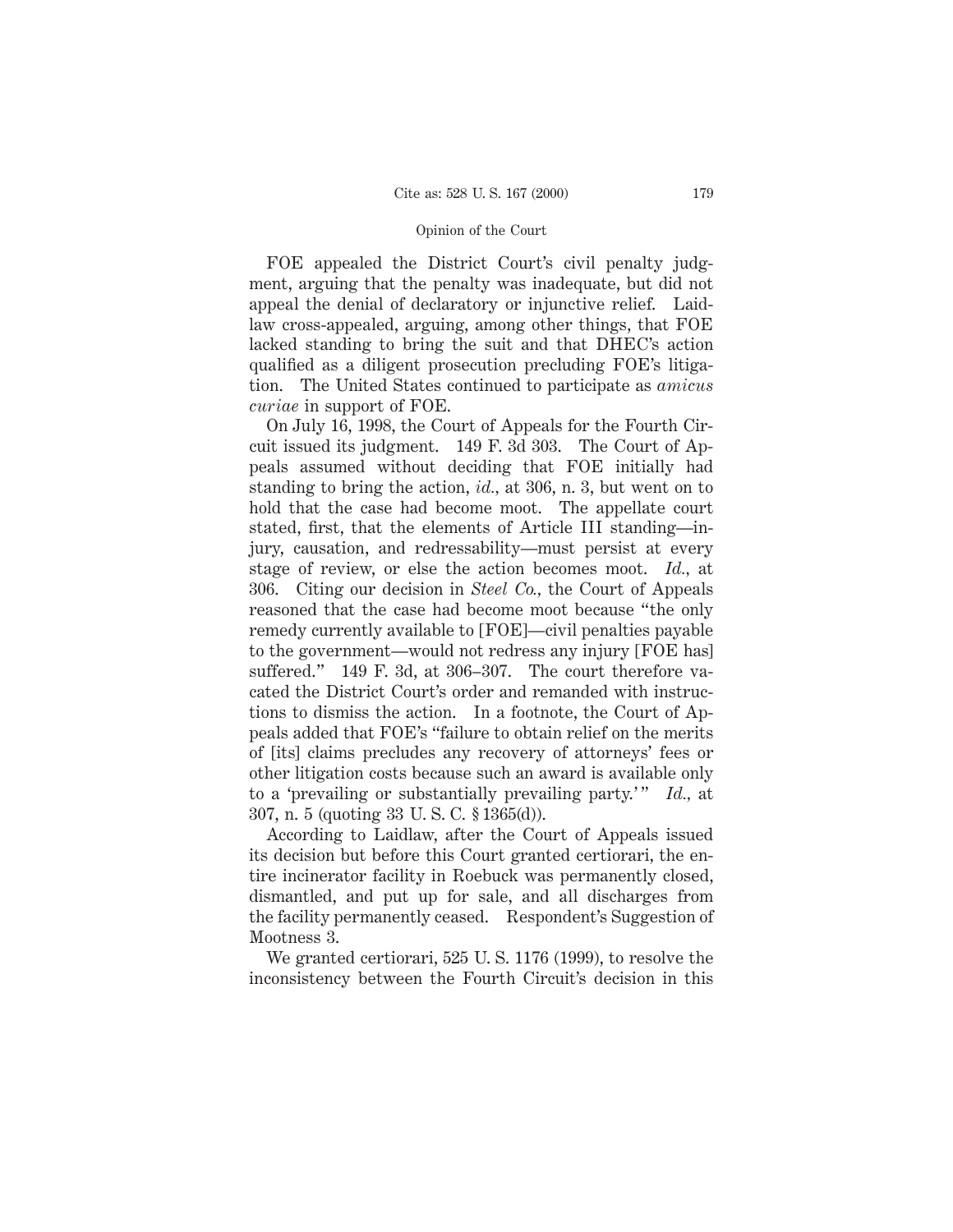case and the decisions of several other Courts of Appeals, which have held that a defendant's compliance with its permit after the commencement of litigation does not moot claims for civil penalties under the Act. See, *e. g., Atlantic States Legal Foundation, Inc.* v. *Stroh Die Casting Co.,* 116 F. 3d 814, 820 (CA7), cert. denied, 522 U. S. 981 (1997); *Natural Resources Defense Council, Inc.* v. *Texaco Rfg. and Mktg., Inc.,* 2 F. 3d 493, 503–504 (CA3 1993); *Atlantic States Legal Foundation, Inc.* v. *Pan American Tanning Corp.,* 993 F. 2d 1017, 1020–1021 (CA2 1993); *Atlantic States Legal Foundation, Inc.* v. *Tyson Foods, Inc.,* 897 F. 2d 1128, 1135– 1136 (CA11 1990).

> II A

The Constitution's case-or-controversy limitation on federal judicial authority, Art. III, § 2, underpins both our standing and our mootness jurisprudence, but the two inquiries differ in respects critical to the proper resolution of this case, so we address them separately. Because the Court of Appeals was persuaded that the case had become moot and so held, it simply assumed without deciding that FOE had initial standing. See *Arizonans for Official English* v. *Arizona,* 520 U. S. 43, 66–67 (1997) (court may assume without deciding that standing exists in order to analyze mootness). But because we hold that the Court of Appeals erred in declaring the case moot, we have an obligation to assure ourselves that FOE had Article III standing at the outset of the litigation. We therefore address the question of standing before turning to mootness.

In *Lujan* v. *Defenders of Wildlife,* 504 U. S. 555, 560–561 (1992), we held that, to satisfy Article III's standing requirements, a plaintiff must show (1) it has suffered an "injury in fact" that is (a) concrete and particularized and (b) actual or imminent, not conjectural or hypothetical; (2) the injury is fairly traceable to the challenged action of the defendant; and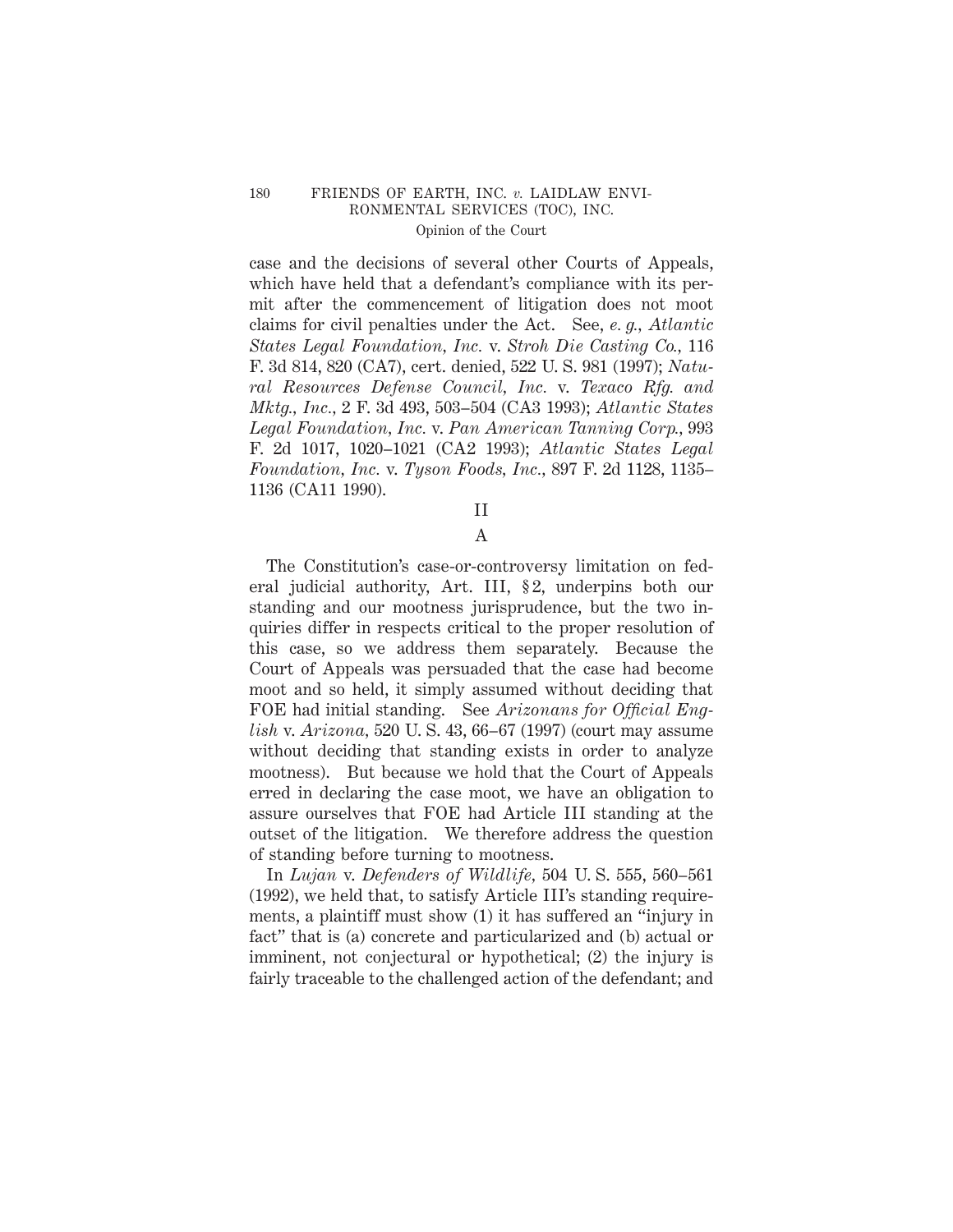(3) it is likely, as opposed to merely speculative, that the injury will be redressed by a favorable decision. An association has standing to bring suit on behalf of its members when its members would otherwise have standing to sue in their own right, the interests at stake are germane to the organization's purpose, and neither the claim asserted nor the relief requested requires the participation of individual members in the lawsuit. *Hunt* v. *Washington State Apple Advertising Comm'n,* 432 U. S. 333, 343 (1977).

Laidlaw contends first that FOE lacked standing from the outset even to seek injunctive relief, because the plaintiff organizations failed to show that any of their members had sustained or faced the threat of any "injury in fact" from Laidlaw's activities. In support of this contention Laidlaw points to the District Court's finding, made in the course of setting the penalty amount, that there had been "no demonstrated proof of harm to the environment" from Laidlaw's mercury discharge violations. 956 F. Supp., at 602; see also *ibid.* ("[T]he NPDES permit violations at issue in this citizen suit did not result in any health risk or environmental harm.").

The relevant showing for purposes of Article III standing, however, is not injury to the environment but injury to the plaintiff. To insist upon the former rather than the latter as part of the standing inquiry (as the dissent in essence does, *post,* at 199–200) is to raise the standing hurdle higher than the necessary showing for success on the merits in an action alleging noncompliance with an NPDES permit. Focusing properly on injury to the plaintiff, the District Court found that FOE had demonstrated sufficient injury to establish standing. App. in No. 97–1246 (CA4), at 207–208 (Tr. of Hearing 39–40). For example, FOE member Kenneth Lee Curtis averred in affidavits that he lived a half-mile from Laidlaw's facility; that he occasionally drove over the North Tyger River, and that it looked and smelled polluted; and that he would like to fish, camp, swim, and picnic in and near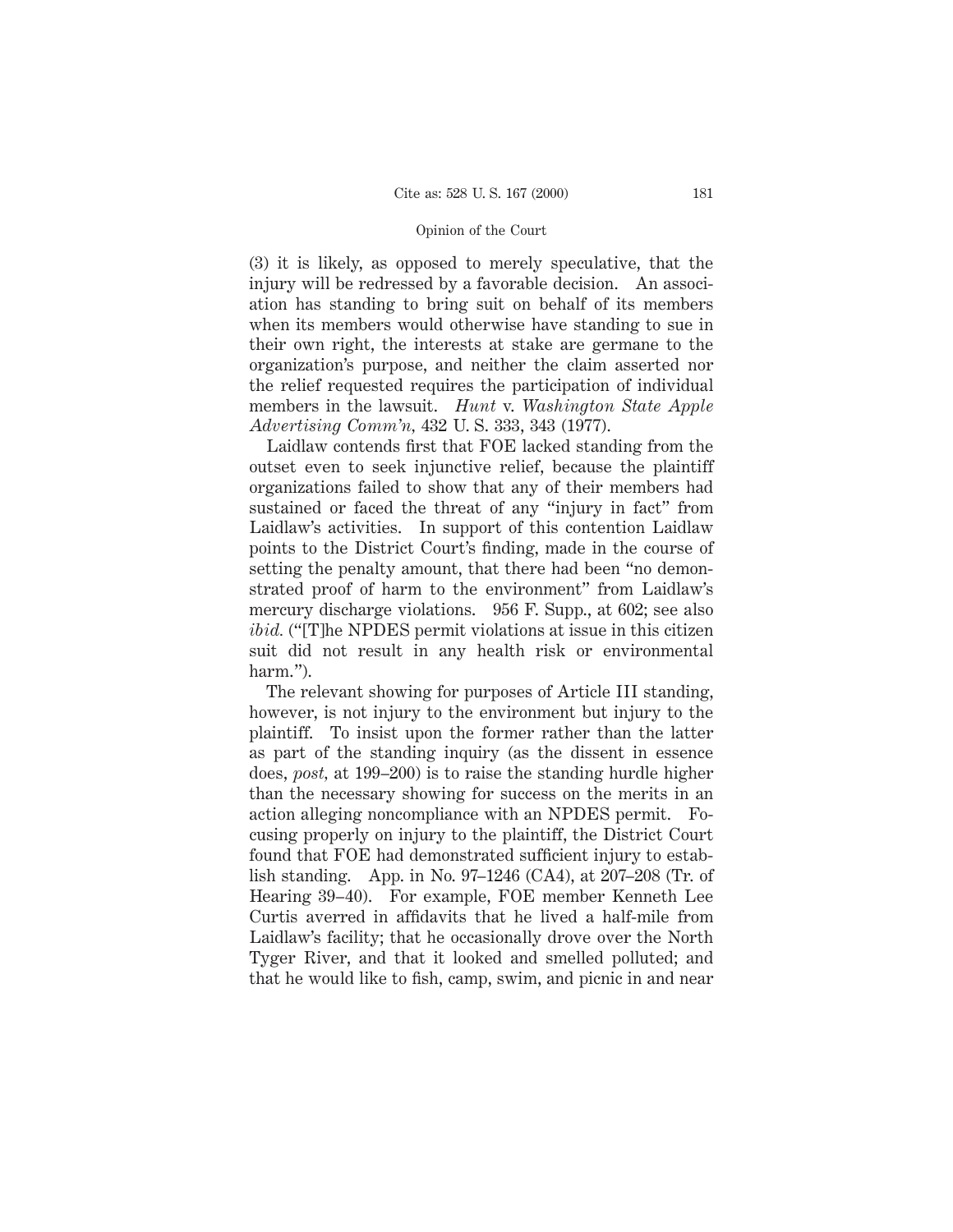the river between 3 and 15 miles downstream from the facility, as he did when he was a teenager, but would not do so because he was concerned that the water was polluted by Laidlaw's discharges. Record, Doc. No. 71 (Exhs. 41, 42). Curtis reaffirmed these statements in extensive deposition testimony. For example, he testified that he would like to fish in the river at a specific spot he used as a boy, but that he would not do so now because of his concerns about Laidlaw's discharges. *Ibid.* (Exh. 43, at 52–53; Exh. 44, at 33).

Other members presented evidence to similar effect. CLEAN member Angela Patterson attested that she lived two miles from the facility; that before Laidlaw operated the facility, she picnicked, walked, birdwatched, and waded in and along the North Tyger River because of the natural beauty of the area; that she no longer engaged in these activities in or near the river because she was concerned about harmful effects from discharged pollutants; and that she and her husband would like to purchase a home near the river but did not intend to do so, in part because of Laidlaw's discharges. Record, Doc. No. 21 (Exh. 10). CLEAN member Judy Pruitt averred that she lived one-quarter mile from Laidlaw's facility and would like to fish, hike, and picnic along the North Tyger River, but has refrained from those activities because of the discharges. *Ibid.* (Exh. 7). FOE member Linda Moore attested that she lived 20 miles from Roebuck, and would use the North Tyger River south of Roebuck and the land surrounding it for recreational purposes were she not concerned that the water contained harmful pollutants. Record, Doc. No. 71 (Exhs. 45, 46). In her deposition, Moore testified at length that she would hike, picnic, camp, swim, boat, and drive near or in the river were it not for her concerns about illegal discharges. *Ibid.* (Exh. 48, at 29, 36–37, 62–63, 72). CLEAN member Gail Lee attested that her home, which is near Laidlaw's facility, had a lower value than similar homes located farther from the facility, and that she believed the pollutant discharges accounted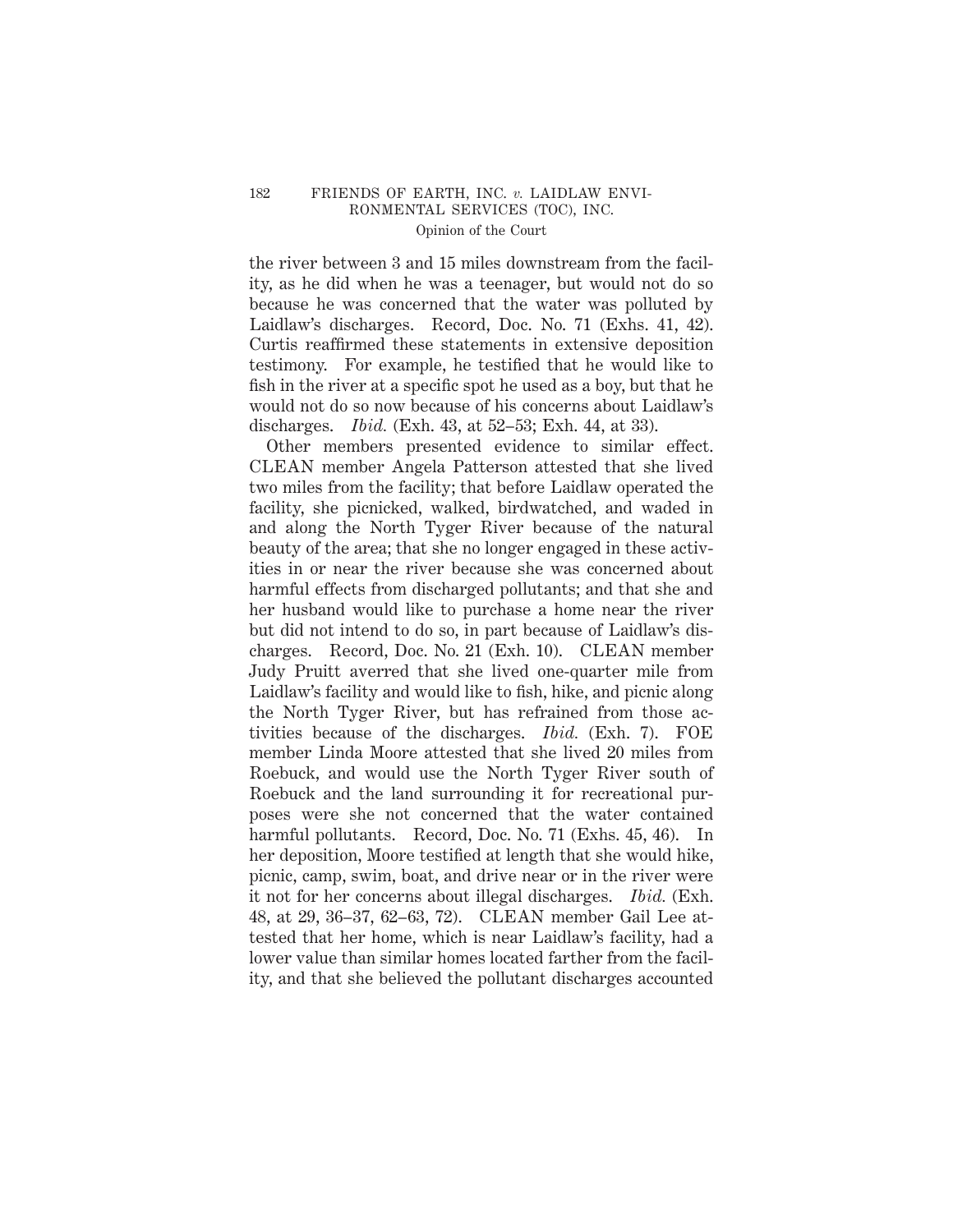for some of the discrepancy. Record, Doc. No. 21 (Exh. 9). Sierra Club member Norman Sharp averred that he had canoed approximately 40 miles downstream of the Laidlaw facility and would like to canoe in the North Tyger River closer to Laidlaw's discharge point, but did not do so because he was concerned that the water contained harmful pollutants. *Ibid.* (Exh. 8).

These sworn statements, as the District Court determined, adequately documented injury in fact. We have held that environmental plaintiffs adequately allege injury in fact when they aver that they use the affected area and are persons "for whom the aesthetic and recreational values of the area will be lessened" by the challenged activity. *Sierra Club* v. *Morton,* 405 U. S. 727, 735 (1972). See also *Defenders of Wildlife,* 504 U. S., at 562–563 ("Of course, the desire to use or observe an animal species, even for purely esthetic purposes, is undeniably a cognizable interest for purposes of standing.").

Our decision in *Lujan* v. *National Wildlife Federation,* 497 U. S. 871 (1990), is not to the contrary. In that case an environmental organization assailed the Bureau of Land Management's "land withdrawal review program," a program covering millions of acres, alleging that the program illegally opened up public lands to mining activities. The defendants moved for summary judgment, challenging the plaintiff organization's standing to initiate the action under the Administrative Procedure Act, 5 U. S. C. § 702. We held that the plaintiff could not survive the summary judgment motion merely by offering "averments which state only that one of [the organization's] members uses unspecified portions of an immense tract of territory, on some portions of which mining activity has occurred or probably will occur by virtue of the governmental action." 497 U. S., at 889.

In contrast, the affidavits and testimony presented by FOE in this case assert that Laidlaw's discharges, and the affiant members' reasonable concerns about the effects of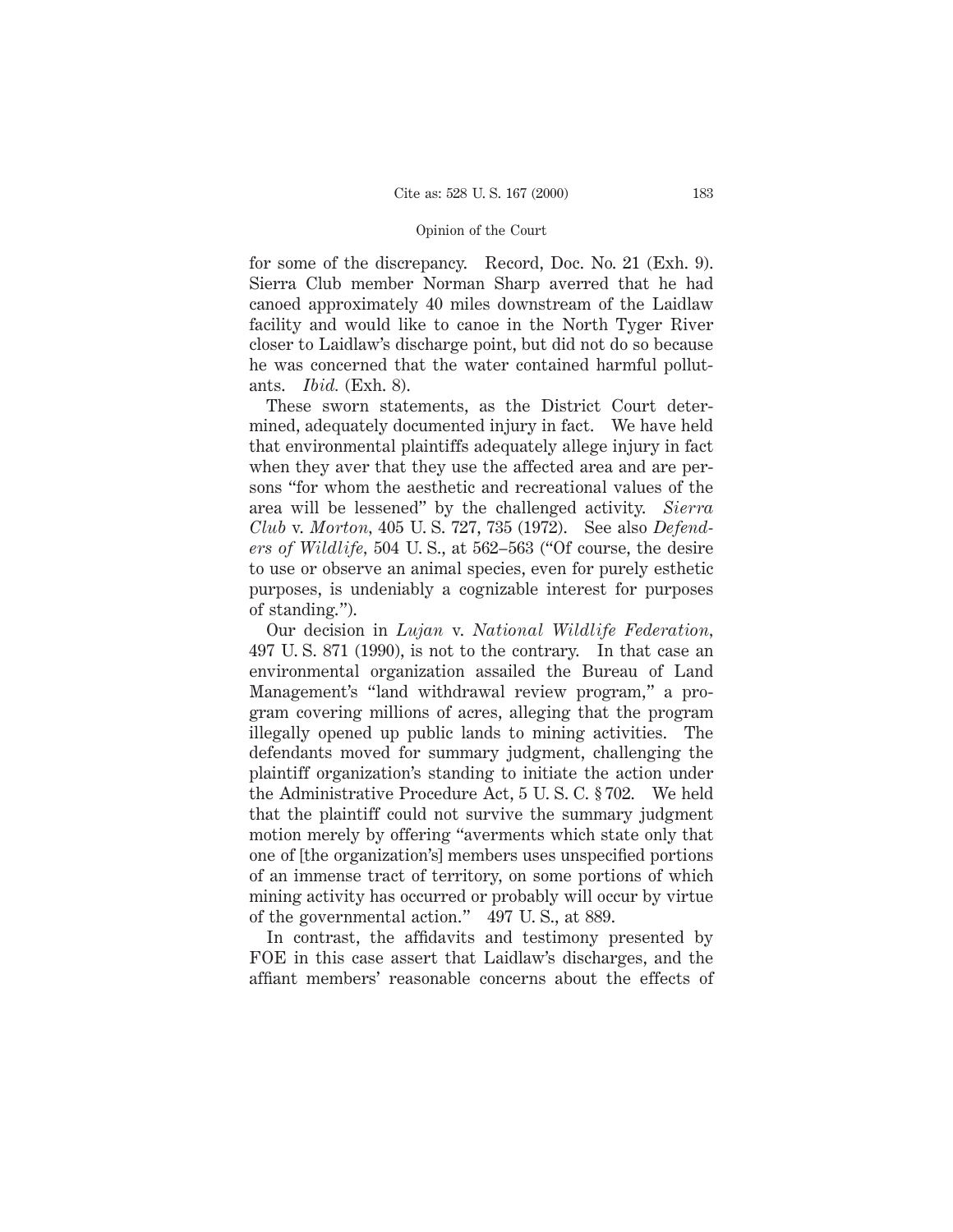those discharges, directly affected those affiants' recreational, aesthetic, and economic interests. These submissions present dispositively more than the mere "general averments" and "conclusory allegations" found inadequate in *National Wildlife Federation. Id.,* at 888. Nor can the affiants' conditional statements—that they would use the nearby North Tyger River for recreation if Laidlaw were not discharging pollutants into it—be equated with the speculative " 'some day' intentions" to visit endangered species halfway around the world that we held insufficient to show injury in fact in *Defenders of Wildlife.* 504 U. S., at 564.

*Los Angeles* v. *Lyons,* 461 U. S. 95 (1983), relied on by the dissent, *post,* at 199, does not weigh against standing in this case. In *Lyons,* we held that a plaintiff lacked standing to seek an injunction against the enforcement of a police chokehold policy because he could not credibly allege that he faced a realistic threat from the policy. 461 U. S., at 107, n. 7. In the footnote from *Lyons* cited by the dissent, we noted that "[t]he reasonableness of Lyons' fear is dependent upon the likelihood of a recurrence of the allegedly unlawful conduct," and that his "subjective apprehensions" that such a recurrence would even *take place* were not enough to support standing. *Id.,* at 108, n. 8. Here, in contrast, it is undisputed that Laidlaw's unlawful conduct—discharging pollutants in excess of permit limits—was occurring at the time the complaint was filed. Under *Lyons,* then, the only "subjective" issue here is "[t]he reasonableness of [the] fear" that led the affiants to respond to that concededly ongoing conduct by refraining from use of the North Tyger River and surrounding areas. Unlike the dissent, *post,* at 200, we see nothing "improbable" about the proposition that a company's continuous and pervasive illegal discharges of pollutants into a river would cause nearby residents to curtail their recreational use of that waterway and would subject them to other economic and aesthetic harms. The proposition is en-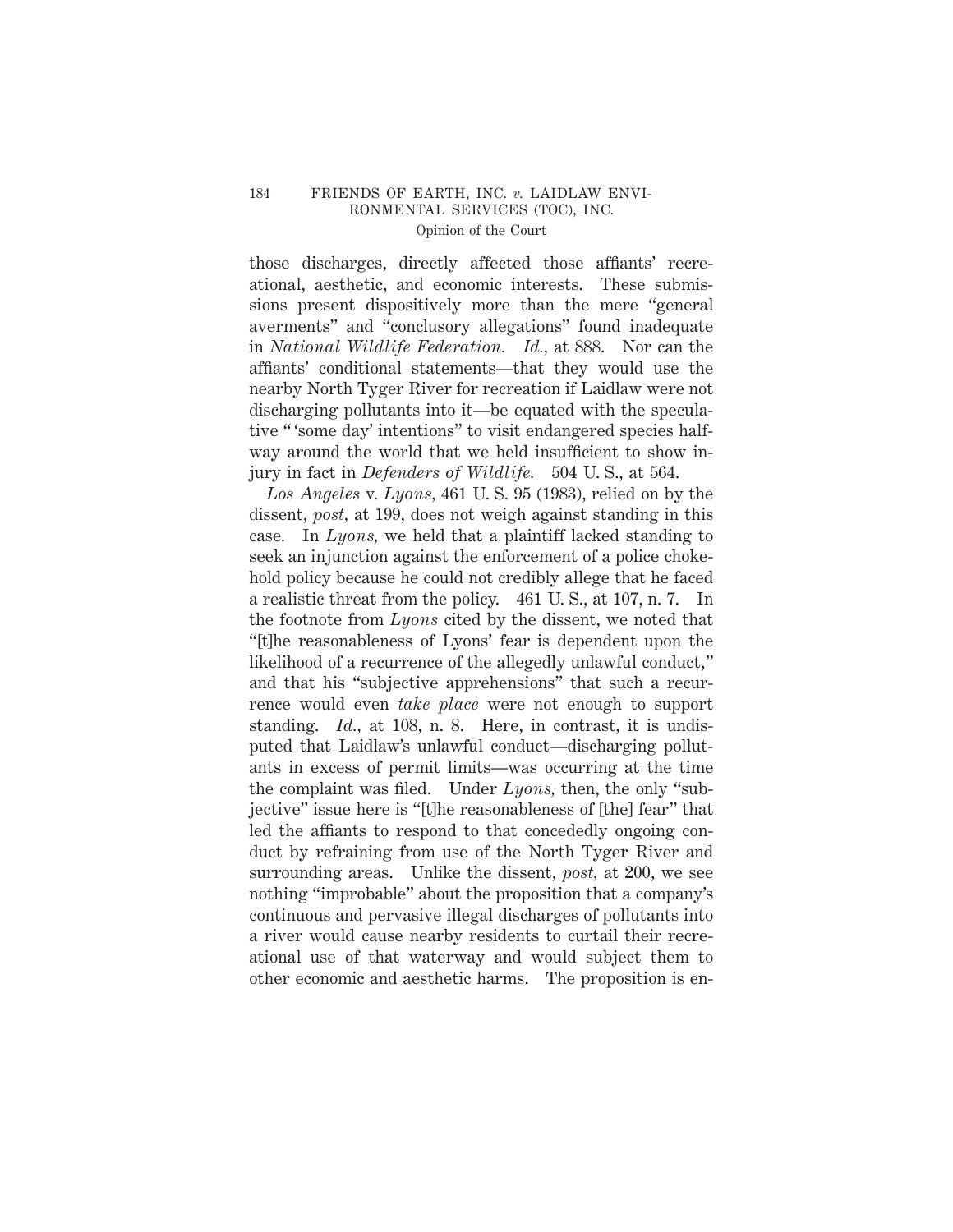tirely reasonable, the District Court found it was true in this case, and that is enough for injury in fact.

Laidlaw argues next that even if FOE had standing to seek injunctive relief, it lacked standing to seek civil penalties. Here the asserted defect is not injury but redressability. Civil penalties offer no redress to private plaintiffs, Laidlaw argues, because they are paid to the Government, and therefore a citizen plaintiff can never have standing to seek them.

Laidlaw is right to insist that a plaintiff must demonstrate standing separately for each form of relief sought. See, *e. g., Lyons,* 461 U. S., at 109 (notwithstanding the fact that plaintiff had standing to pursue damages, he lacked standing to pursue injunctive relief); see also *Lewis* v. *Casey,* 518 U. S. 343, 358, n. 6 (1996) ("[S]tanding is not dispensed in gross."). But it is wrong to maintain that citizen plaintiffs facing ongoing violations never have standing to seek civil penalties.

We have recognized on numerous occasions that "all civil penalties have some deterrent effect." *Hudson* v. *United States,* 522 U. S. 93, 102 (1997); see also, *e. g., Department of Revenue of Mont.* v. *Kurth Ranch,* 511 U. S. 767, 778 (1994). More specifically, Congress has found that civil penalties in Clean Water Act cases do more than promote immediate compliance by limiting the defendant's economic incentive to delay its attainment of permit limits; they also deter future violations. This congressional determination warrants judicial attention and respect. "The legislative history of the Act reveals that Congress wanted the district court to consider the need for retribution and deterrence, in addition to restitution, when it imposed civil penalties. . . . [The district court may] seek to deter future violations by basing the penalty on its economic impact." *Tull* v. *United States,* 481 U. S. 412, 422–423 (1987).

It can scarcely be doubted that, for a plaintiff who is injured or faces the threat of future injury due to illegal conduct ongoing at the time of suit, a sanction that effectively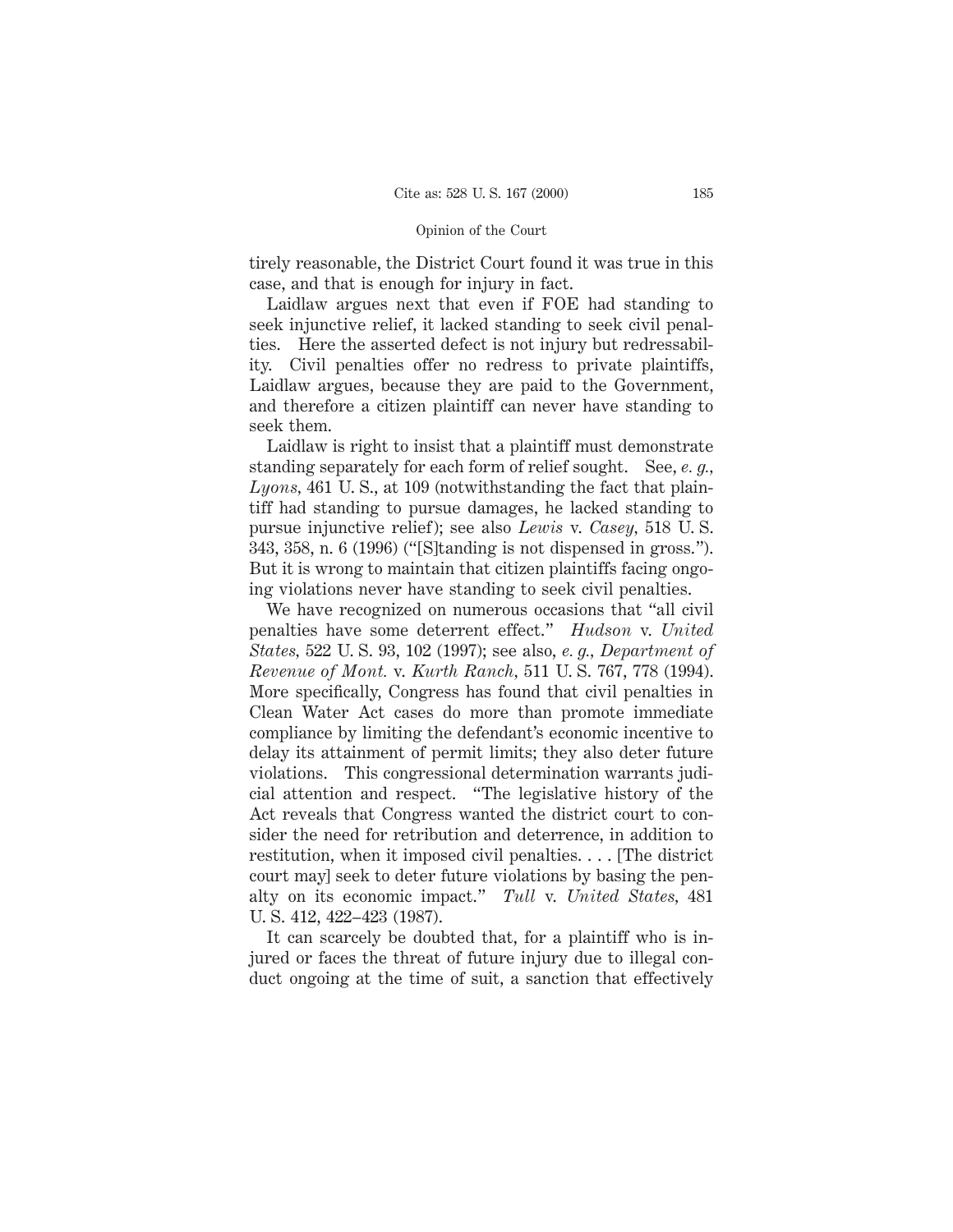abates that conduct and prevents its recurrence provides a form of redress. Civil penalties can fit that description. To the extent that they encourage defendants to discontinue current violations and deter them from committing future ones, they afford redress to citizen plaintiffs who are injured or threatened with injury as a consequence of ongoing unlawful conduct.

The dissent argues that it is the *availability* rather than the *imposition* of civil penalties that deters any particular polluter from continuing to pollute. *Post,* at 207–208. This argument misses the mark in two ways. First, it overlooks the interdependence of the availability and the imposition; a threat has no deterrent value unless it is credible that it will be carried out. Second, it is reasonable for Congress to conclude that an actual award of civil penalties does in fact bring with it a significant quantum of deterrence over and above what is achieved by the mere prospect of such penalties. A would-be polluter may or may not be dissuaded by the existence of a remedy on the books, but a defendant once hit in its pocketbook will surely think twice before polluting again.2

We recognize that there may be a point at which the deterrent effect of a claim for civil penalties becomes so insubstantial or so remote that it cannot support citizen standing. The fact that this vanishing point is not easy to ascertain does not detract from the deterrent power of such penalties in the ordinary case. Justice Frankfurter's observations for

<sup>&</sup>lt;sup>2</sup> The dissent suggests that there was little deterrent work for civil penalties to do in this case because the lawsuit brought against Laidlaw by DHEC had already pushed the level of deterrence to "near the top of the graph." *Post,* at 208. This suggestion ignores the District Court's specific finding that the penalty agreed to by Laidlaw and DHEC was far too low to remove Laidlaw's economic benefit from noncompliance, and thus was inadequate to deter future violations. 890 F. Supp. 470, 491–494, 497– 498 (SC 1995). And it begins to look especially farfetched when one recalls that Laidlaw itself prompted the DHEC lawsuit, paid the filing fee, and drafted the complaint. See *supra,* at 176–177, 178, n. 1.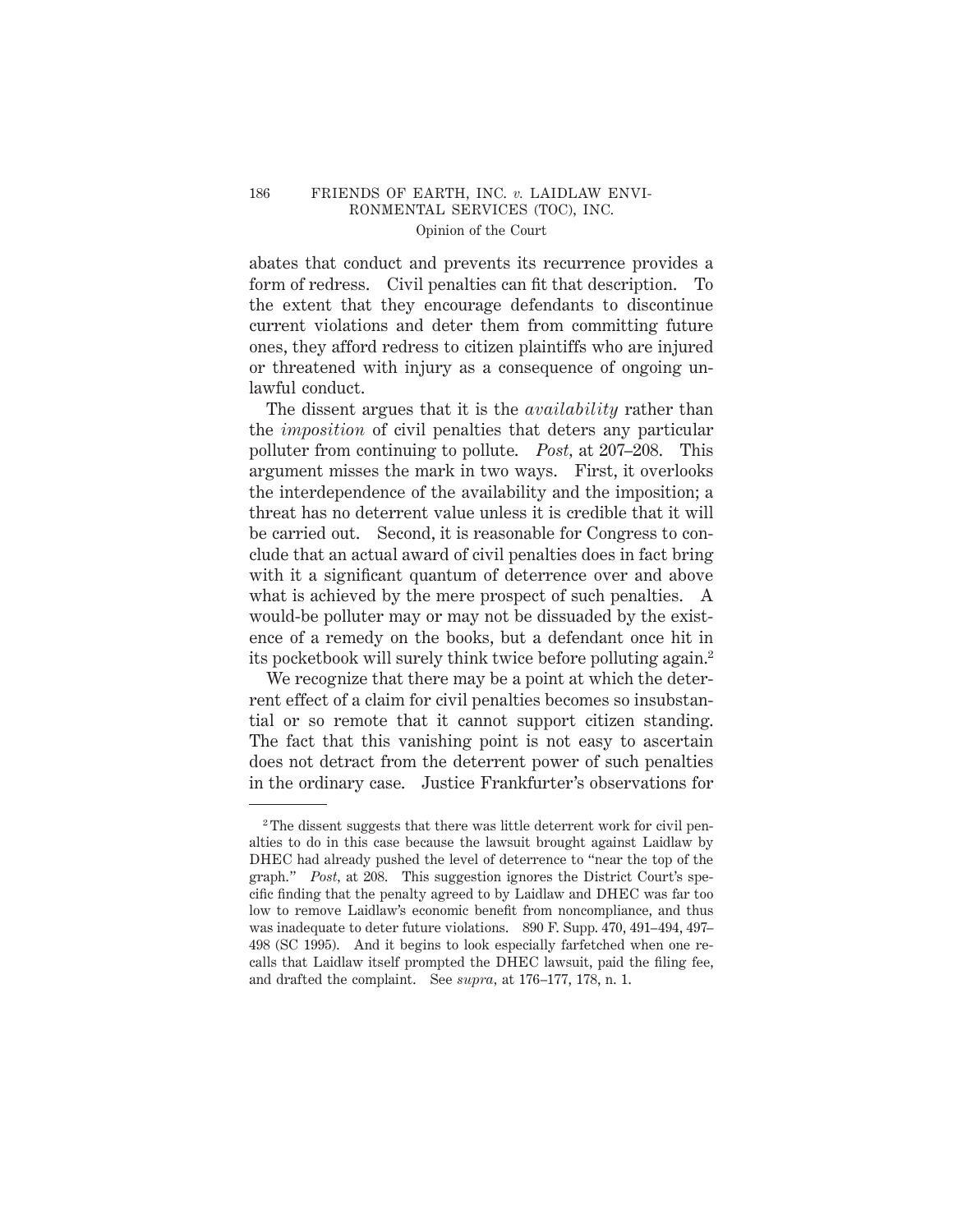the Court, made in a different context nearly 60 years ago, hold true here as well:

"How to effectuate policy—the adaptation of means to legitimately sought ends—is one of the most intractable of legislative problems. Whether proscribed conduct is to be deterred by *qui tam* action or triple damages or injunction, or by criminal prosecution, or merely by defense to actions in contract, or by some, or all, of these remedies in combination, is a matter within the legislature's range of choice. Judgment on the deterrent effect of the various weapons in the armory of the law can lay little claim to scientific basis." *Tigner* v. *Texas,* 310 U. S. 141, 148 (1940).<sup>3</sup>

In this case we need not explore the outer limits of the principle that civil penalties provide sufficient deterrence to support redressability. Here, the civil penalties sought by FOE carried with them a deterrent effect that made it likely, as opposed to merely speculative, that the penalties would redress FOE's injuries by abating current violations and preventing future ones—as the District Court reasonably found when it assessed a penalty of \$405,800. 956 F. Supp., at 610–611.

Laidlaw contends that the reasoning of our decision in *Steel Co.* directs the conclusion that citizen plaintiffs have no standing to seek civil penalties under the Act. We disagree. *Steel Co.* established that citizen suitors lack standing to seek civil penalties for violations that have abated by the time of suit. 523 U.S., at 106–107. We specifically noted in that case that there was no allegation in the complaint of any continuing or imminent violation, and that no basis for such an allegation appeared to exist. *Id.,* at 108; see also *Gwaltney,* 484 U. S., at 59 ("the harm sought to be addressed by

<sup>&</sup>lt;sup>3</sup> In *Tigner* the Court rejected an equal protection challenge to a statutory provision exempting agricultural producers from the reach of the Texas antitrust laws.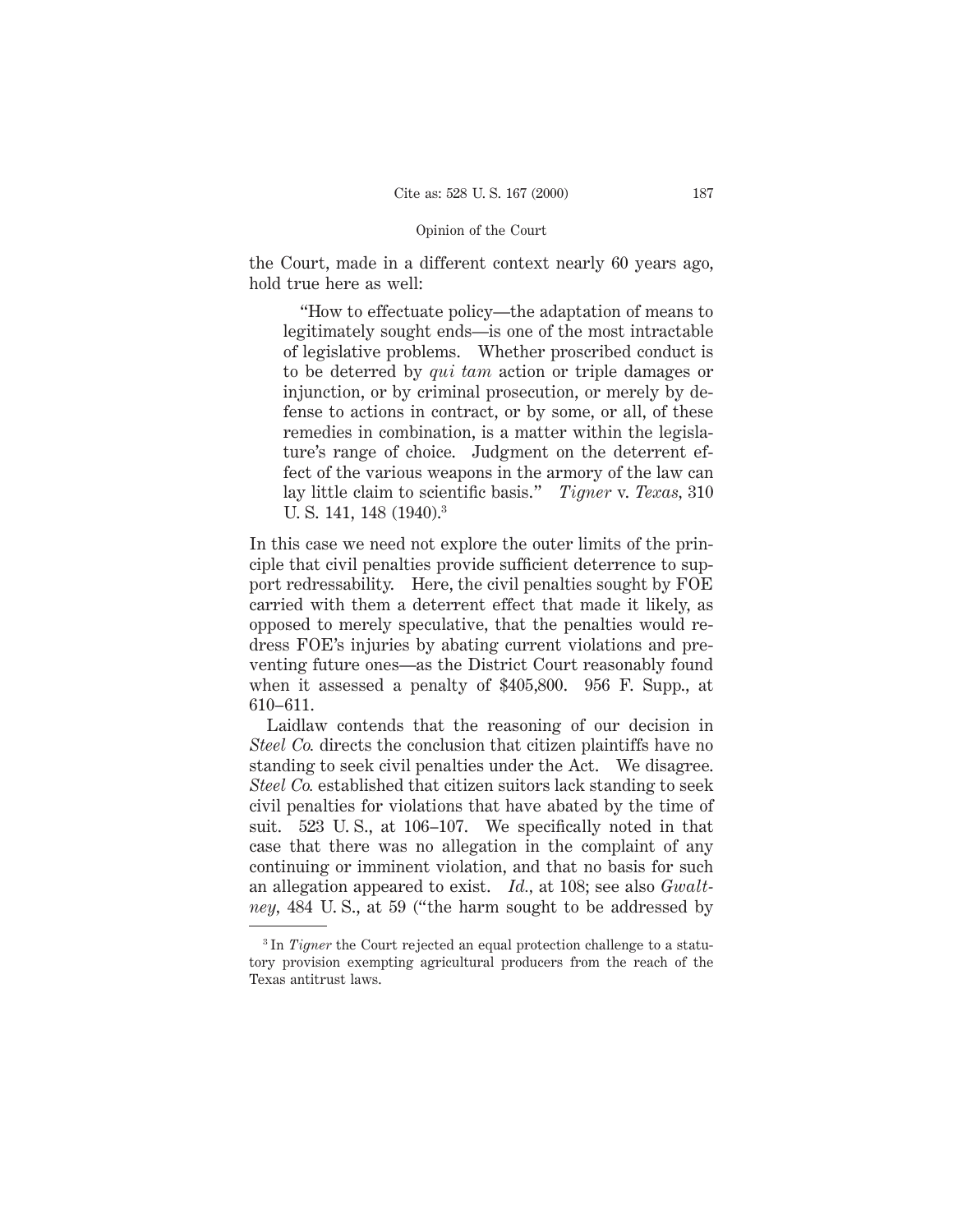the citizen suit lies in the present or the future, not in the past"). In short, *Steel Co.* held that private plaintiffs, unlike the Federal Government, may not sue to assess penalties for wholly past violations, but our decision in that case did not reach the issue of standing to seek penalties for violations that are ongoing at the time of the complaint and that could continue into the future if undeterred.4

<sup>4</sup> In insisting that the redressability requirement is not met, the dissent relies heavily on *Linda R. S.* v. *Richard D.,* 410 U. S. 614 (1973). That reliance is sorely misplaced. In *Linda R. S.,* the mother of an out-ofwedlock child filed suit to force a district attorney to bring a criminal prosecution against the absentee father for failure to pay child support. *Id.,* at 616. In finding that the mother lacked standing to seek this extraordinary remedy, the Court drew attention to "the special status of criminal prosecutions in our system," *id.,* at 619, and carefully limited its holding to the "unique context of a challenge to [the nonenforcement of] a criminal statute," *id.,* at 617. Furthermore, as to redressability, the relief sought in *Linda R. S.*—a prosecution which, if successful, would automatically land the delinquent father in jail for a fixed term, *id.,* at 618, with predictably negative effects on his earning power—would scarcely remedy the plaintiff's lack of child support payments. In this regard, the Court contrasted "the civil contempt model whereby the defendant 'keeps the keys to the jail in his own pocket' and may be released whenever he complies with his legal obligations." *Ibid.* The dissent's contention, *post,* at 204, that "precisely the same situation exists here" as in *Linda R. S.* is, to say the least, extravagant.

Putting aside its mistaken reliance on *Linda R. S.,* the dissent's broader charge that citizen suits for civil penalties under the Act carry "grave implications for democratic governance," *post,* at 202, seems to us overdrawn. Certainly the Federal Executive Branch does not share the dissent's view that such suits dissipate its authority to enforce the law. In fact, the Department of Justice has endorsed this citizen suit from the outset, submitting *amicus* briefs in support of FOE in the District Court, the Court of Appeals, and this Court. See *supra,* at 177, 179. As we have already noted, *supra,* at 175, the Federal Government retains the power to foreclose a citizen suit by undertaking its own action. 33 U. S. C. § 1365(b)(1)(B). And if the Executive Branch opposes a particular citizen suit, the statute allows the Administrator of the EPA to "intervene as a matter of right" and bring the Government's views to the attention of the court.  $$1365(c)(2)$ .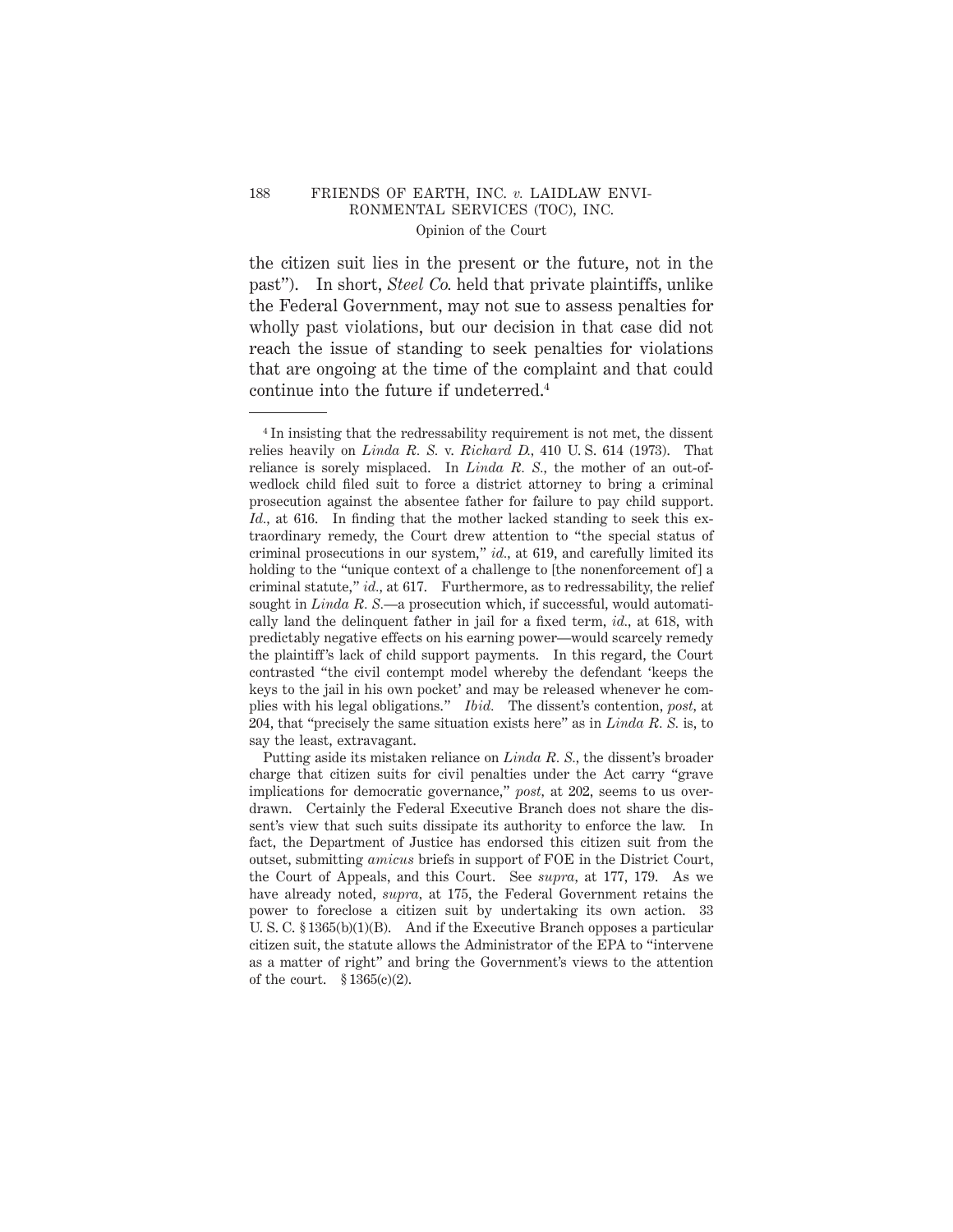### B

Satisfied that FOE had standing under Article III to bring this action, we turn to the question of mootness.

The only conceivable basis for a finding of mootness in this case is Laidlaw's voluntary conduct—either its achievement by August 1992 of substantial compliance with its NPDES permit or its more recent shutdown of the Roebuck facility. It is well settled that "a defendant's voluntary cessation of a challenged practice does not deprive a federal court of its power to determine the legality of the practice." *City of Mesquite,* 455 U. S., at 289. "[I]f it did, the courts would be compelled to leave '[t]he defendant . . . free to return to his old ways.'" *Id.*, at 289, n. 10 (citing *United States v. W. T. Grant Co.,* 345 U. S. 629, 632 (1953)). In accordance with this principle, the standard we have announced for determining whether a case has been mooted by the defendant's voluntary conduct is stringent: "A case might become moot if subsequent events made it absolutely clear that the allegedly wrongful behavior could not reasonably be expected to recur." *United States* v. *Concentrated Phosphate Export Assn., Inc.,* 393 U. S. 199, 203 (1968). The "heavy burden of persua[ding]" the court that the challenged conduct cannot reasonably be expected to start up again lies with the party asserting mootness. *Ibid.*

The Court of Appeals justified its mootness disposition by reference to *Steel Co.,* which held that citizen plaintiffs lack standing to seek civil penalties for wholly past violations. In relying on *Steel Co.,* the Court of Appeals confused mootness with standing. The confusion is understandable, given this Court's repeated statements that the doctrine of mootness can be described as "the doctrine of standing set in a time frame: The requisite personal interest that must exist at the commencement of the litigation (standing) must continue throughout its existence (mootness)." *Arizonans for Official English,* 520 U. S., at 68, n. 22 (quoting *United States Parole Comm'n* v. *Geraghty,* 445 U. S. 388, 397 (1980), in turn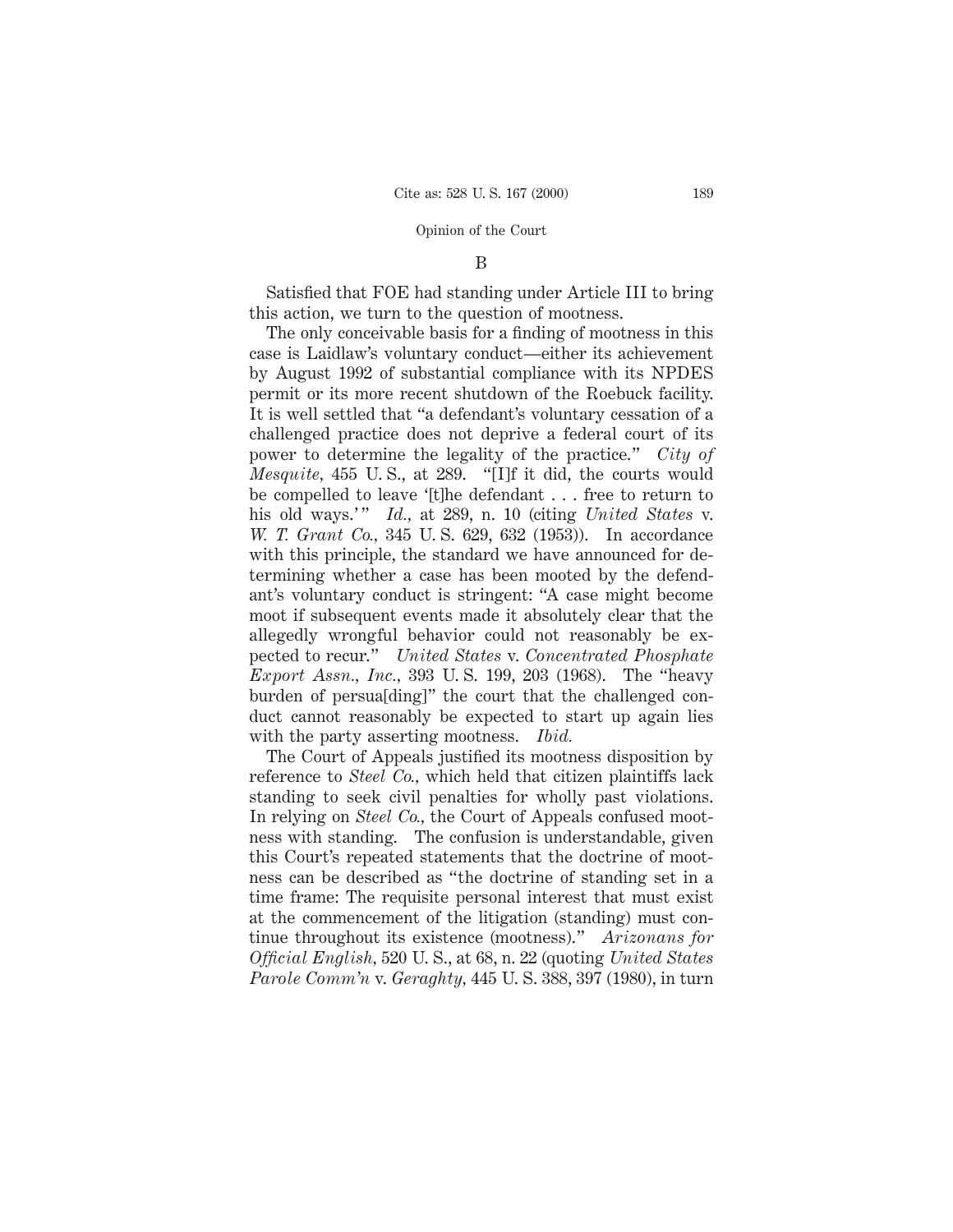quoting Monaghan, Constitutional Adjudication: The Who and When, 82 Yale L. J. 1363, 1384 (1973)) (internal quotation marks omitted).

Careful reflection on the long-recognized exceptions to mootness, however, reveals that the description of mootness as "standing set in a time frame" is not comprehensive. As just noted, a defendant claiming that its voluntary compliance moots a case bears the formidable burden of showing that it is absolutely clear the allegedly wrongful behavior could not reasonably be expected to recur. *Concentrated Phosphate Export Assn.,* 393 U. S., at 203. By contrast, in a lawsuit brought to force compliance, it is the plaintiff's burden to establish standing by demonstrating that, if unchecked by the litigation, the defendant's allegedly wrongful behavior will likely occur or continue, and that the "threatened injury [is] certainly impending." *Whitmore* v. *Arkansas,* 495 U. S. 149, 158 (1990) (citations and internal quotation marks omitted). Thus, in *Lyons,* as already noted, we held that a plaintiff lacked initial standing to seek an injunction against the enforcement of a police chokehold policy because he could not credibly allege that he faced a realistic threat arising from the policy. 461 U. S., at 105–110. Elsewhere in the opinion, however, we noted that a citywide moratorium on police chokeholds—an action that surely diminished the already slim likelihood that any particular individual would be choked by police—would not have mooted an otherwise valid claim for injunctive relief, because the moratorium by its terms was not permanent. *Id.,* at 101. The plain lesson of these cases is that there are circumstances in which the prospect that a defendant will engage in (or resume) harmful conduct may be too speculative to support standing, but not too speculative to overcome mootness.

Furthermore, if mootness were simply "standing set in a time frame," the exception to mootness that arises when the defendant's allegedly unlawful activity is "capable of repetition, yet evading review," could not exist. When, for exam-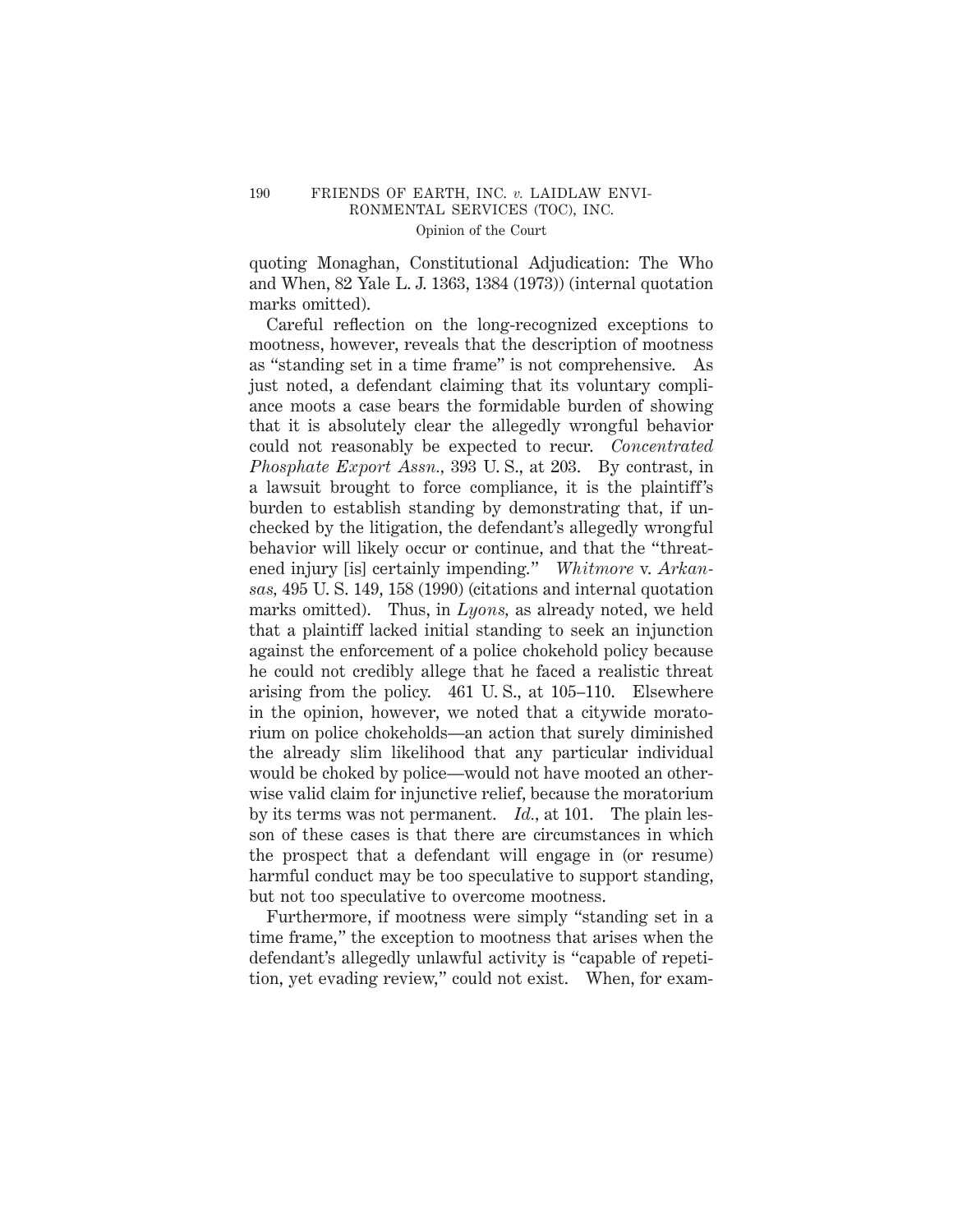ple, a mentally disabled patient files a lawsuit challenging her confinement in a segregated institution, her postcomplaint transfer to a community-based program will not moot the action, *Olmstead* v. *L. C.,* 527 U. S. 581, 594, n. 6 (1999), despite the fact that she would have lacked initial standing had she filed the complaint after the transfer. Standing admits of no similar exception; if a plaintiff lacks standing at the time the action commences, the fact that the dispute is capable of repetition yet evading review will not entitle the complainant to a federal judicial forum. See *Steel Co.,* 523 U. S., at 109 (" 'the mootness exception for disputes capable of repetition yet evading review . . . will not revive a dispute which became moot before the action commenced'") (quoting *Renne* v. *Geary,* 501 U. S. 312, 320 (1991)).

We acknowledged the distinction between mootness and standing most recently in *Steel Co.:*

"The United States . . . argues that the injunctive relief does constitute remediation because 'there is a presumption of [future] injury when the defendant has voluntarily ceased its illegal activity in response to litigation,' even if that occurs before a complaint is filed. . . . This makes a sword out of a shield. The 'presumption' the Government refers to has been applied to refute the assertion of mootness by a defendant who, when sued in a complaint that alleges present or threatened injury, ceases the complained-of activity. . . . It is an immense and unacceptable stretch to call the presumption into service as a substitute for the allegation of present or threatened injury upon which initial standing must be based." 523 U. S., at 109.

Standing doctrine functions to ensure, among other things, that the scarce resources of the federal courts are devoted to those disputes in which the parties have a concrete stake. In contrast, by the time mootness is an issue, the case has been brought and litigated, often (as here) for years. To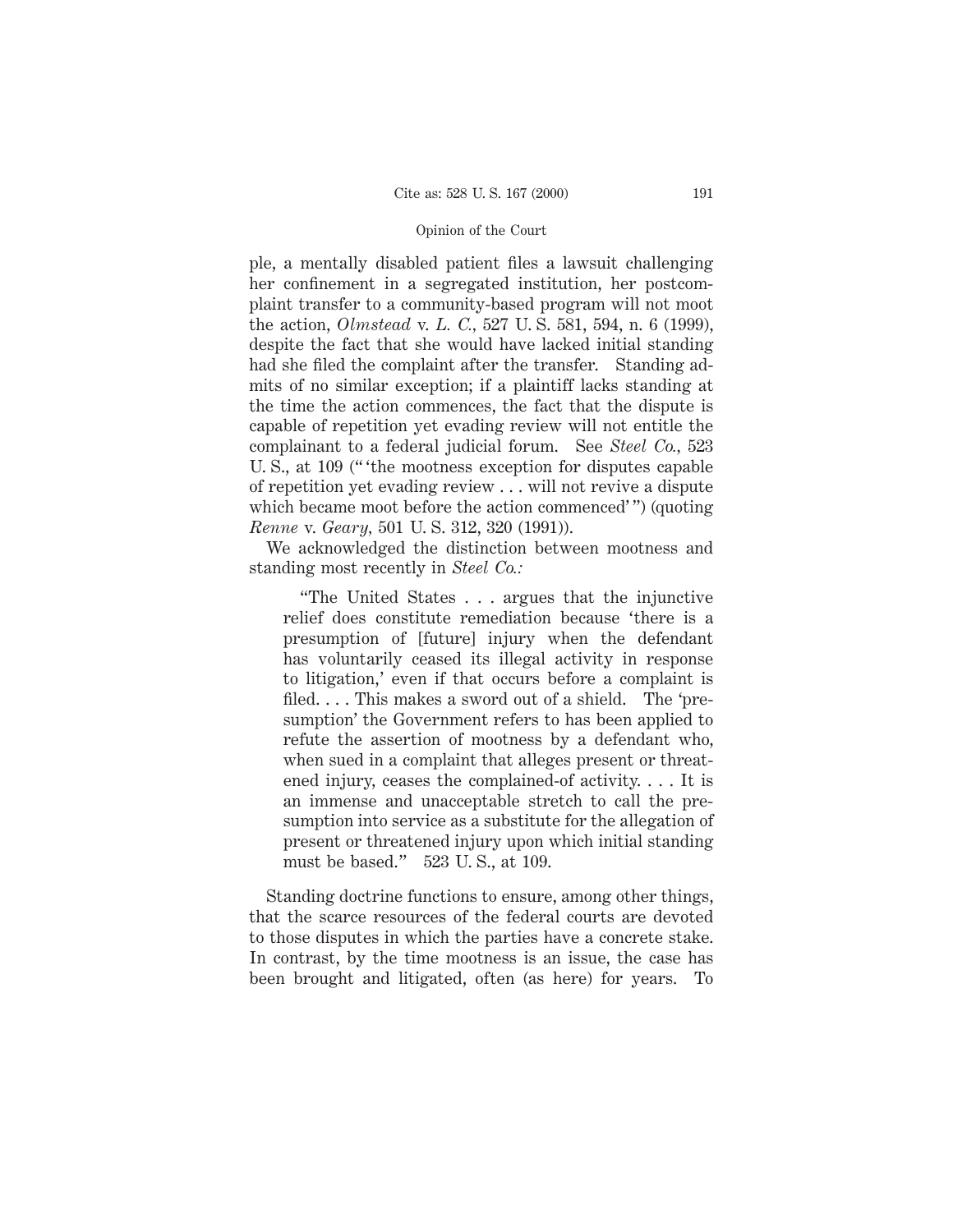abandon the case at an advanced stage may prove more wasteful than frugal. This argument from sunk  $\cos t s^5$  does not license courts to retain jurisdiction over cases in which one or both of the parties plainly lack a continuing interest, as when the parties have settled or a plaintiff pursuing a nonsurviving claim has died. See, *e. g., DeFunis* v. *Odegaard,* 416 U. S. 312 (1974) *(per curiam)* (non-class-action challenge to constitutionality of law school admissions process mooted when plaintiff, admitted pursuant to preliminary injunction, neared graduation and defendant law school conceded that, as a matter of ordinary school policy, plaintiff would be allowed to finish his final term); *Arizonans,* 520 U. S., at 67 (non-class-action challenge to state constitutional amendment declaring English the official language of the State became moot when plaintiff, a state employee who sought to use her bilingual skills, left state employment). But the argument surely highlights an important difference between the two doctrines. See generally *Honig* v. *Doe,* 484 U. S. 305, 329–332 (1988) (Rehnquist, C. J., concurring).

In its brief, Laidlaw appears to argue that, regardless of the effect of Laidlaw's compliance, FOE doomed its own civil penalty claim to mootness by failing to appeal the District Court's denial of injunctive relief. Brief for Respondent 14– 17. This argument misconceives the statutory scheme. Under § 1365(a), the district court has discretion to determine which form of relief is best suited, in the particular case, to abate current violations and deter future ones. "[A] federal judge sitting as chancellor is not mechanically obligated to grant an injunction for every violation of law."

<sup>5</sup> Of course we mean sunk costs to the judicial system, not to the litigants. *Lewis* v. *Continental Bank Corp.,* 494 U. S. 472 (1990) (cited by the dissent, *post,* at 213), dealt with the latter, noting that courts should use caution to avoid carrying forward a moot case solely to vindicate a plaintiff's interest in recovering attorneys' fees.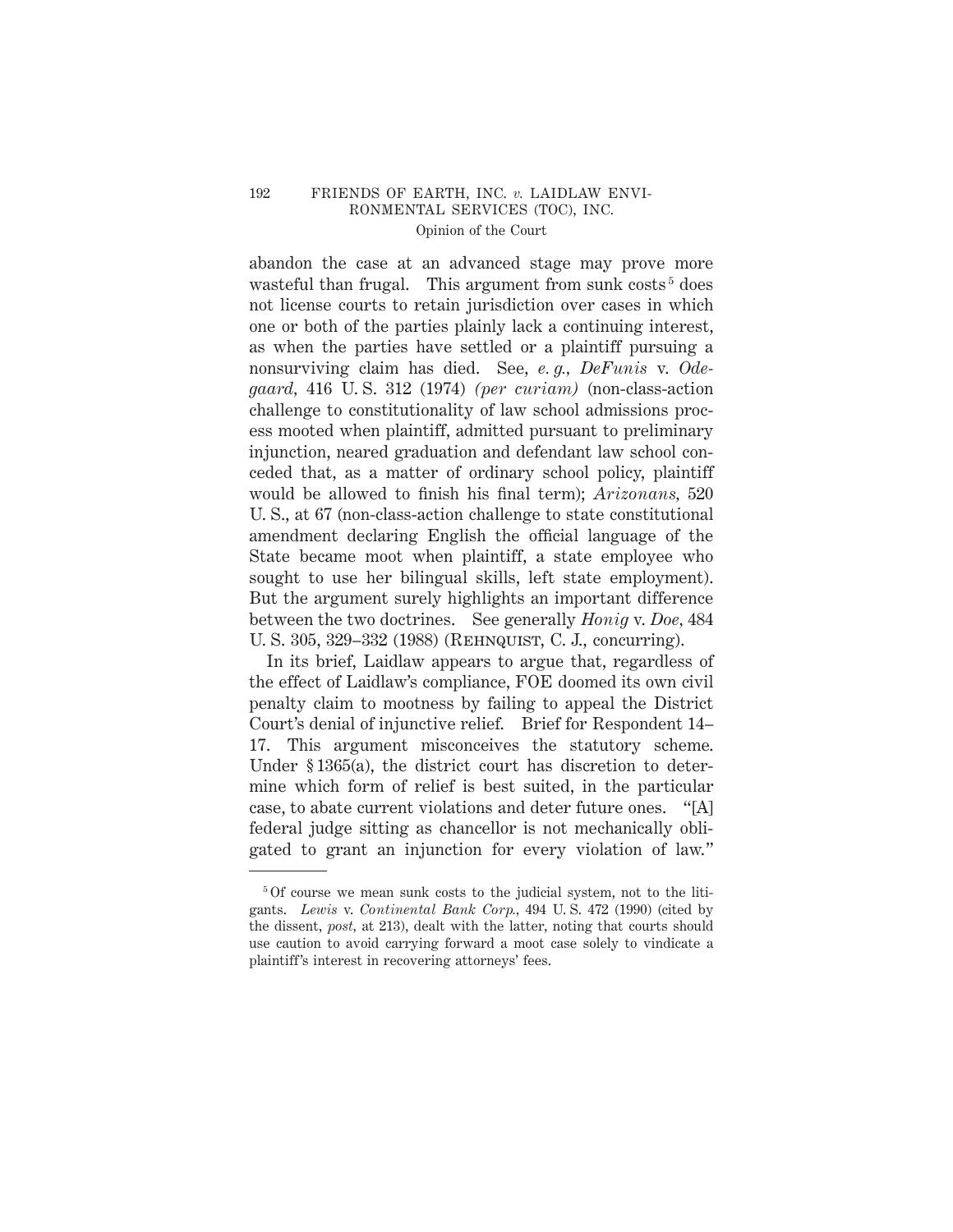*Weinberger* v. *Romero-Barcelo,* 456 U. S. 305, 313 (1982). Denial of injunctive relief does not necessarily mean that the district court has concluded there is no prospect of future violations for civil penalties to deter. Indeed, it meant no such thing in this case. The District Court denied injunctive relief, but expressly based its award of civil penalties on the need for deterrence. See 956 F. Supp., at 610–611. As the dissent notes, *post,* at 205, federal courts should aim to ensure "'the framing of relief no broader than required by the precise facts.'" *Schlesinger* v. *Reservists Comm. to Stop the War,* 418 U. S. 208, 222 (1974). In accordance with this aim, a district court in a Clean Water Act citizen suit properly may conclude that an injunction would be an excessively intrusive remedy, because it could entail continuing superintendence of the permit holder's activities by a federal court—a process burdensome to court and permit holder alike. See *City of Mesquite,* 455 U. S., at 289 (although the defendant's voluntary cessation of the challenged practice does not moot the case, "[s]uch abandonment is an important factor bearing on the question whether a court should exercise its power to enjoin the defendant from renewing the practice").

Laidlaw also asserts, in a supplemental suggestion of mootness, that the closure of its Roebuck facility, which took place after the Court of Appeals issued its decision, mooted the case. The facility closure, like Laidlaw's earlier achievement of substantial compliance with its permit requirements, might moot the case, but—we once more reiterate—only if one or the other of these events made it absolutely clear that Laidlaw's permit violations could not reasonably be expected to recur. *Concentrated Phosphate Export Assn.,* 393 U. S., at 203. The effect of both Laidlaw's compliance and the facility closure on the prospect of future violations is a disputed factual matter. FOE points out, for example—and Laidlaw does not appear to contest—that Laidlaw retains its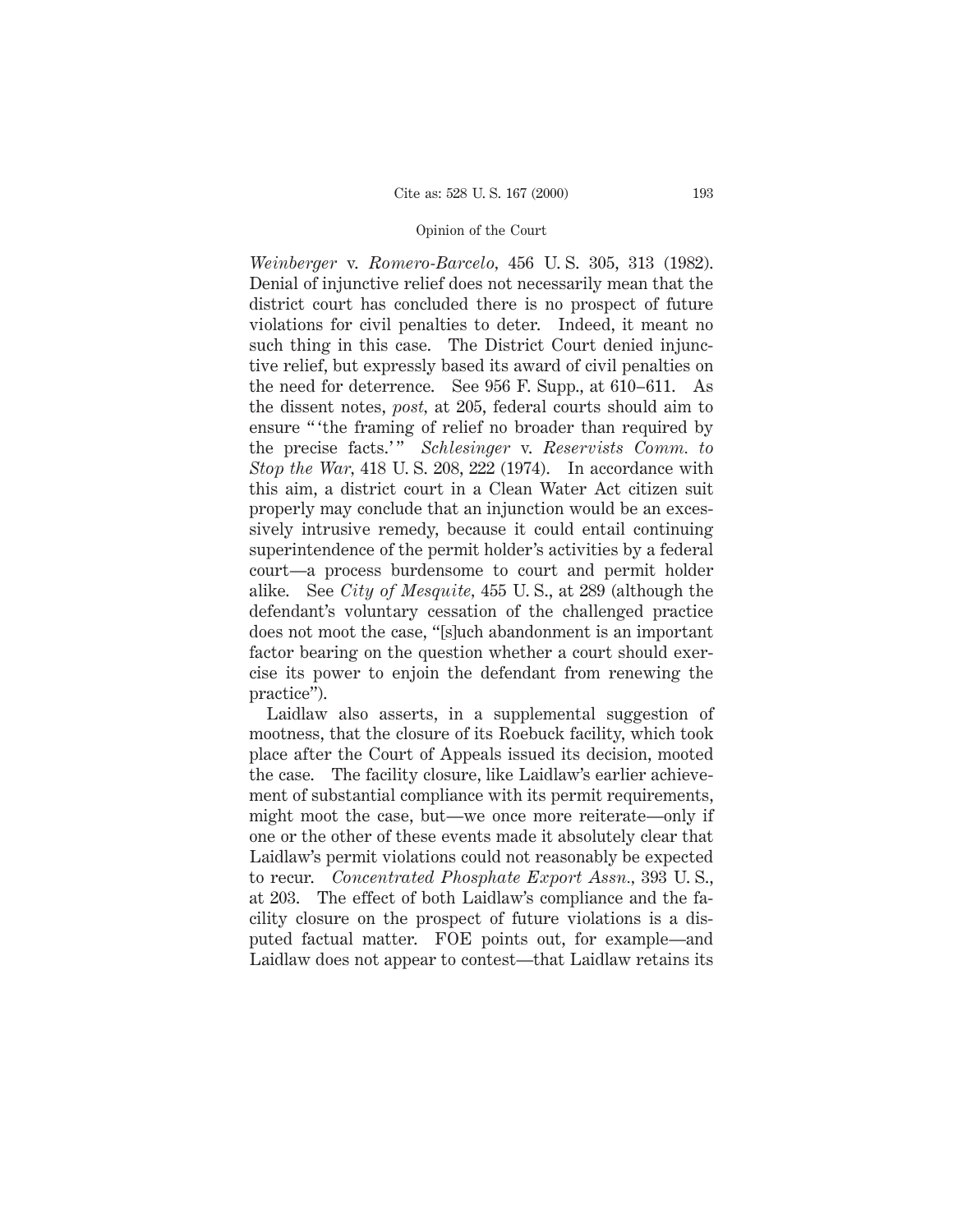NPDES permit. These issues have not been aired in the lower courts; they remain open for consideration on remand.<sup>6</sup>

C

FOE argues that it is entitled to attorneys' fees on the theory that a plaintiff can be a "prevailing party" for purposes of 33 U. S. C. § 1365(d) if it was the "catalyst" that triggered a favorable outcome. In the decision under review, the Court of Appeals noted that its Circuit precedent construed our decision in *Farrar* v. *Hobby,* 506 U. S. 103 (1992), to require rejection of that theory. 149 F. 3d, at 307, n. 5 (citing *S–1 & S–2* v. *State Bd. of Ed. of N. C.,* 21 F. 3d 49, 51 (CA4 1994) (en banc)). Cf. *Foreman* v. *Dallas County,* 193 F. 3d 314, 320 (CA5 1999) (stating, in dicta, that "[a]fter *Farrar* . . . the continuing validity of the catalyst theory is in serious doubt").

*Farrar* acknowledged that a civil rights plaintiff awarded nominal damages may be a "prevailing party" under 42 U. S. C. § 1988. 506 U. S., at 112. The case involved no catalytic effect. Recognizing that the issue was not presented for this Court's decision in *Farrar,* several Courts of Appeals have expressly concluded that *Farrar* did not repudiate the catalyst theory. See *Marbley* v. *Bane,* 57 F. 3d 224, 234 (CA2 1995); *Baumgartner* v. *Harrisburg Housing Authority,* 21 F. 3d 541, 546–550 (CA3 1994); *Zinn* v. *Shalala,* 35 F. 3d 273, 276 (CA7 1994); *Little Rock School Dist.* v. *Pulaski County Special Sch. Dist., #1,* 17 F. 3d 260, 263, n. 2 (CA8 1994); *Kilgour* v. *Pasadena,* 53 F. 3d 1007, 1010 (CA9 1995);

<sup>6</sup> We note that it is far from clear that vacatur of the District Court's judgment would be the appropriate response to a finding of mootness on appeal brought about by the voluntary conduct of the party that lost in the District Court. See *U. S. Bancorp Mortgage Co.* v. *Bonner Mall Partnership,* 513 U. S. 18 (1994) (mootness attributable to a voluntary act of a nonprevailing party ordinarily does not justify vacatur of a judgment under review); see also *Walling* v. *James V. Reuter, Inc.,* 321 U. S. 671 (1944).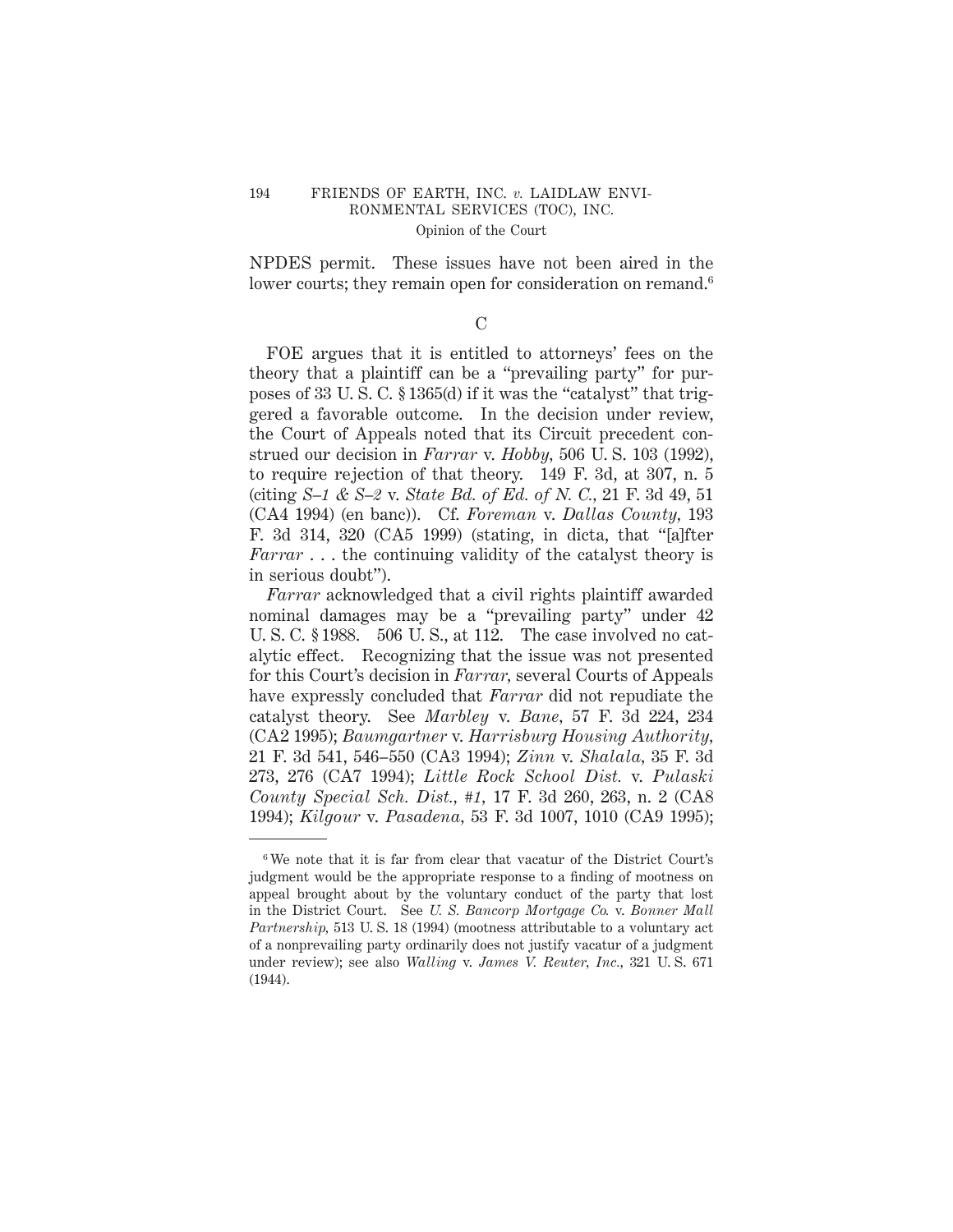### STEVENS, J., concurring

*Beard* v. *Teska,* 31 F. 3d 942, 951–952 (CA10 1994); *Morris* v. *West Palm Beach,* 194 F. 3d 1203, 1207 (CA11 1999). Other Courts of Appeals have likewise continued to apply the catalyst theory notwithstanding *Farrar. Paris* v. *United States Dept. of Housing and Urban Development,* 988 F. 2d 236, 238 (CA1 1993); *Citizens Against Tax Waste* v. *Westerville City School,* 985 F. 2d 255, 257 (CA6 1993).

It would be premature, however, for us to address the continuing validity of the catalyst theory in the context of this case. The District Court, in an order separate from the one in which it imposed civil penalties against Laidlaw, stayed the time for a petition for attorneys' fees until the time for appeal had expired or, if either party appealed, until the appeal was resolved. See 149 F. 3d, at 305 (describing order staying time for attorneys' fees petition). In the opinion accompanying its order on penalties, the District Court stated only that "this court has considered that Laidlaw will be required to reimburse plaintiffs for a significant amount of legal fees," and referred to "potential fee awards." 956 F. Supp., at 610–611. Thus, when the Court of Appeals addressed the availability of counsel fees in this case, no order was before it either denying or awarding fees. It is for the District Court, not this Court, to address in the first instance any request for reimbursement of costs, including fees.

\*\*\*

For the reasons stated, the judgment of the United States Court of Appeals for the Fourth Circuit is reversed, and the case is remanded for further proceedings consistent with this opinion.

*It is so ordered.*

Justice Stevens, concurring.

Although the Court has identified a sufficient reason for rejecting the Court of Appeals' mootness determination, it is important also to note that the case would not be moot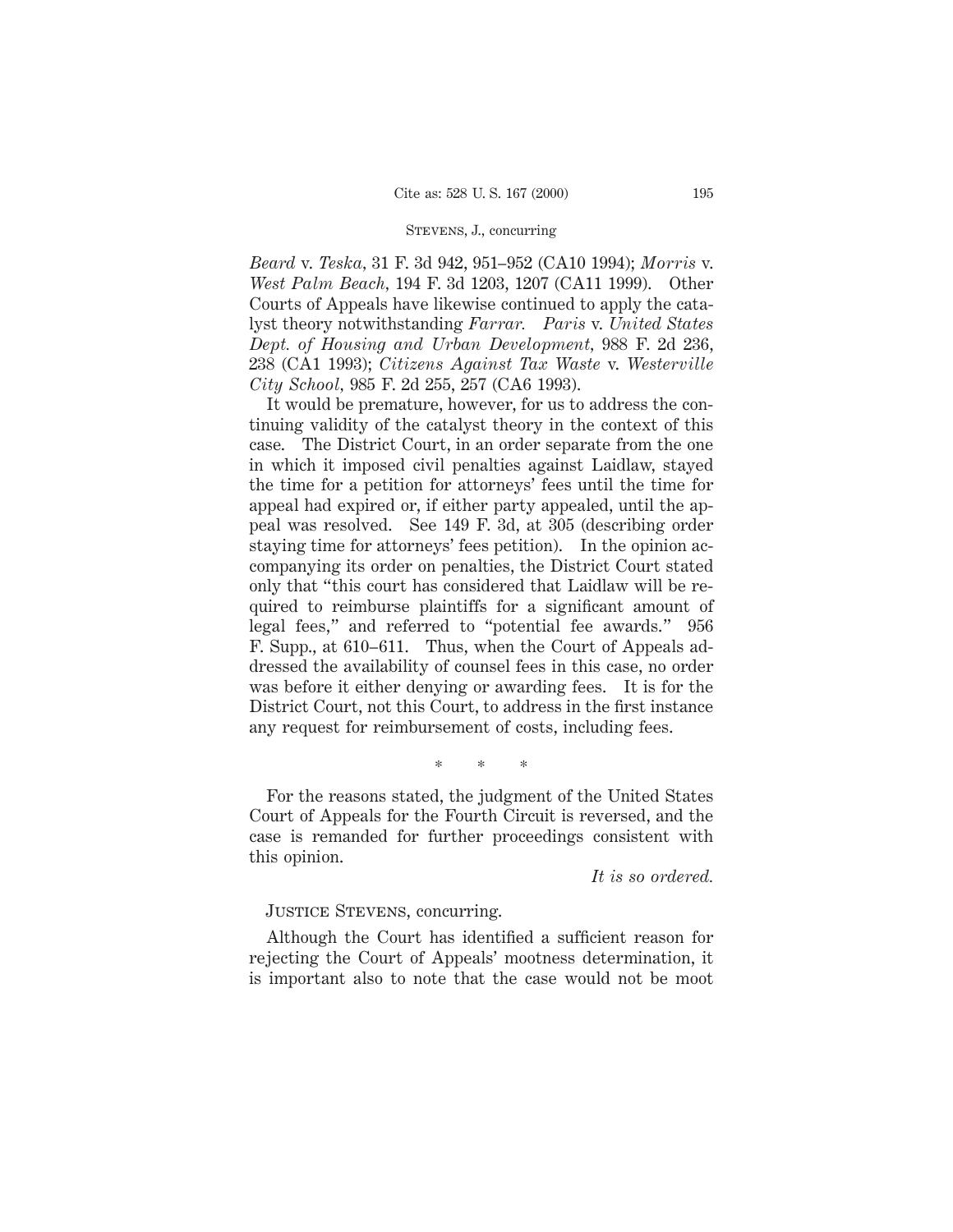# 196 FRIENDS OF EARTH, INC. *v.* LAIDLAW ENVI-RONMENTAL SERVICES (TOC), INC. STEVENS, J., concurring

even if it were absolutely clear that respondent had gone out of business and posed no threat of future permit violations. The District Court entered a valid judgment requiring respondent to pay a civil penalty of \$405,800 to the United States. No postjudgment conduct of respondent could retroactively invalidate that judgment. A record of voluntary postjudgment compliance that would justify a decision that injunctive relief is unnecessary, or even a decision that any claim for injunctive relief is now moot, would not warrant vacation of the valid money judgment.

Furthermore, petitioners' claim for civil penalties would not be moot even if it were absolutely clear that respondent's violations could not reasonably be expected to recur because respondent achieved substantial compliance with its permit requirements after petitioners filed their complaint but before the District Court entered judgment. As the Courts of Appeals (other than the court below) have uniformly concluded, a polluter's voluntary postcomplaint cessation of an alleged violation will not moot a citizen-suit claim for civil penalties even if it is sufficient to moot a related claim for injunctive or declaratory relief.\* This conclusion is consistent with the structure of the Clean Water Act, which attaches liability for civil penalties at the time a permit violation occurs. 33 U. S. C. § 1319(d) ("Any person who violates

<sup>\*</sup>*Comfort Lake Assn.* v. *Dresel Contracting, Inc.,* 138 F. 3d 351, 356 (CA8 1998); *Atlantic States Legal Foundation, Inc.* v. *Stroh Die Casting Co.,* 116 F. 3d 814, 820 (CA7), cert. denied, 522 U. S. 981 (1997); *Natural Resources Defense Council* v. *Texaco Refining & Mktg., Inc.,* 2 F. 3d 493, 502–503 (CA3 1993); *Atlantic States Legal Foundation, Inc.* v. *Pan Am. Tanning Corp.,* 993 F. 2d 1017, 1020–1021 (CA2 1993); *Atlantic States Legal Foundation, Inc.* v. *Tyson Foods, Inc.,* 897 F. 2d 1128, 1134–1137 (CA11 1990); *Chesapeake Bay Foundation, Inc.* v. *Gwaltney of Smithfield, Ltd.,* 890 F. 2d 690, 696–697 (CA4 1989). Cf. *Powell* v. *McCormack,* 395 U. S. 486, 496, n. 8 (1969) ("Where several forms of relief are requested and one of these requests subsequently becomes moot, the Court has still considered the remaining requests").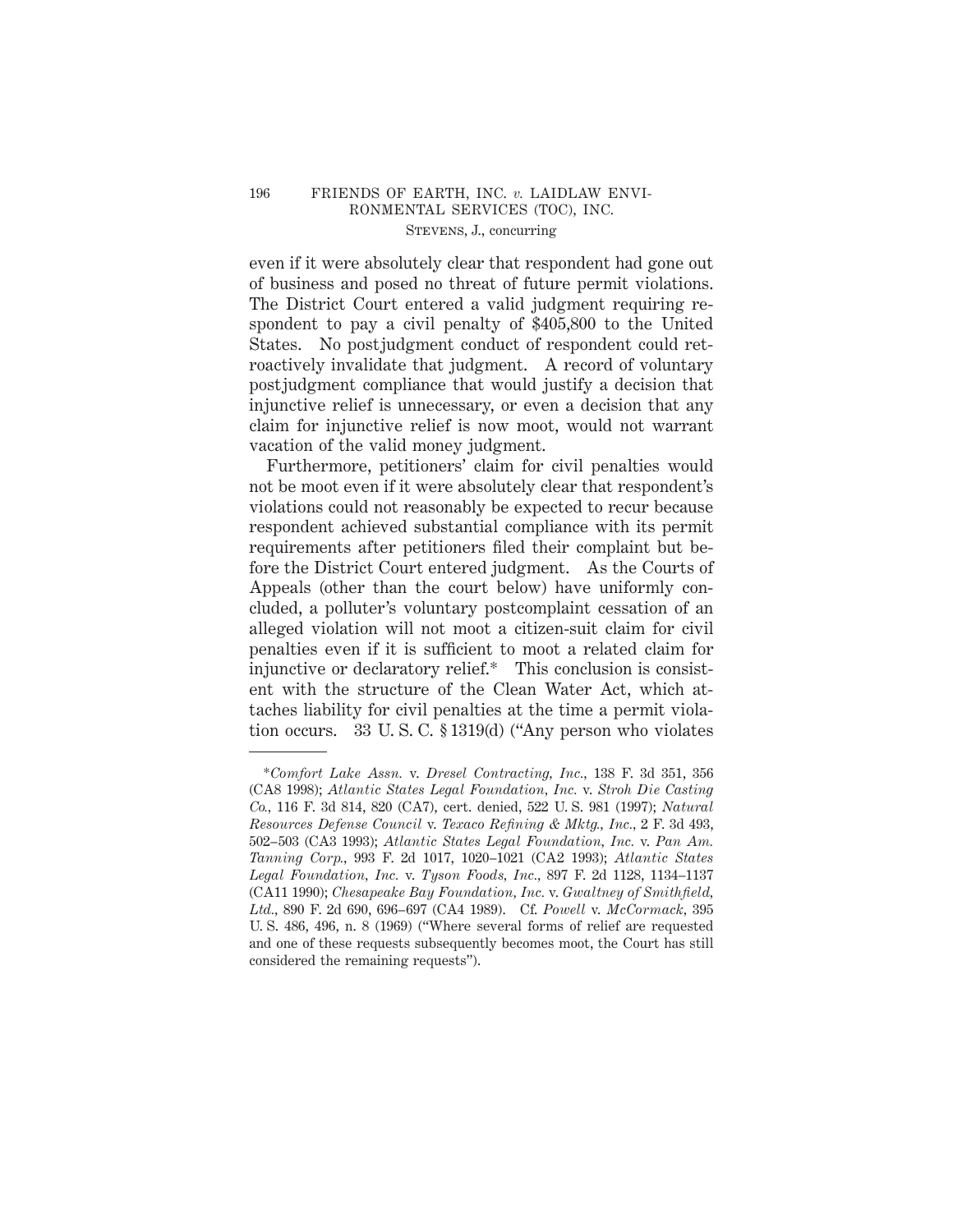### Kennedy, J., concurring

[certain provisions of the Act or certain permit conditions and limitations] shall be subject to a civil penalty  $\dots$ "). It is also consistent with the character of civil penalties, which, for purposes of mootness analysis, should be equated with punitive damages rather than with injunctive or declaratory relief. See *Tull* v. *United States,* 481 U. S. 412, 422–423 (1987). No one contends that a defendant's postcomplaint conduct could moot a claim for punitive damages; civil penalties should be treated the same way.

The cases cited by the Court in its discussion of the mootness issue all involved requests for injunctive or declaratory relief. In only one, *Los Angeles* v. *Lyons,* 461 U. S. 95 (1983), did the plaintiff seek damages, and in that case the opinion makes it clear that the inability to obtain injunctive relief would have no impact on the damages claim. *Id.,* at 105, n. 6, 109. There is no precedent, either in our jurisprudence, or in any other of which I am aware, that provides any support for the suggestion that postcomplaint factual developments that might moot a claim for injunctive or declaratory relief could either moot a claim for monetary relief or retroactively invalidate a valid money judgment.

### JUSTICE KENNEDY, concurring.

Difficult and fundamental questions are raised when we ask whether exactions of public fines by private litigants, and the delegation of Executive power which might be inferable from the authorization, are permissible in view of the responsibilities committed to the Executive by Article II of the Constitution of the United States. The questions presented in the petition for certiorari did not identify these issues with particularity; and neither the Court of Appeals in deciding the case nor the parties in their briefing before this Court devoted specific attention to the subject. In my view these matters are best reserved for a later case. With this observation, I join the opinion of the Court.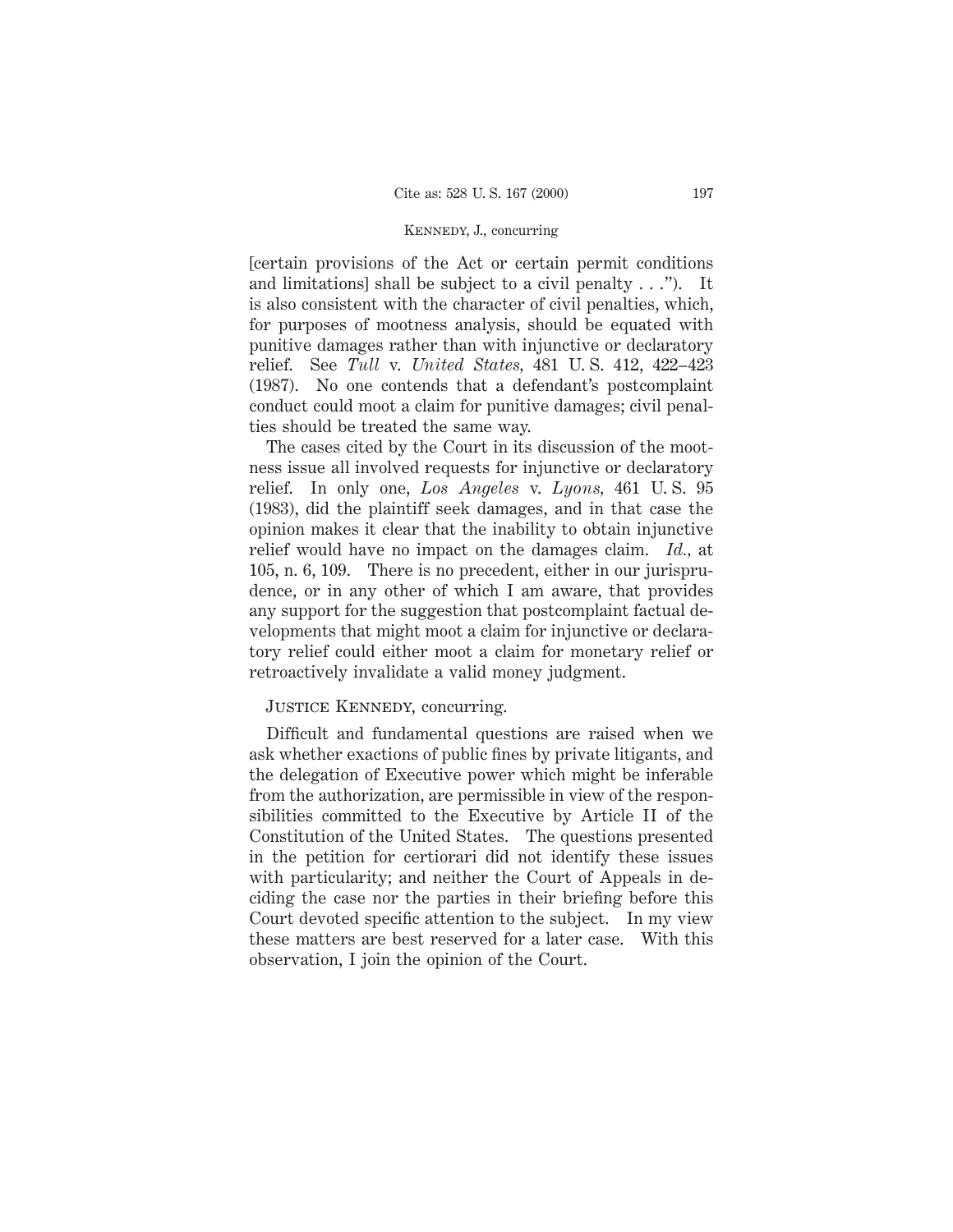# 198 FRIENDS OF EARTH, INC. *v.* LAIDLAW ENVI-RONMENTAL SERVICES (TOC), INC. Scalia, J., dissenting

Justice Scalia, with whom Justice Thomas joins, dissenting.

The Court begins its analysis by finding injury in fact on the basis of vague affidavits that are undermined by the District Court's express finding that Laidlaw's discharges caused no demonstrable harm to the environment. It then proceeds to marry private wrong with public remedy in a union that violates traditional principles of federal standing—thereby permitting law enforcement to be placed in the hands of private individuals. Finally, the Court suggests that to avoid mootness one needs even less of a stake in the outcome than the Court's watered-down requirements for initial standing. I dissent from all of this.

I

Plaintiffs, as the parties invoking federal jurisdiction, have the burden of proof and persuasion as to the existence of standing. *Lujan* v. *Defenders of Wildlife,* 504 U. S. 555, 561 (1992) (hereinafter *Lujan*); *FW/PBS, Inc.* v. *Dallas,* 493 U. S. 215, 231 (1990). The plaintiffs in this case fell far short of carrying their burden of demonstrating injury in fact. The Court cites affiants' testimony asserting that their enjoyment of the North Tyger River has been diminished due to "concern" that the water was polluted, and that they "believed" that Laidlaw's mercury exceedances had reduced the value of their homes. *Ante,* at 181–183. These averments alone cannot carry the plaintiffs' burden of demonstrating that they have suffered a "concrete and particularized" injury, *Lujan,* 504 U. S., at 560. General allegations of injury may suffice at the pleading stage, but at summary judgment plaintiffs must set forth "specific facts" to support their claims. *Id.,* at 561. And where, as here, the case has proceeded to judgment, those specific facts must be " 'supported adequately by the evidence adduced at trial,'" *ibid.* (quoting *Gladstone, Realtors* v. *Village of Bellwood,* 441 U. S. 91, 115, n. 31 (1979)). In this case, the affidavits themselves are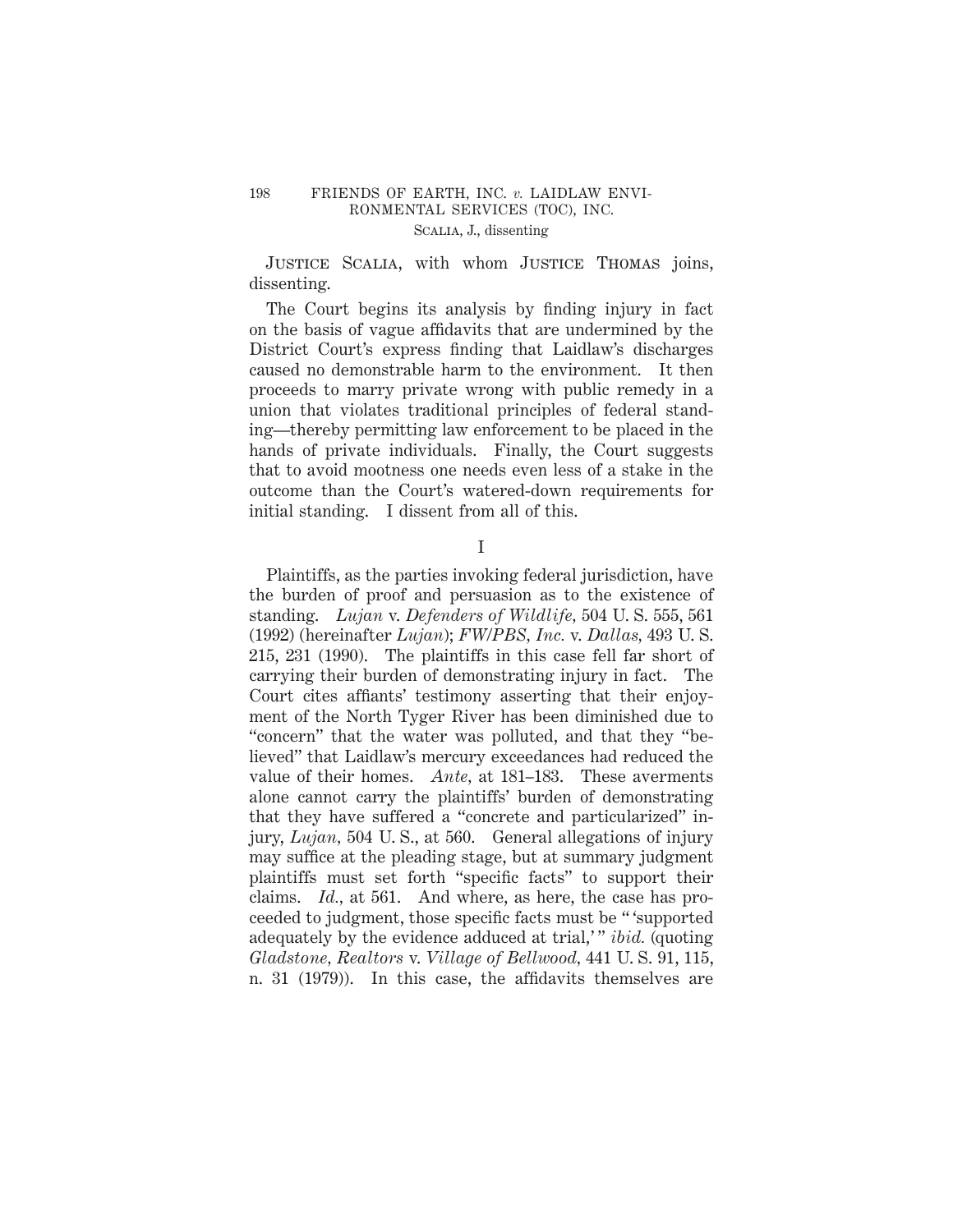### Scalia, J., dissenting

woefully short on "specific facts," and the vague allegations of injury they do make are undermined by the evidence adduced at trial.

Typically, an environmental plaintiff claiming injury due to discharges in violation of the Clean Water Act argues that the discharges harm the environment, and that the harm to the environment injures him. This route to injury is barred in the present case, however, since the District Court concluded after considering all the evidence that there had been "no demonstrated proof of harm to the environment," 956 F. Supp. 588, 602 (SC 1997), that the "permit violations at issue in this citizen suit did not result in any health risk or environmental harm," *ibid.,* that "[a]ll available data . . . fail to show that Laidlaw's *actual* discharges have resulted in harm to the North Tyger River," *id.,* at 602–603, and that "the overall quality of the river exceeds levels necessary to support . . . recreation in and on the water," *id.,* at 600.

The Court finds these conclusions unproblematic for standing, because "[t]he relevant showing for purposes of Article III standing . . . is not injury to the environment but injury to the plaintiff." *Ante,* at 181. This statement is correct, as far as it goes. We have certainly held that a demonstration of harm to the environment is not *enough* to satisfy the injury-in-fact requirement unless the plaintiff can demonstrate how he personally was harmed. *E. g., Lujan, supra,* at 563. In the normal course, however, a lack of demonstrable harm to the environment will translate, as it plainly does here, into a lack of demonstrable harm to citizen plaintiffs. While it is perhaps possible that a plaintiff could be harmed even though the environment was not, such a plaintiff would have the burden of articulating and demonstrating the nature of that injury. Ongoing "concerns" about the environment are not enough, for "[i]t is the *reality* of the threat of repeated injury that is relevant to the standing inquiry, not the plaintiff's subjective apprehensions," *Los Angeles* v. *Lyons,* 461 U. S. 95, 107, n. 8 (1983). At the very least, in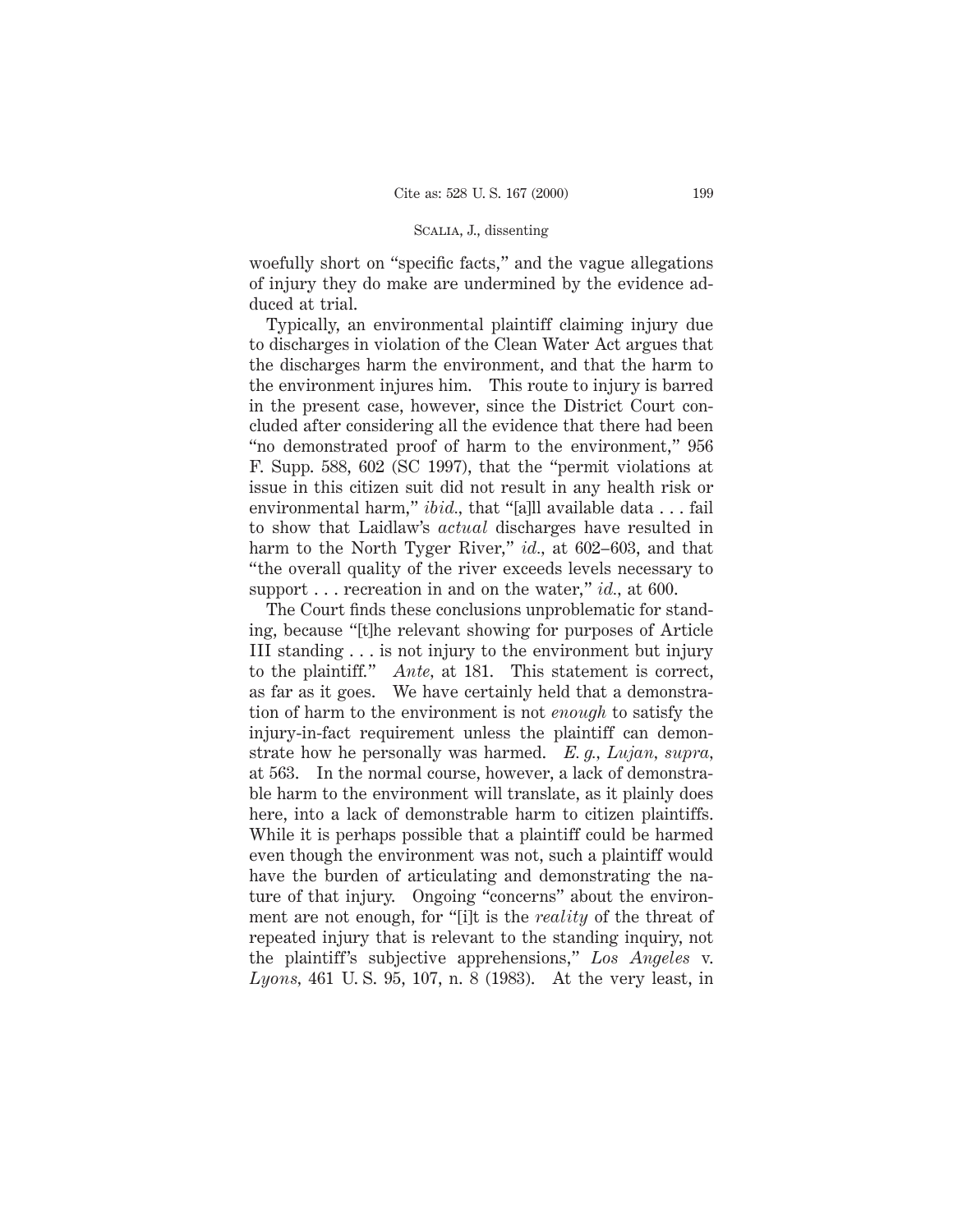# 200 FRIENDS OF EARTH, INC. *v.* LAIDLAW ENVI-RONMENTAL SERVICES (TOC), INC. Scalia, J., dissenting

the present case, one would expect to see evidence supporting the affidavits' bald assertions regarding decreasing recreational usage and declining home values, as well as evidence for the improbable proposition that Laidlaw's violations, even though harmless to the environment, are somehow responsible for these effects. Cf. *Gladstone, supra,* at 115 (noting that standing could be established by "convincing evidence" that a decline in real estate values was attributable to the defendant's conduct). Plaintiffs here have made no attempt at such a showing, but rely entirely upon unsupported and unexplained affidavit allegations of "concern."

Indeed, every one of the affiants deposed by Laidlaw cast into doubt the (in any event inadequate) proposition that subjective "concerns" actually affected their conduct. Linda Moore, for example, said in her affidavit that she would use the affected waterways for recreation if it were not for her concern about pollution. Record, Doc. No. 71 (Exhs. 45, 46). Yet she testified in her deposition that she had been to the river only twice, once in 1980 (when she visited someone who lived by the river) and once after this suit was filed. Record, Doc. No. 62 (Moore Deposition 23– 24). Similarly, Kenneth Lee Curtis, who claimed he was injured by being deprived of recreational activity at the river, admitted that he had not been to the river since he was "a kid," *ibid.* (Curtis Deposition, pt. 2, p. 38), and when asked whether the reason he stopped visiting the river was because of pollution, answered "no," *id.,* at 39. As to Curtis's claim that the river "looke[d] and smell[ed] polluted," this condition, if present, was surely not caused by Laidlaw's discharges, which according to the District Court "did not result in any health risk or environmental harm." 956 F. Supp., at 602. The other affiants cited by the Court were not deposed, but their affidavits state either that they *would* use the river if it were not polluted or harmful (as the court subsequently found it is not), Record, Doc. No. 21 (Exhs. 7,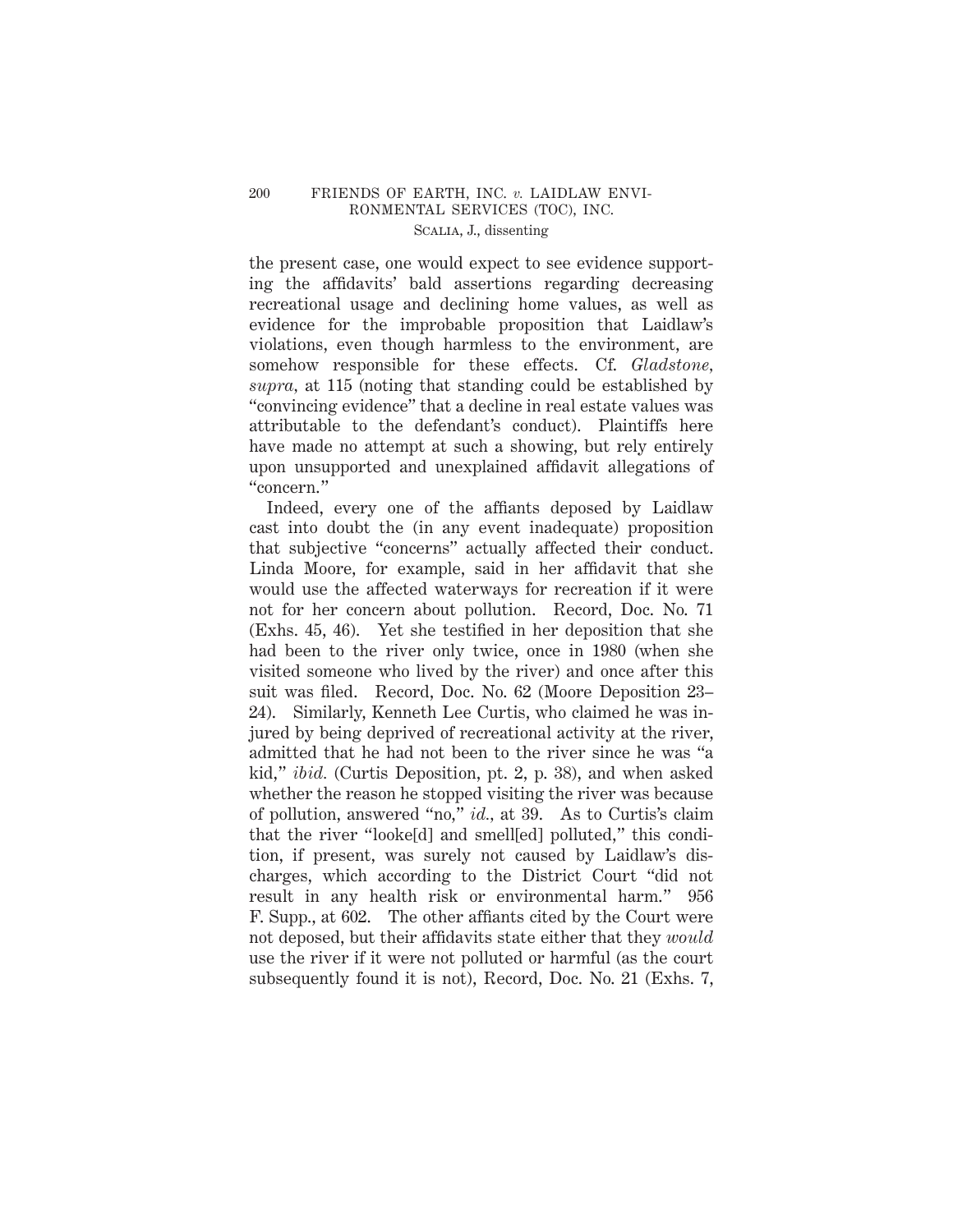### Scalia, J., dissenting

8, and 9), or said that the river looks polluted (which is also incompatible with the court's findings), *ibid.* (Exh. 10). These affiants have established nothing but "subjective apprehensions."

The Court is correct that the District Court explicitly found standing—albeit "by the very slimmest of margins," and as "an awfully close call." App. in No. 97–1246 (CA4), pp. 207–208 (Tr. of Hearing 39–40 (June 30, 1993)). That cautious finding, however, was made in 1993, long before the court's 1997 conclusion that Laidlaw's discharges did not harm the environment. As we have previously recognized, an initial conclusion that plaintiffs have standing is subject to reexamination, particularly if later evidence proves inconsistent with that conclusion. *Gladstone,* 441 U. S., at 115, and n. 31; *Wyoming* v. *Oklahoma,* 502 U. S. 437, 446 (1992). Laidlaw challenged the existence of injury in fact on appeal to the Fourth Circuit, but that court did not reach the question. Thus no lower court has reviewed the injury-in-fact issue in light of the extensive studies that led the District Court to conclude that the environment was not harmed by Laidlaw's discharges.

Inexplicably, the Court is untroubled by this, but proceeds to find injury in fact in the most casual fashion, as though it is merely confirming a careful analysis made below. Although we have previously refused to find standing based on the "conclusory allegations of an affidavit," *Lujan* v. *National Wildlife Federation,* 497 U. S. 871, 888 (1990), the Court is content to do just that today. By accepting plaintiffs' vague, contradictory, and unsubstantiated allegations of "concern" about the environment as adequate to prove injury in fact, and accepting them even in the face of a finding that the environment was not demonstrably harmed, the Court makes the injury-in-fact requirement a sham. If there are permit violations, and a member of a plaintiff environmental organization lives near the offending plant, it would be difficult not to satisfy today's lenient standard.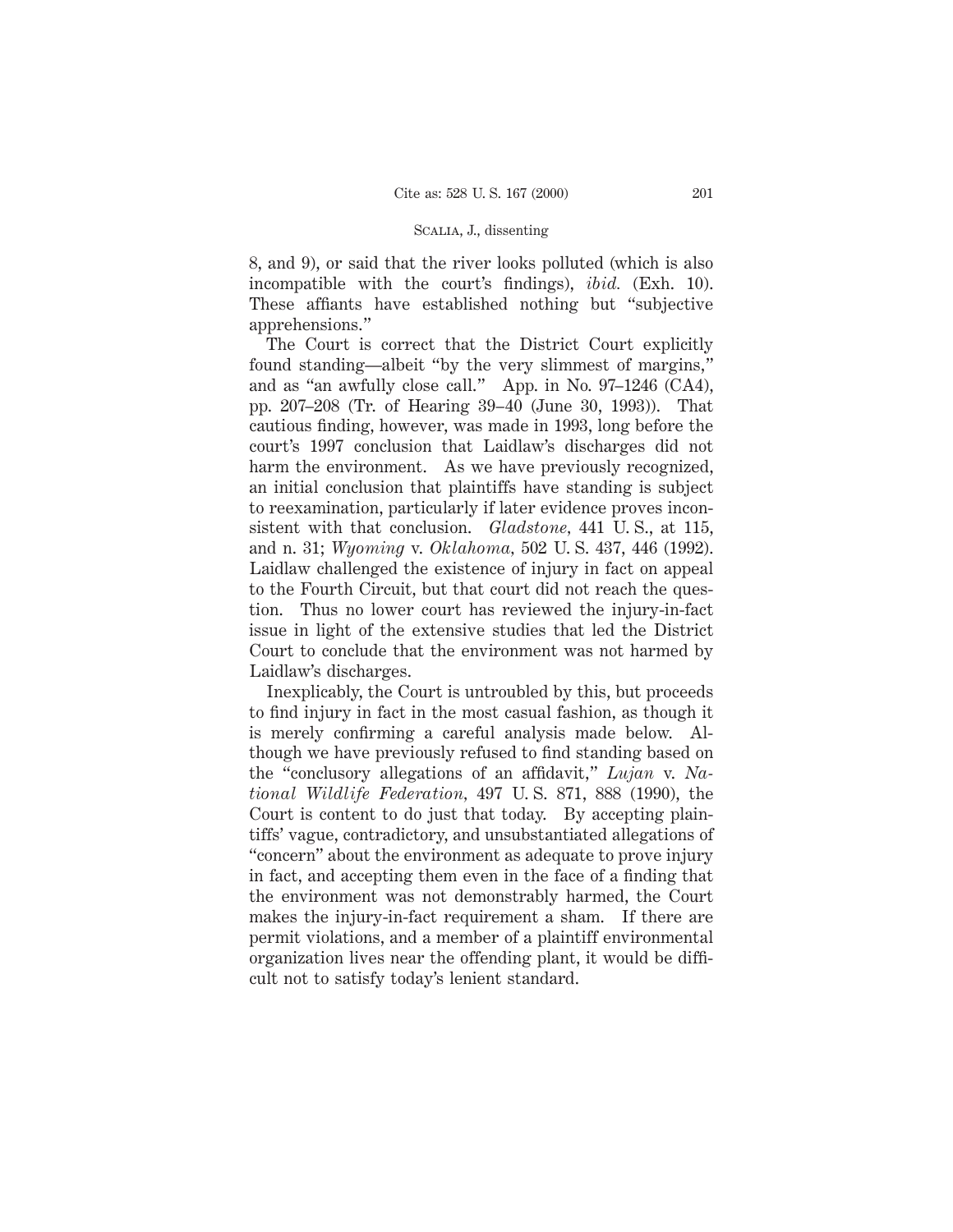# 202 FRIENDS OF EARTH, INC. *v.* LAIDLAW ENVI-RONMENTAL SERVICES (TOC), INC. Scalia, J., dissenting

### II

The Court's treatment of the redressability requirement which would have been unnecessary if it resolved the injury-in-fact question correctly—is equally cavalier. As discussed above, petitioners allege ongoing injury consisting of diminished enjoyment of the affected waterways and decreased property values. They allege that these injuries are caused by Laidlaw's continuing permit violations. But the remedy petitioners seek is neither recompense for their injuries nor an injunction against future violations. Instead, the remedy is a statutorily specified "penalty" for past violations, payable entirely to the United States Treasury. Only last Term, we held that such penalties do not redress any injury a citizen plaintiff has suffered from past violations. *Steel Co.* v. *Citizens for Better Environment,* 523 U. S. 83, 106–107 (1998). The Court nonetheless finds the redressability requirement satisfied here, distinguishing *Steel Co.* on the ground that in this case petitioners allege ongoing violations; payment of the penalties, it says, will remedy petitioners' injury by deterring future violations by Laidlaw. *Ante,* at 185–186. It holds that a penalty payable to the public "remedies" a threatened private harm, and suffices to sustain a private suit.

That holding has no precedent in our jurisprudence, and takes this Court beyond the "cases and controversies" that Article III of the Constitution has entrusted to its resolution. Even if it were appropriate, moreover, to allow Article III's remediation requirement to be satisfied by the indirect private consequences of a public penalty, those consequences are entirely too speculative in the present case. The new standing law that the Court makes—like all expansions of standing beyond the traditional constitutional limits—has grave implications for democratic governance. I shall discuss these three points in turn.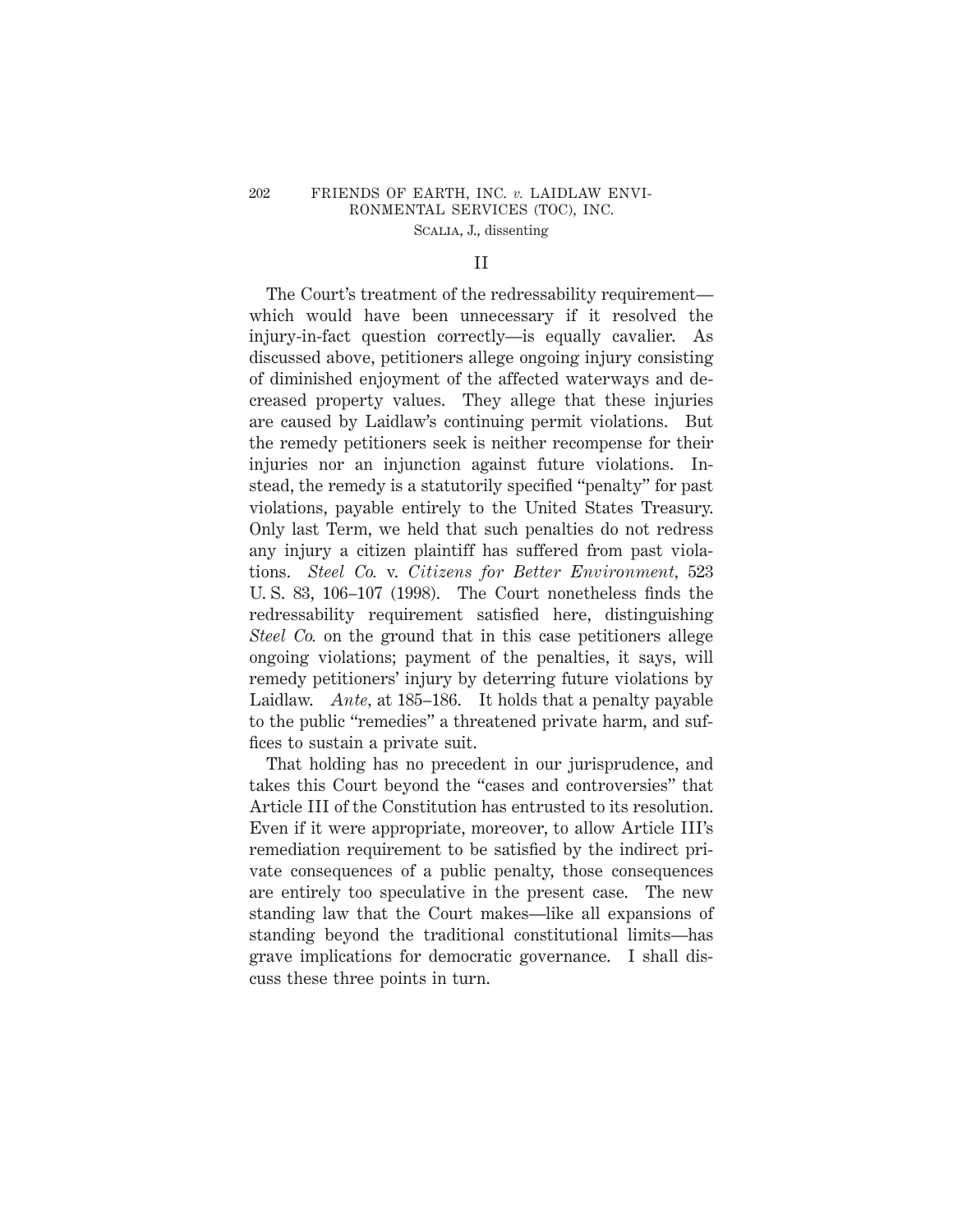### Scalia, J., dissenting

# A

In *Linda R. S.* v. *Richard D.,* 410 U. S. 614 (1973), the plaintiff, mother of an illegitimate child, sought, on behalf of herself, her child, and all others similarly situated, an injunction against discriminatory application of Art. 602 of the Texas Penal Code. Although that provision made it a misdemeanor for "any parent" to refuse to support his or her minor children under 18 years of age, it was enforced only against married parents. That refusal, the plaintiff contended, deprived her and her child of the equal protection of the law by denying them the deterrent effect of the statute upon the father's failure to fulfill his support obligation. The Court held that there was no Article III standing. There was no " 'direct' relationship," it said, "between the alleged injury and the claim sought to be adjudicated," since "[t]he prospect that prosecution will, at least in the future, result in payment of support can, at best, be termed only speculative." *Id.,* at 618. "[Our cases] demonstrate that, in American jurisprudence at least, a private citizen lacks a judicially cognizable interest in the prosecution or nonprosecution of another." *Id.,* at 619.

Although the Court in *Linda R. S.* recited the "logical nexus" analysis of *Flast* v. *Cohen,* 392 U. S. 83 (1968), which has since fallen into desuetude, "it is clear that standing was denied . . . because of the unlikelihood that the relief requested would redress appellant's claimed injury." *Duke Power Co.* v. *Carolina Environmental Study Group, Inc.,* 438 U. S. 59, 79, n. 24 (1978). There was no "logical nexus" between nonenforcement of the statute and Linda R. S.'s failure to receive support payments because "[t]he prospect that prosecution will . . . result in payment of support" was "speculative," *Linda R. S., supra,* at 618—that is to say, it was uncertain whether the relief would prevent the injury.<sup>1</sup> Of

<sup>&</sup>lt;sup>1</sup> The decision in *Linda R. S.* did not turn, as today's opinion imaginatively suggests, on the father's short-term inability to pay support if imprisoned. *Ante,* at 188, n. 4. The Court's only comment upon the impris-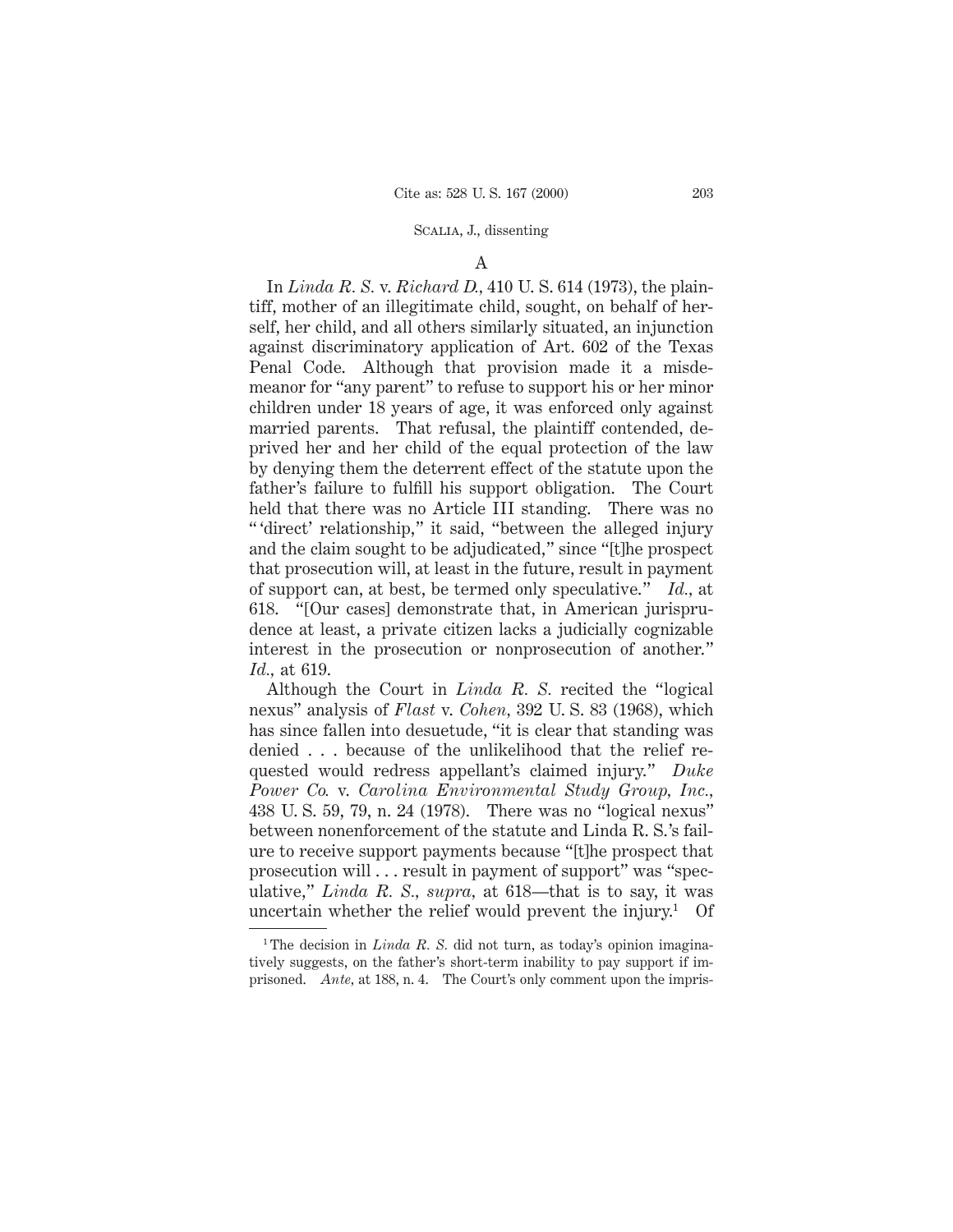# 204 FRIENDS OF EARTH, INC. *v.* LAIDLAW ENVI-RONMENTAL SERVICES (TOC), INC. Scalia, J., dissenting

course precisely the same situation exists here. The principle that "in American jurisprudence . . . a private citizen lacks a judicially cognizable interest in the prosecution or nonprosecution of another" applies no less to prosecution for civil penalties payable to the State than to prosecution for criminal penalties owing to the State.

The Court's opinion reads as though the only purpose and effect of the redressability requirement is to assure that the plaintiff receive *some* of the benefit of the relief that a court orders. That is not so. If it were, a federal tort plaintiff fearing repetition of the injury could ask for tort damages to be paid not only to himself but to other victims as well, on the theory that those damages would have at least some deterrent effect beneficial to him. Such a suit is preposterous because the "remediation" that is the traditional business of Anglo-American courts is relief specifically tailored to the plaintiff's injury, and not *any* sort of relief that has some incidental benefit to the plaintiff. Just as a "generalized grievance" that affects the entire citizenry cannot satisfy the injury-in-fact requirement even though it aggrieves the plaintiff along with everyone else, see *Lujan,* 504 U. S., at 573–574, so also a generalized remedy that deters all future unlawful activity against all persons cannot satisfy the remediation requirement, even though it deters (among other things) repetition of this particular unlawful activity against these particular plaintiffs.

Thus, relief against prospective harm is traditionally afforded by way of an injunction, the scope of which is limited by the scope of the threatened injury. *Lewis* v. *Casey,* 518 U. S. 343, 357–360 (1996); *Lyons,* 461 U. S, at 105–107, and n. 7. In seeking to overturn that tradition by giving an indi-

onment was that, unlike imprisonment for civil contempt, it would not condition the father's release upon payment. The Court then continued: "The prospect that prosecution will, at least in the future"—*i. e.,* upon completion of the imprisonment—"result in payment of support can, at best, be termed only speculative." *Linda R. S.,* 410 U. S., at 618.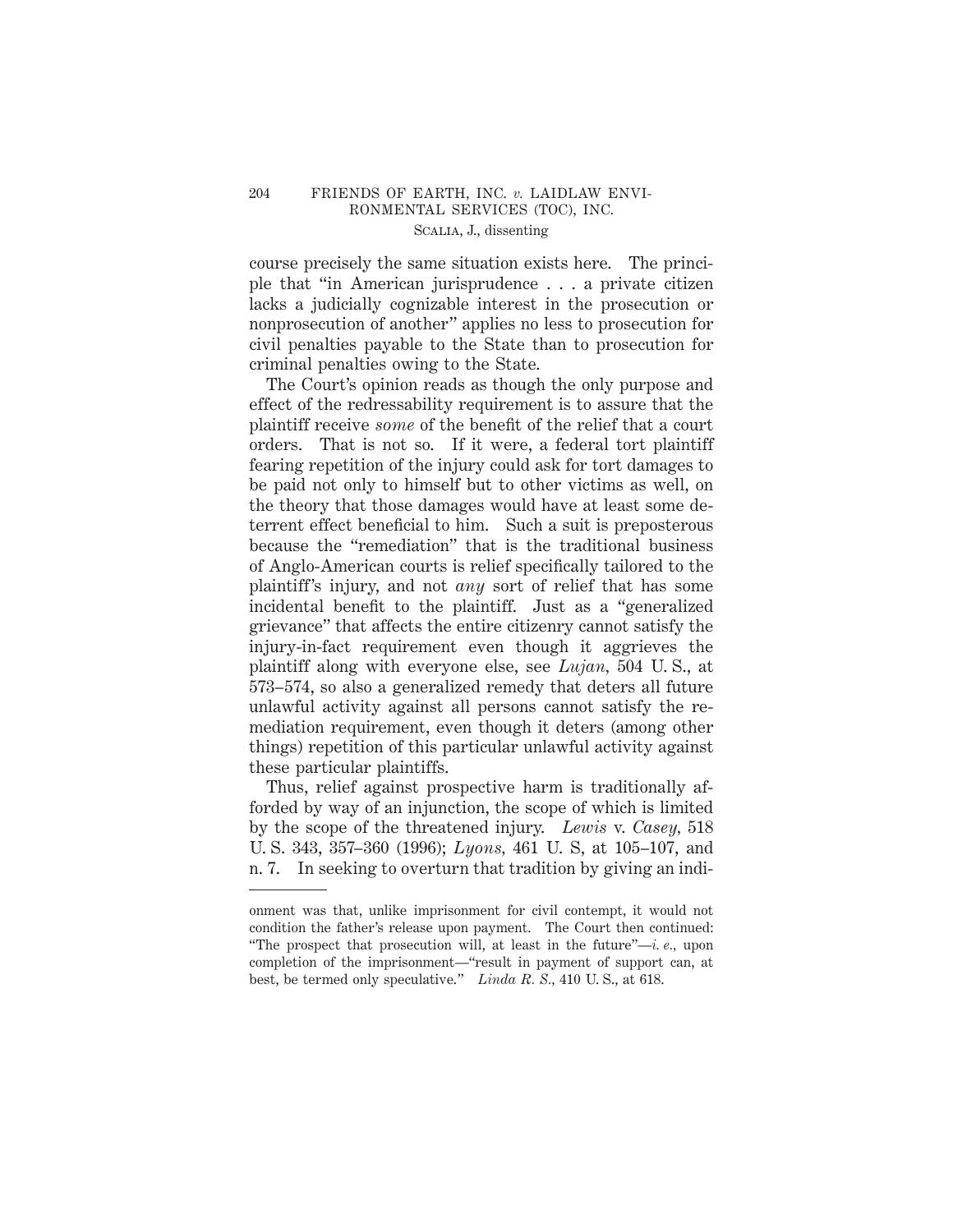### Scalia, J., dissenting

vidual plaintiff the power to invoke a public remedy, Congress has done precisely what we have said it cannot do: convert an "undifferentiated public interest" into an "individual right" vindicable in the courts. *Lujan, supra,* at 577; *Steel Co.,* 523 U. S., at 106. The sort of scattershot redress approved today makes nonsense of our statement in *Schlesinger* v. *Reservists Comm. to Stop the War,* 418 U. S. 208, 222 (1974), that the requirement of injury in fact "insures the framing of relief no broader than required by the precise facts." A claim of particularized future injury has today been made the vehicle for pursuing generalized penalties for past violations, and a threshold showing of injury in fact has become a lever that will move the world.

B

As I have just discussed, it is my view that a plaintiff's desire to benefit from the deterrent effect of a public penalty for past conduct can never suffice to establish a case or controversy of the sort known to our law. Such deterrent effect is, so to speak, "speculative as a matter of law." Even if that were not so, however, the deterrent effect in the present case would surely be speculative as a matter of fact.

The Court recognizes, of course, that to satisfy Article III, it must be "likely," as opposed to "merely speculative," that a favorable decision will redress plaintiffs' injury, *Lujan, supra,* at 561. See *ante,* at 180–181. Further, the Court recognizes that not *all* deterrent effects of *all* civil penalties will meet this standard—though it declines to "explore the outer limits" of adequate deterrence, *ante,* at 187. It concludes, however, that in the present case "the civil penalties sought by FOE carried with them a deterrent effect" that satisfied the "likely [rather than] speculative" standard. *Ibid.* There is little in the Court's opinion to explain why it believes this is so.

The Court cites the District Court's conclusion that the penalties imposed, along with anticipated fee awards, pro-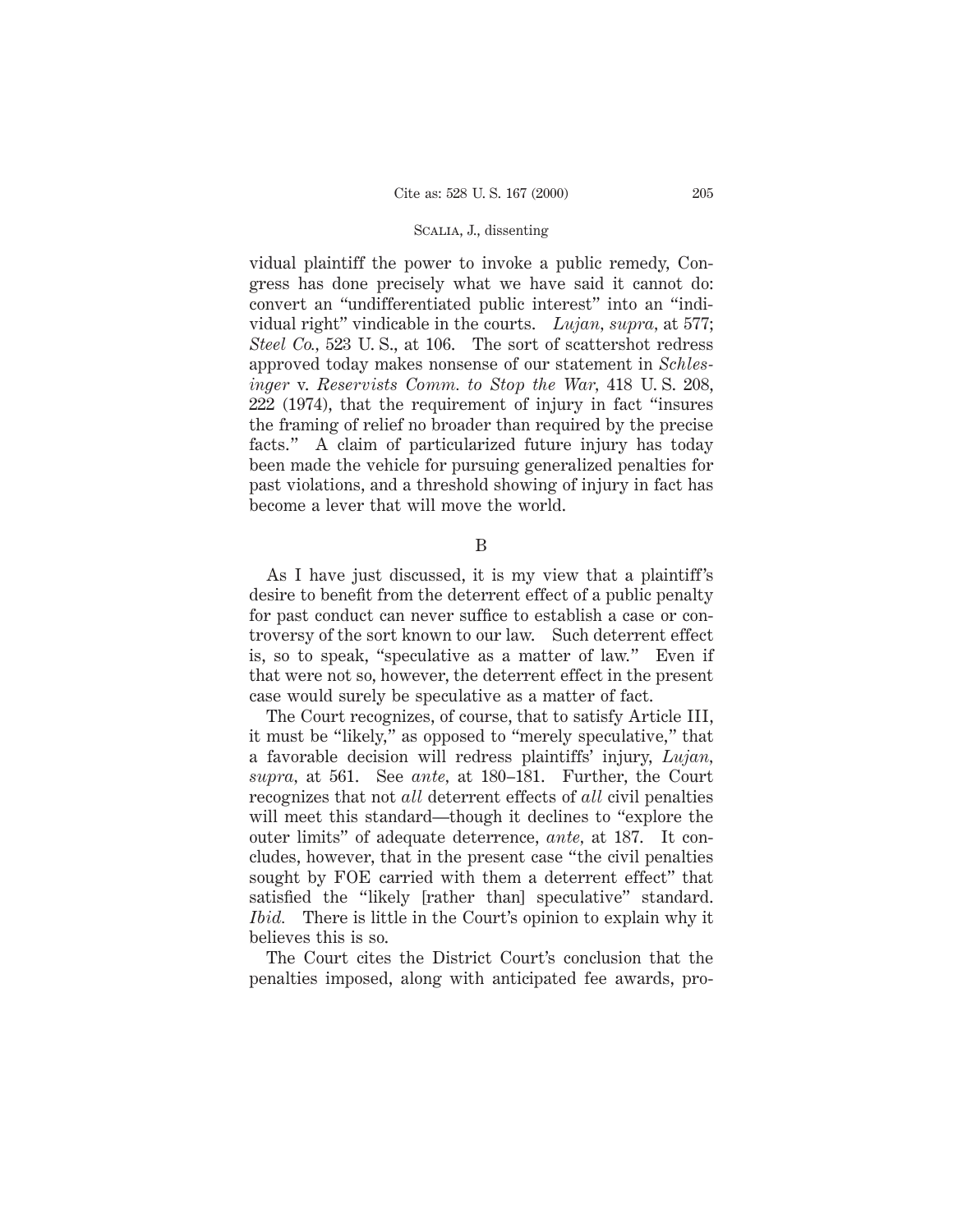# 206 FRIENDS OF EARTH, INC. *v.* LAIDLAW ENVI-RONMENTAL SERVICES (TOC), INC. Scalia, J., dissenting

vided "adequate deterrence." *Ante,* at 178, 187; 956 F. Supp., at 611. There is absolutely no reason to believe, however, that this meant "deterrence adequate to prevent an injury to these plaintiffs that would otherwise occur." The statute does not even *mention* deterrence in general (much less deterrence of future harm to the particular plaintiff) as one of the elements that the court should consider in fixing the amount of the penalty. (That element can come in, if at all, under the last, residual category of "such other matters as justice may require." 33 U. S. C. § 1319(d).) The statute does require the court to consider "the seriousness of the violation or violations, the economic benefit (if any) resulting from the violation, any history of such violations, any goodfaith efforts to comply with the applicable requirements, [and] the economic impact of the penalty on the violator  $\dots$ ." *Ibid.*; see 956 F. Supp., at 601. The District Court meticulously discussed, in subsections (a) through (e) of the portion of its opinion entitled "Civil Penalty," *each one* of those specified factors, and then—under subsection (f) entitled "Other Matters As Justice May Require," it discussed "1. Laidlaw's Failure to Avail Itself of the Reopener Clause," "2. Recent Compliance History," and "3. The Ever-Changing Mercury Limit." There is no mention whatever—in this portion of the opinion or anywhere else—of the degree of deterrence necessary to prevent future harm to these particular plaintiffs. Indeed, neither the District Court's final opinion (which contains the "adequate deterrence" statement) nor its earlier opinion dealing with the preliminary question whether South Carolina's previous lawsuit against Laidlaw constituted "diligent prosecution" that would bar citizen suit, see 33 U. S. C. § 1365(b)(1)(B), displayed *any awareness* that deterrence of *future injury to the plaintiffs* was necessary to support standing.

The District Court's earlier opinion did, however, quote with approval the passage from a District Court case which began: " 'Civil penalties seek to deter pollution by discourag-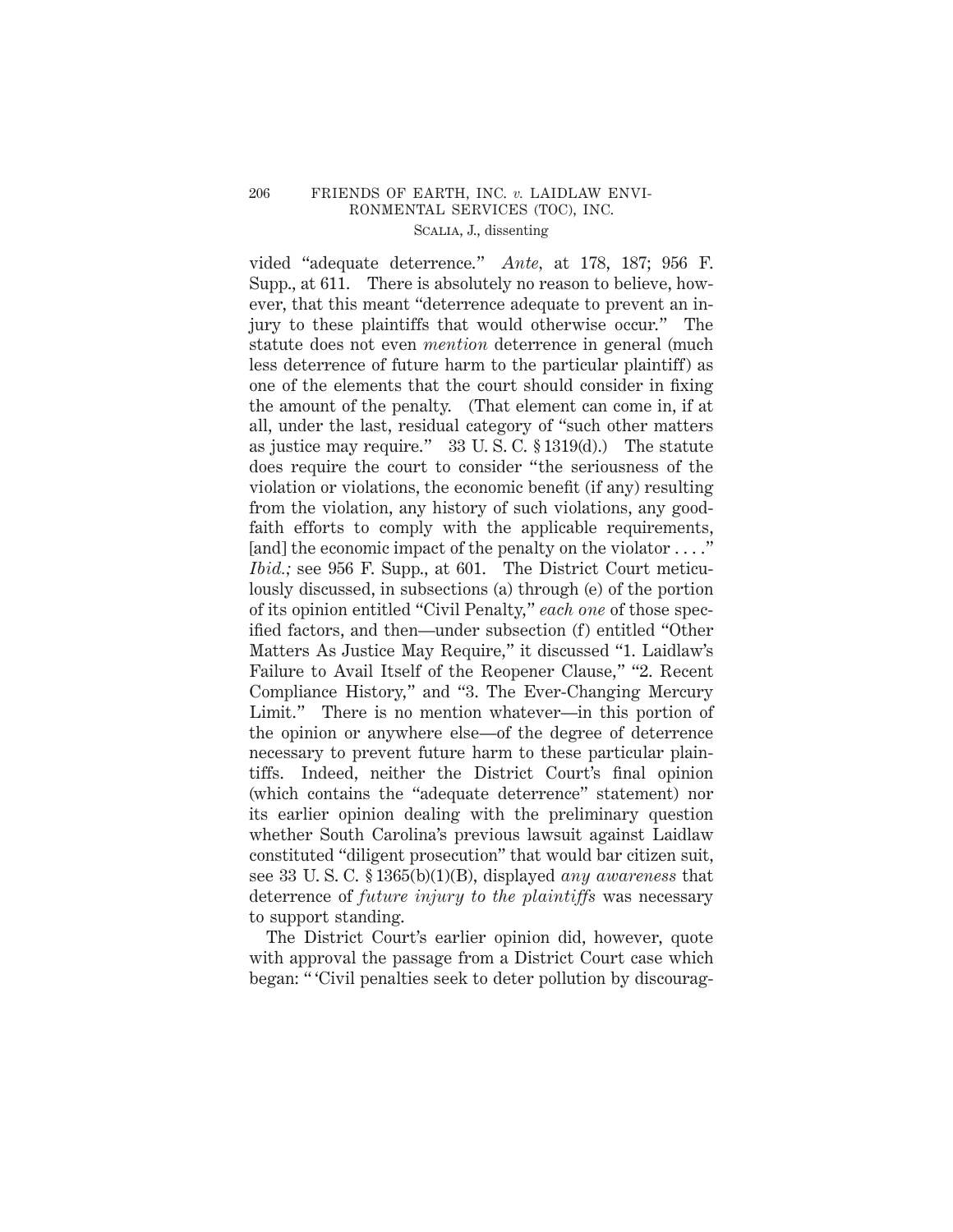### Scalia, J., dissenting

ing future violations. To serve this function, the amount of the civil penalty must be high enough to insure that polluters cannot simply absorb the penalty as a cost of doing business.'" App. 122, quoting *PIRG* v. *Powell Duffryn Terminals, Inc.,* 720 F. Supp. 1158, 1166 (NJ 1989). When the District Court concluded the "Civil Penalty" section of its opinion with the statement that "[t]aken together, this court believes the above penalty, potential fee awards, and Laidlaw's own direct and indirect litigation expenses provide adequate deterrence under the circumstances of this case," 956 F. Supp., at 611, it was obviously harking back to this general statement of what the statutorily prescribed factors (and the "as justice may require" factors, which in this case did not include particularized or even generalized deterrence) were designed to achieve. It meant no more than that the court believed the civil penalty it had prescribed met the statutory standards.

The Court points out that we have previously said " 'all civil penalties have some deterrent effect,'" ante, at 185 (quoting *Hudson* v. *United States,* 522 U. S. 93, 102 (1997)). That is unquestionably true: As a general matter, polluters as a class are deterred from violating discharge limits by the *availability* of civil penalties. However, none of the cases the Court cites focused on the deterrent effect of a single *imposition* of penalties on a particular lawbreaker. Even less did they focus on the question whether that particularized deterrent effect (if any) was enough to redress the injury of a citizen plaintiff in the sense required by Article III. They all involved penalties pursued by the government, not by citizens. See *id.,* at 96; *Department of Revenue of Mont.* v. *Kurth Ranch,* 511 U. S. 767, 773 (1994); *Tull* v. *United States,* 481 U. S. 412, 414 (1987).

If the Court had undertaken the necessary inquiry into whether significant deterrence of the plaintiffs' feared injury was "likely," it would have had to reason something like this: Strictly speaking, no polluter is deterred by a penalty for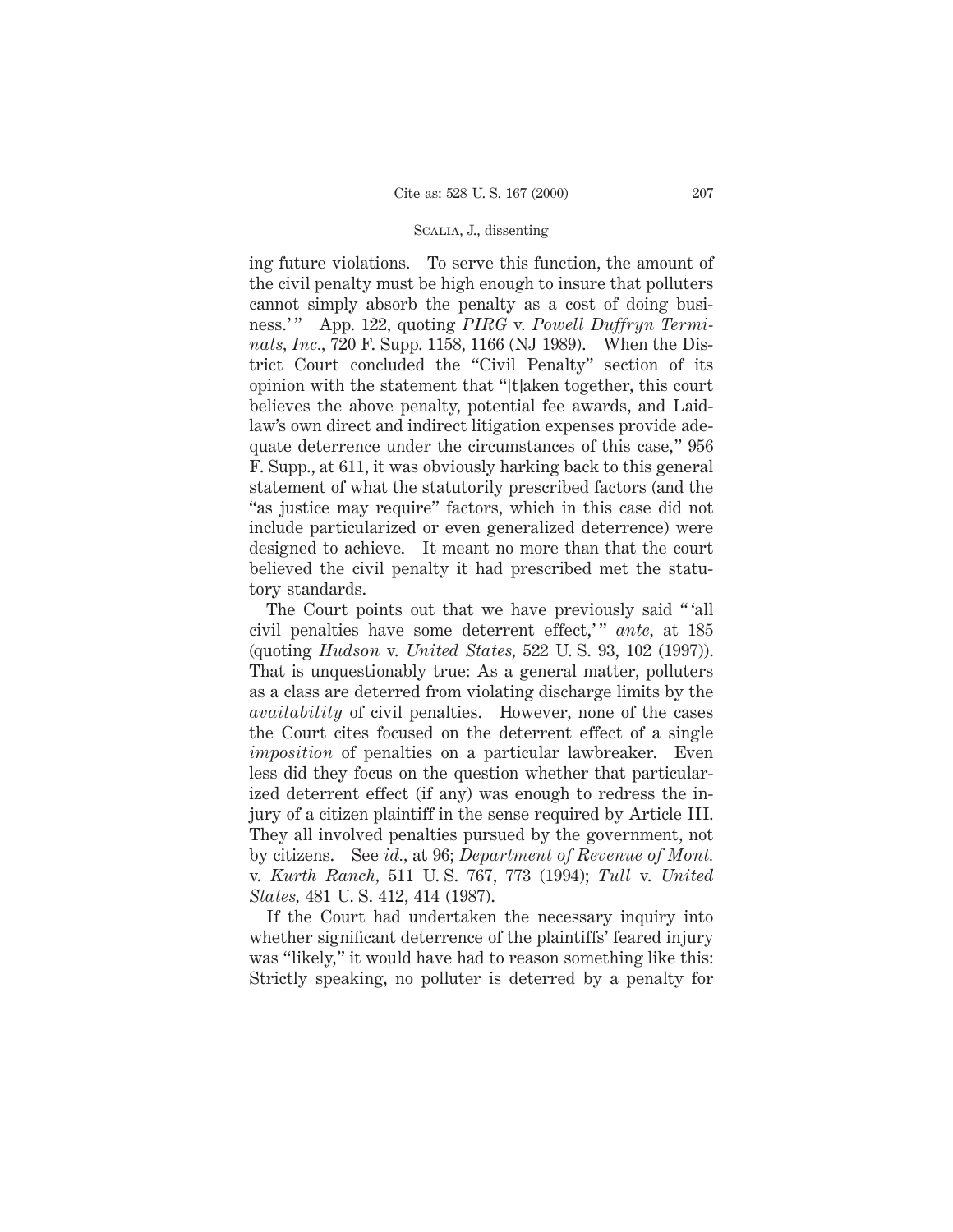# 208 FRIENDS OF EARTH, INC. *v.* LAIDLAW ENVI-RONMENTAL SERVICES (TOC), INC. Scalia, J., dissenting

past pollution; he is deterred by the *fear* of a penalty for *future* pollution. That fear will be virtually nonexistent if the prospective polluter knows that all emissions violators are given a free pass; it will be substantial under an emissions program such as the federal scheme here, which is regularly and notoriously enforced; it will be even higher when a prospective polluter subject to such a regularly enforced program has, as here, been the object of public charges of pollution and a suit for injunction; and it will surely be near the top of the graph when, as here, the prospective polluter has already been subjected to *state* penalties for the past pollution. The deterrence on which the plaintiffs must rely for standing in the present case is the marginal increase in Laidlaw's fear of future penalties that will be achieved by adding federal penalties for Laidlaw's past conduct.

I cannot say for certain that this marginal increase is zero; but I can say for certain that it is entirely speculative whether it will make the difference between these plaintiffs' suffering injury in the future and these plaintiffs' going unharmed. In fact, the assertion that it will "likely" do so is entirely farfetched. The speculativeness of that result is much greater than the speculativeness we found excessive in *Simon* v. *Eastern Ky. Welfare Rights Organization,* 426 U. S. 26, 43 (1976), where we held that denying  $\S 501(c)(3)$ charitable-deduction tax status to hospitals that refused to treat indigents was not sufficiently likely to assure future treatment of the indigent plaintiffs to support standing. And it is much greater than the speculativeness we found excessive in *Linda R. S.* v. *Richard D.,* discussed *supra,* at 203–204, where we said that "[t]he prospect that prosecution [for nonsupport] will . . . result in payment of support can, at best, be termed only speculative," 410 U. S., at 618.

In sum, if this case is, as the Court suggests, within the central core of "deterrence" standing, it is impossible to imagine what the "outer limits" could possibly be. The Court's expressed reluctance to define those "outer limits"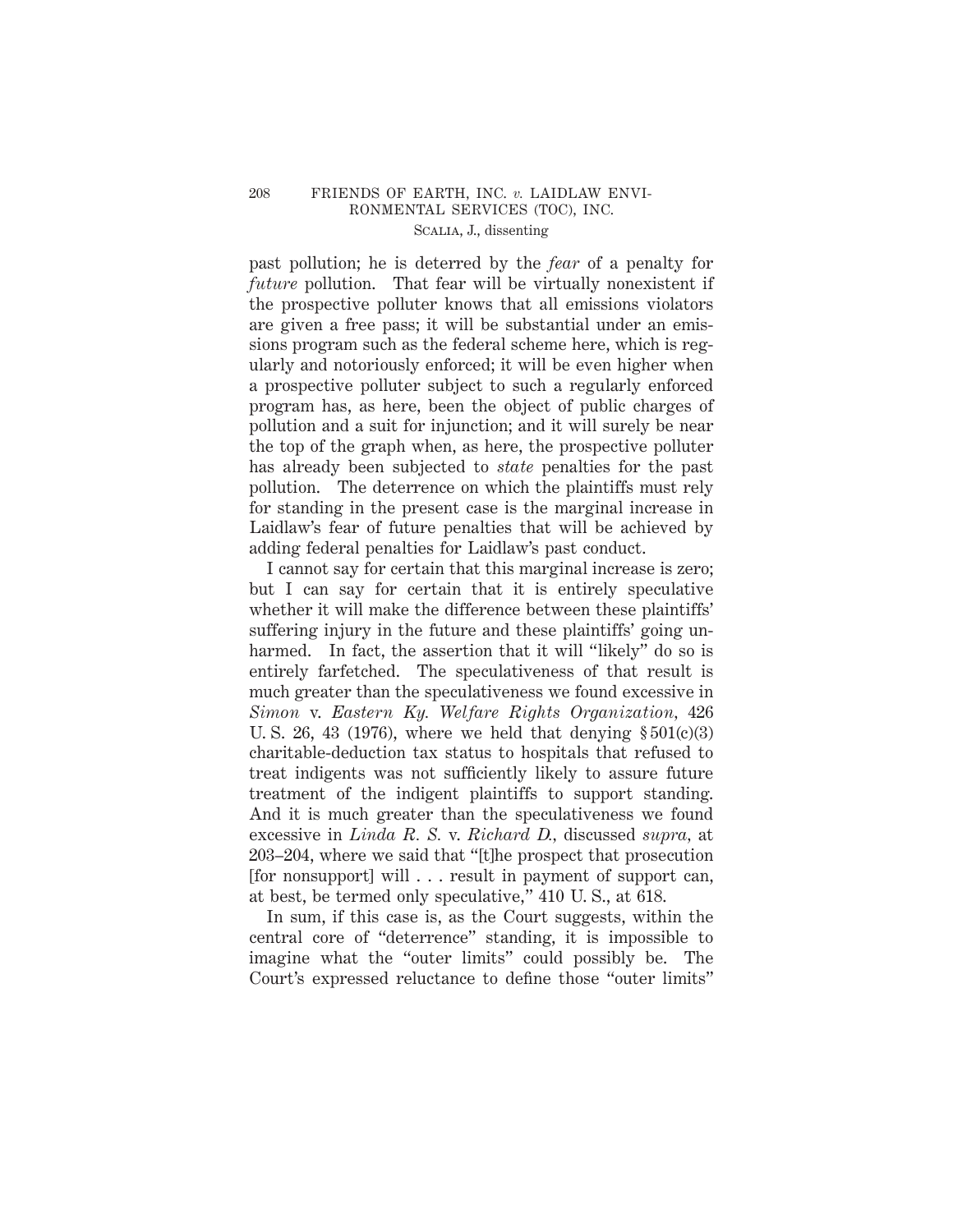## Scalia, J., dissenting

serves only to disguise the fact that it has promulgated a revolutionary new doctrine of standing that will permit the entire body of public civil penalties to be handed over to enforcement by private interests.

 $\mathcal{C}$ 

Article II of the Constitution commits it to the President to "take Care that the Laws be faithfully executed," Art. II, § 3, and provides specific methods by which all persons exercising significant executive power are to be appointed, Art. II, §2. As JUSTICE KENNEDY's concurrence correctly observes, the question of the conformity of this legislation with Article II has not been argued—and I, like the Court, do not address it. But Article III, no less than Article II, has consequences for the structure of our government, see *Schlesinger,* 418 U. S., at 222, and it is worth noting the changes in that structure which today's decision allows.

By permitting citizens to pursue civil penalties payable to the Federal Treasury, the Act does not provide a mechanism for individual relief in any traditional sense, but turns over to private citizens the function of enforcing the law. A Clean Water Act plaintiff pursuing civil penalties acts as a self-appointed mini-EPA. Where, as is often the case, the plaintiff is a national association, it has significant discretion in choosing enforcement targets. Once the association is aware of a reported violation, it need not look long for an injured member, at least under the theory of injury the Court applies today. See *supra,* at 198–201. And once the target is chosen, the suit goes forward without meaningful public control.2 The availability of civil penalties vastly dis-

<sup>2</sup> The Court points out that the Government is allowed to intervene in a citizen suit, see *ante,* at 188, n. 4; 33 U. S. C. § 1365(c)(2), but this power to "bring the Government's views to the attention of the court," *ante,* at 188, n. 4, is meager substitute for the power to decide whether prosecution will occur. Indeed, according the Chief Executive of the United States the ability to intervene does no more than place him on a par with John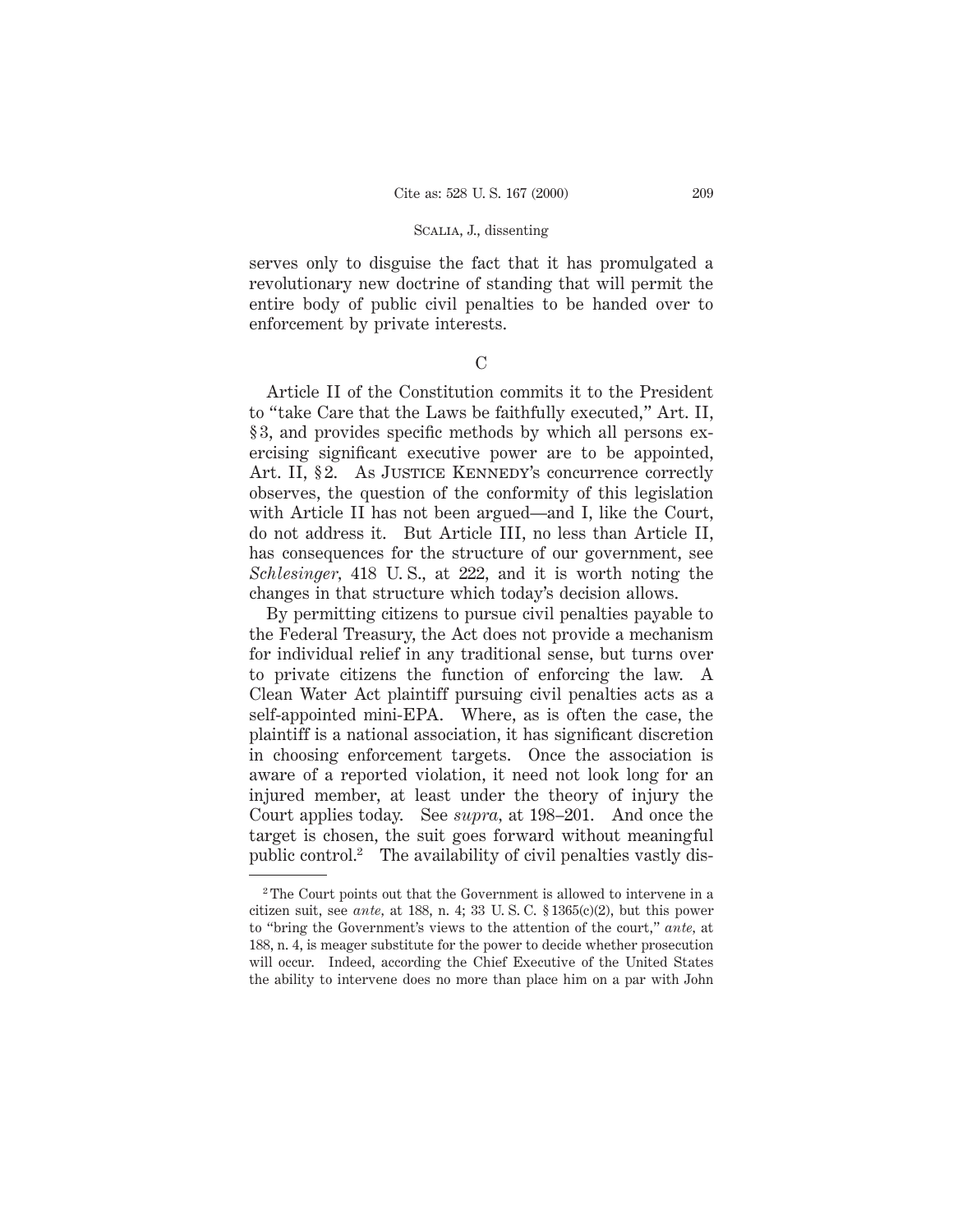# 210 FRIENDS OF EARTH, INC. *v.* LAIDLAW ENVI-RONMENTAL SERVICES (TOC), INC. Scalia, J., dissenting

proportionate to the individual injury gives citizen plaintiffs massive bargaining power—which is often used to achieve settlements requiring the defendant to support environmental projects of the plaintiffs' choosing. See Greve, The Private Enforcement of Environmental Law, 65 Tulane L. Rev. 339, 355–359 (1990). Thus is a public fine diverted to a private interest.

To be sure, the EPA may foreclose the citizen suit by itself bringing suit. 33 U.S.C.  $$1365(b)(1)(B)$ . This allows public authorities to avoid private enforcement only by accepting private direction as to when enforcement should be undertaken—which is no less constitutionally bizarre. Elected officials are entirely deprived of their discretion to decide that a given violation should not be the object of suit at all, or that the enforcement decision should be postponed.3 See § 1365(b)(1)(A) (providing that citizen plaintiff need only wait 60 days after giving notice of the violation to the government before proceeding with action). This is the predictable and inevitable consequence of the Court's allowing the use of public remedies for private wrongs.

#### III

Finally, I offer a few comments regarding the Court's discussion of whether FOE's claims became moot by reason of Laidlaw's substantial compliance with the permit limits. I do not disagree with the conclusion that the Court reaches. Assuming that the plaintiffs had standing to pursue civil penalties in the first instance (which they did not), their claim

Q. Public, who can intervene—whether the Government likes it or not when the United States files suit. § 1365(b)(1)(B).

<sup>3</sup> The Court observes that "the Federal Executive Branch does not share the dissent's view that such suits dissipate its authority to enforce the law," since it has "endorsed this citizen suit from the outset." *Ante,* at 188, n. 4. Of course, in doubtful cases a long and uninterrupted history of Presidential acquiescence and approval can shed light upon the constitutional understanding. What we have here—acquiescence and approval by a single administration—does not deserve passing mention.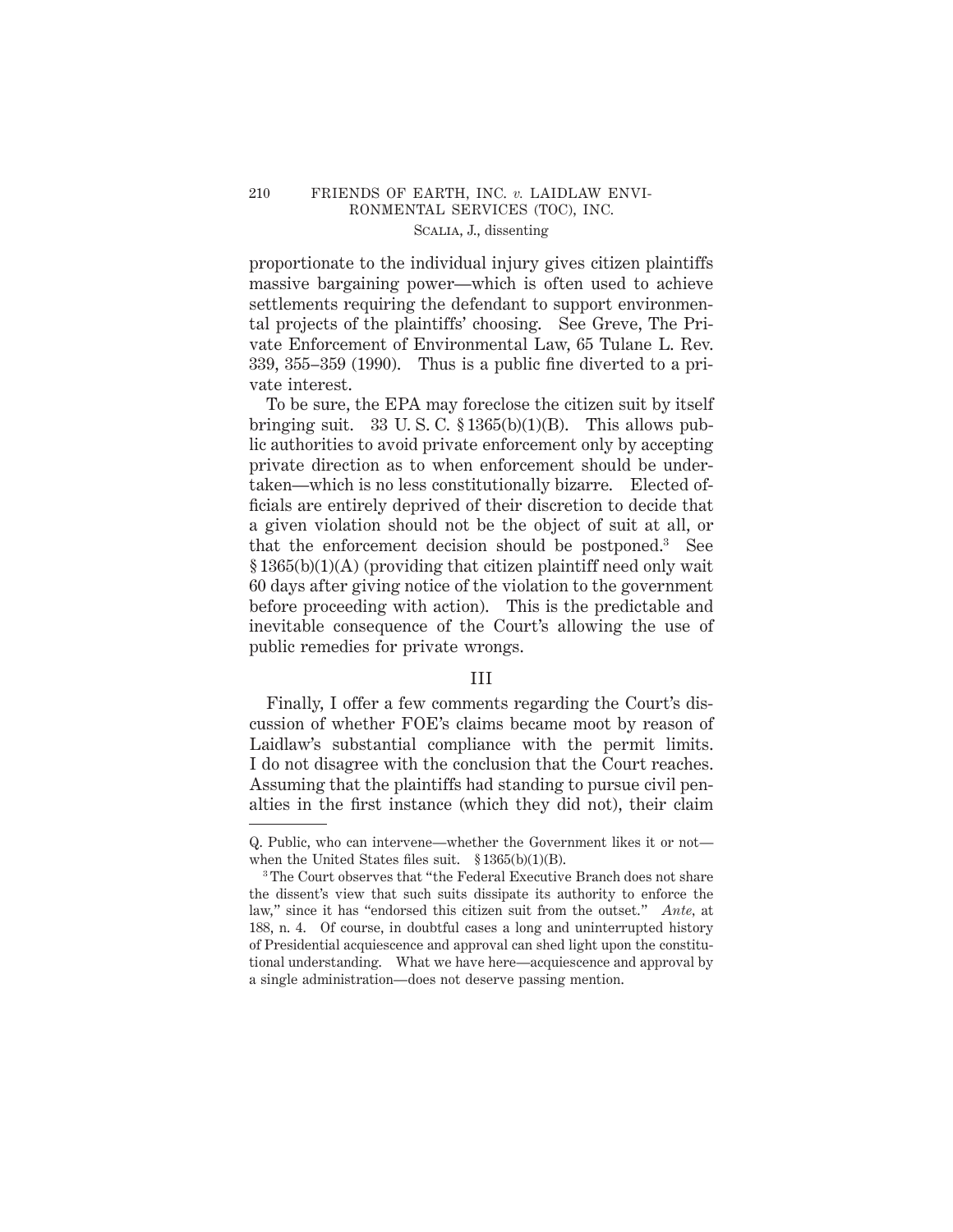### Scalia, J., dissenting

might well not have been mooted by Laidlaw's voluntary compliance with the permit, and leaving this fact-intensive question open for consideration on remand, as the Court does, *ante,* at 193–194, seems sensible.4 In reaching this disposition, however, the Court engages in a troubling discussion of the purported distinctions between the doctrines of standing and mootness. I am frankly puzzled as to why this discussion appears at all. Laidlaw's claimed compliance is squarely within the bounds of our "voluntary cessation" doctrine, which is the basis for the remand. *Ante,* at 193.5

<sup>5</sup> Unlike JUSTICE STEVENS' concurrence, the opinion for the Court appears to recognize that a claim for civil penalties is moot when it is clear that no future injury to the plaintiff at the hands of the defendant can occur. The concurrence suggests that civil penalties, like traditional damages remedies, cannot be mooted by absence of threatened injury. The analogy is inapt. Traditional money damages are payable to compensate

<sup>4</sup> In addition to the compliance and plant-closure issues, there also remains open on remand the question whether the current suit was foreclosed because the earlier suit by the State was "diligently prosecuted." See 33 U. S. C. § 1365(b)(1)(B). Nothing in the Court's opinion disposes of the issue. The opinion notes the District Court's finding that Laidlaw itself played a significant role in facilitating the State's action. *Ante,* at 178, n. 1, 186, n. 2. But there is no incompatibility whatever between a defendant's facilitation of suit and the State's diligent prosecution—as prosecutions of felons who confess their crimes and turn themselves in regularly demonstrate. Laidlaw was entirely within its rights to prefer state suit to this private enforcement action; and if it had such a preference it would have been prudent—given that a State must act within 60 days of receiving notice of a citizen suit, see  $§ 1365(b)(1)(A)$ , and given the number of cases state agencies handle—for Laidlaw to make sure its case did not fall through the cracks. South Carolina's interest in the action was not a feigned last minute contrivance. It had worked with Laidlaw in resolving the problem for many years, and had previously undertaken an administrative enforcement action resulting in a consent order. 890 F. Supp. 470, 476 (SC 1995). South Carolina has filed an *amicus* brief arguing that allowing citizen suits to proceed despite ongoing state enforcement efforts "will provide citizens and federal judges the opportunity to relitigate and second-guess the enforcement and permitting actions of South Carolina and other States." Brief for South Carolina as *Amicus Curiae* 6.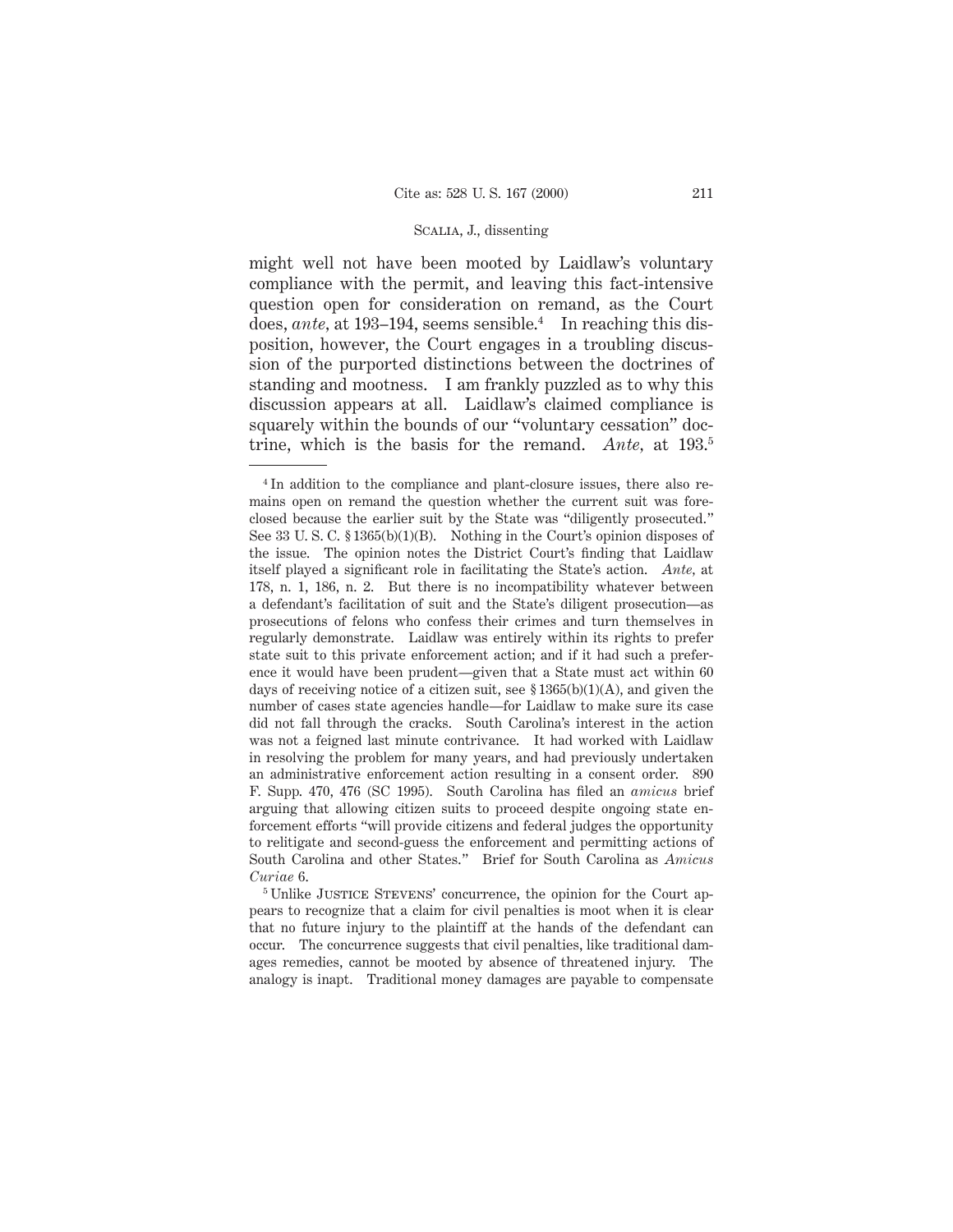# 212 FRIENDS OF EARTH, INC. *v.* LAIDLAW ENVI-RONMENTAL SERVICES (TOC), INC. Scalia, J., dissenting

There is no reason to engage in an interesting academic excursus upon the differences between mootness and standing in order to invoke this obviously applicable rule.<sup>6</sup>

Because the discussion is not essential—indeed, not even relevant—to the Court's decision, it is of limited significance. Nonetheless, I am troubled by the Court's too-hasty retreat from our characterization of mootness as "the doctrine of standing set in a time frame." *Arizonans for Official English* v. *Arizona,* 520 U. S. 43, 68, n. 22 (1997). We have repeatedly recognized that what is required for litigation to continue is essentially identical to what is required for litigation to begin: There must be a justiciable case or controversy as required by Article III. "Simply stated, a case is moot when the issues presented are no longer 'live' or the parties lack a legally cognizable interest in the outcome." *Powell* v. *McCormack,* 395 U. S. 486, 496 (1969). A court may not

<sup>6</sup> The Court attempts to frame its exposition as a corrective to the Fourth Circuit, which it claims "confused mootness with standing." *Ante,* at 189. The Fourth Circuit's conclusion of nonjusticiability rested upon the belief (entirely correct, in my view) that the only remedy being pursued on appeal, civil penalties, would not redress FOE's claimed injury. 149 F. 3d 303, 306 (1998). While this might be characterized as a conclusion that FOE had no standing to pursue civil penalties from the outset, it can also be characterized, as it was by the Fourth Circuit, as a conclusion that, when FOE declined to appeal denial of the declaratory judgment and injunction, and appealed only the inadequacy of the civil penalties (which it had no standing to pursue) the *case as a whole became moot.* Given the Court's erroneous conclusion that civil penalties can redress private injury, it of course rejects both formulations—but neither of them necessitates the Court's academic discourse comparing the mootness and standing doctrines.

for the harm of past conduct, which subsists whether future harm is threatened or not; civil penalties are privately assessable (according to the Court) to deter threatened future harm to the plaintiff. Where there is no threat to the plaintiff, he has no claim to deterrence. The proposition that impossibility of future violation does not moot the case holds true, of course, for civil-penalty suits by the government, which do not rest upon the theory that some particular future harm is being prevented.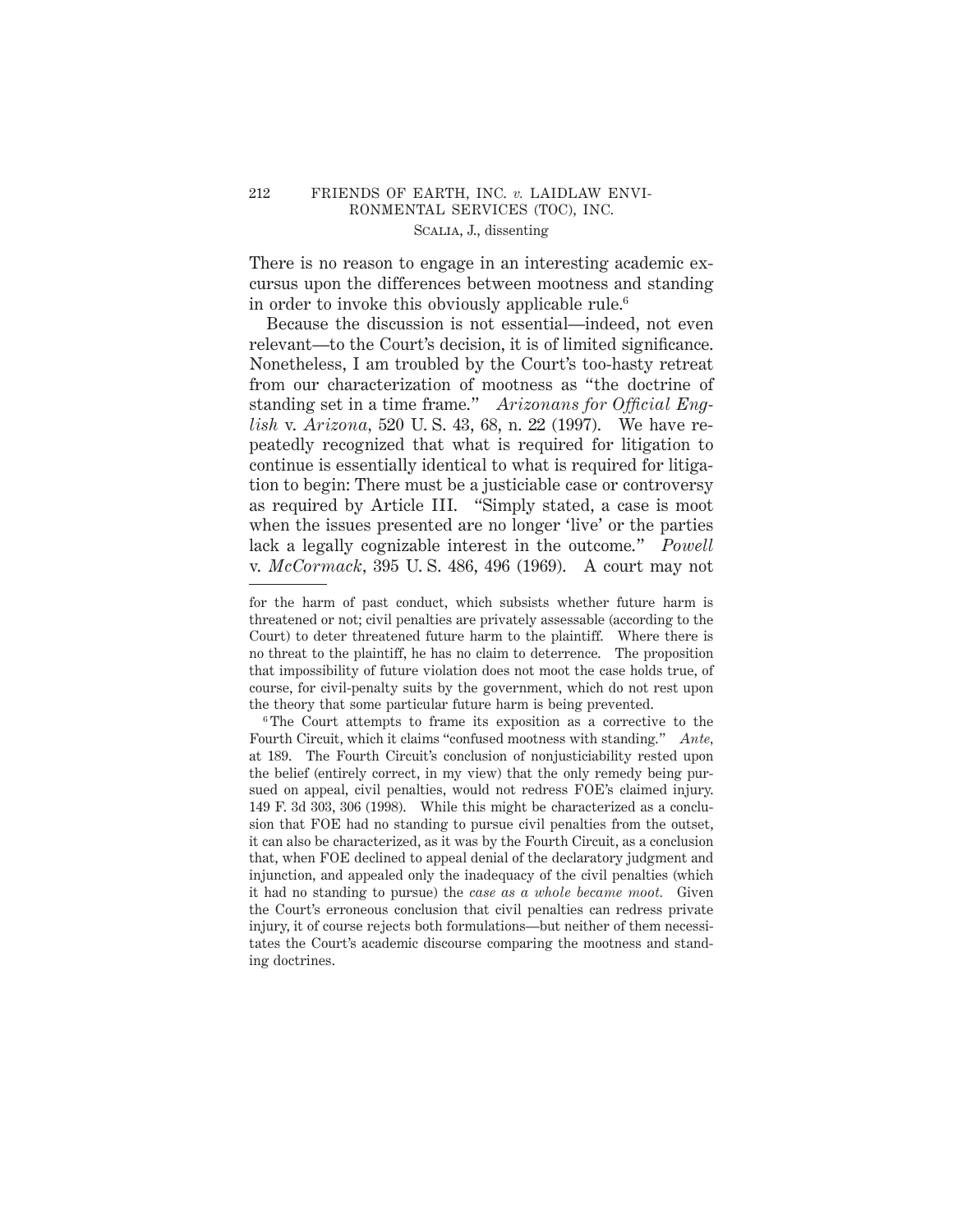### Scalia, J., dissenting

proceed to hear an action if, subsequent to its initiation, the dispute loses "its character as a present, live controversy of the kind that must exist if [the court is] to avoid advisory opinions on abstract propositions of law." *Hall* v. *Beals,* 396 U. S. 45, 48 (1969) *(per curiam).* See also *Preiser* v. *Newkirk,* 422 U. S. 395, 401 (1975); *Steffel* v. *Thompson,* 415 U. S. 452, 459, n. 10 (1974). Because the requirement of a continuing case or controversy derives from the Constitution, *Liner* v. *Jafco, Inc.,* 375 U. S. 301, 306, n. 3 (1964), it may not be ignored when inconvenient, *United States* v. *Alaska S. S. Co.,* 253 U. S. 113, 116 (1920) (moot question cannot be decided, "[h]owever convenient it might be"), or, as the Court suggests, to save "sunk costs," compare *ante,* at 192, with *Lewis* v. *Continental Bank Corp.,* 494 U. S. 472, 480 (1990) ("[R]easonable caution is needed to be sure that mooted litigation is not pressed forward . . . solely in order to obtain reimbursement of sunk costs").

It is true that mootness has some added wrinkles that standing lacks. One is the "voluntary cessation" doctrine to which the Court refers. *Ante,* at 189. But it is inaccurate to regard this as a reduction of the basic requirement for standing that obtained at the beginning of the suit. A genuine controversy must exist at both stages. And just as the initial suit could be brought (by way of suit for declaratory judgment) before the defendant actually violated the plaintiff's alleged rights, so also the initial suit can be continued even though the defendant has stopped violating the plaintiff's alleged rights. The "voluntary cessation" doctrine is nothing more than an evidentiary presumption that the controversy reflected by the violation of alleged rights continues to exist. *Steel Co.,* 523 U. S., at 109. Similarly, the fact that we do not find cases moot when the challenged conduct is "capable of repetition, yet evading review" does not demonstrate that the requirements for mootness and for standing differ. "Where the conduct has ceased for the time being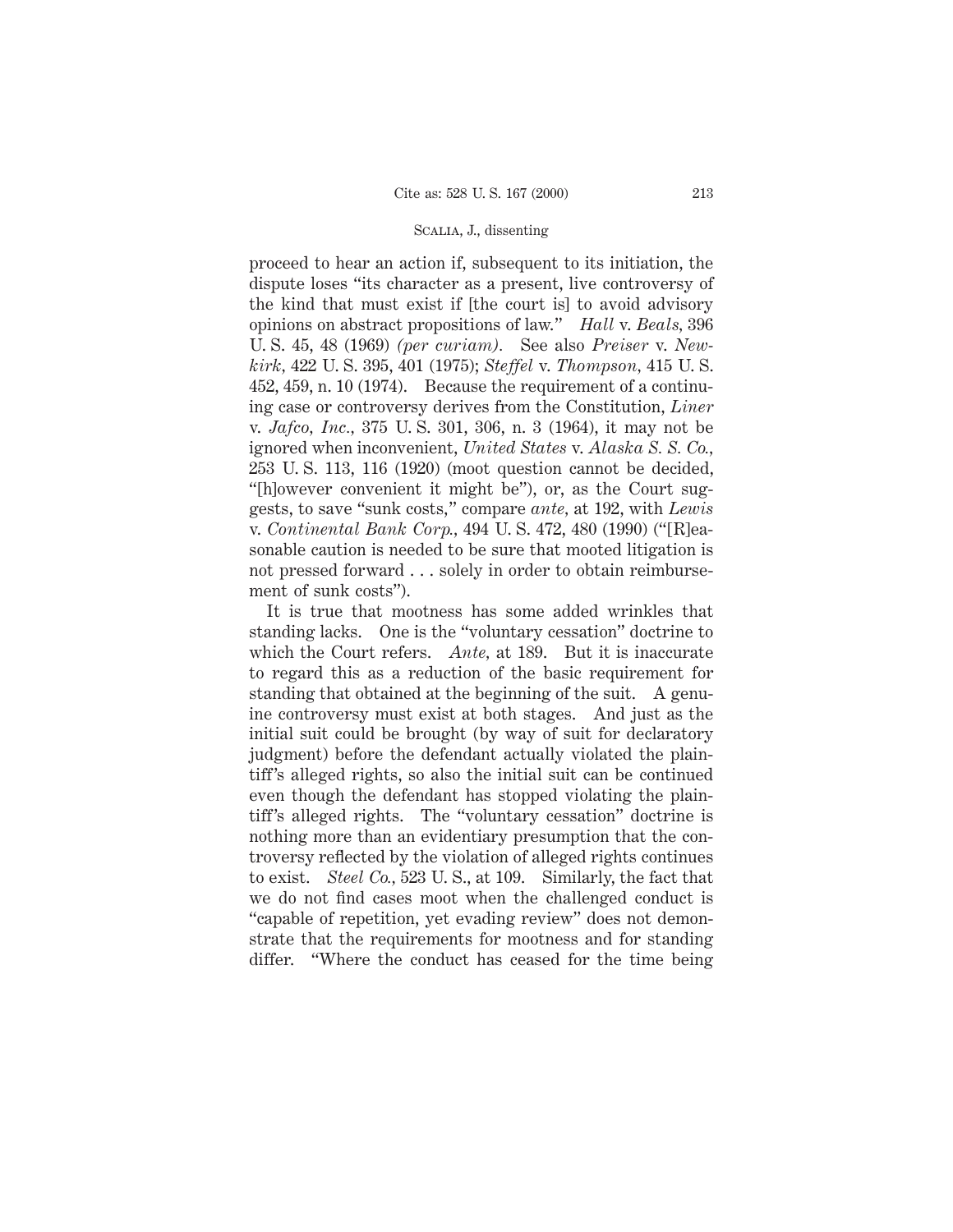# 214 FRIENDS OF EARTH, INC. *v.* LAIDLAW ENVI-RONMENTAL SERVICES (TOC), INC. Scalia, J., dissenting

but there is a demonstrated probability that it will recur, a real-life controversy between parties with a personal stake in the outcome continues to exist." *Honig* v. *Doe,* 484 U. S. 305, 341 (1988) (Scalia, J., dissenting) (emphasis deleted).

Part of the confusion in the Court's discussion is engendered by the fact that it compares standing, on the one hand, with mootness *based on voluntary cessation,* on the other hand. *Ante*, at 190. The required showing that it is "absolutely clear" that the conduct "could not reasonably be expected to recur" is *not* the threshold showing required for mootness, but the heightened showing required in a particular category of cases where we have sensibly concluded that there is reason to be skeptical that cessation of violation means cessation of live controversy. For claims of mootness based on changes in circumstances other than voluntary cessation, the showing we have required is less taxing, and the inquiry is indeed properly characterized as one of " 'standing set in a time frame.'" See *Arizonans, supra,* at 67, 68, n. 22 (case mooted where plaintiff's change in jobs deprived case of "still vital claim for prospective relief"); *Spencer* v. *Kemna,* 523 U. S. 1, 7 (1998) (case mooted by petitioner's completion of his sentence, since "throughout the litigation, the plaintiff must have suffered, or be threatened with, an actual injury traceable to the defendant and likely to be redressed by a favorable judicial decision" (internal quotation marks omitted)); *Lewis, supra,* at 478–480 (case against State mooted by change in federal law that eliminated parties' "personal stake" in the outcome).

In sum, while the Court may be correct that the parallel between standing and mootness is imperfect due to realistic evidentiary presumptions that are by their nature applicable only in the mootness context, this does not change the underlying principle that " '[t]he requisite personal interest that must exist at the commencement of the litigation . . . must continue throughout its existence . . . .' " *Arizonans, supra,*